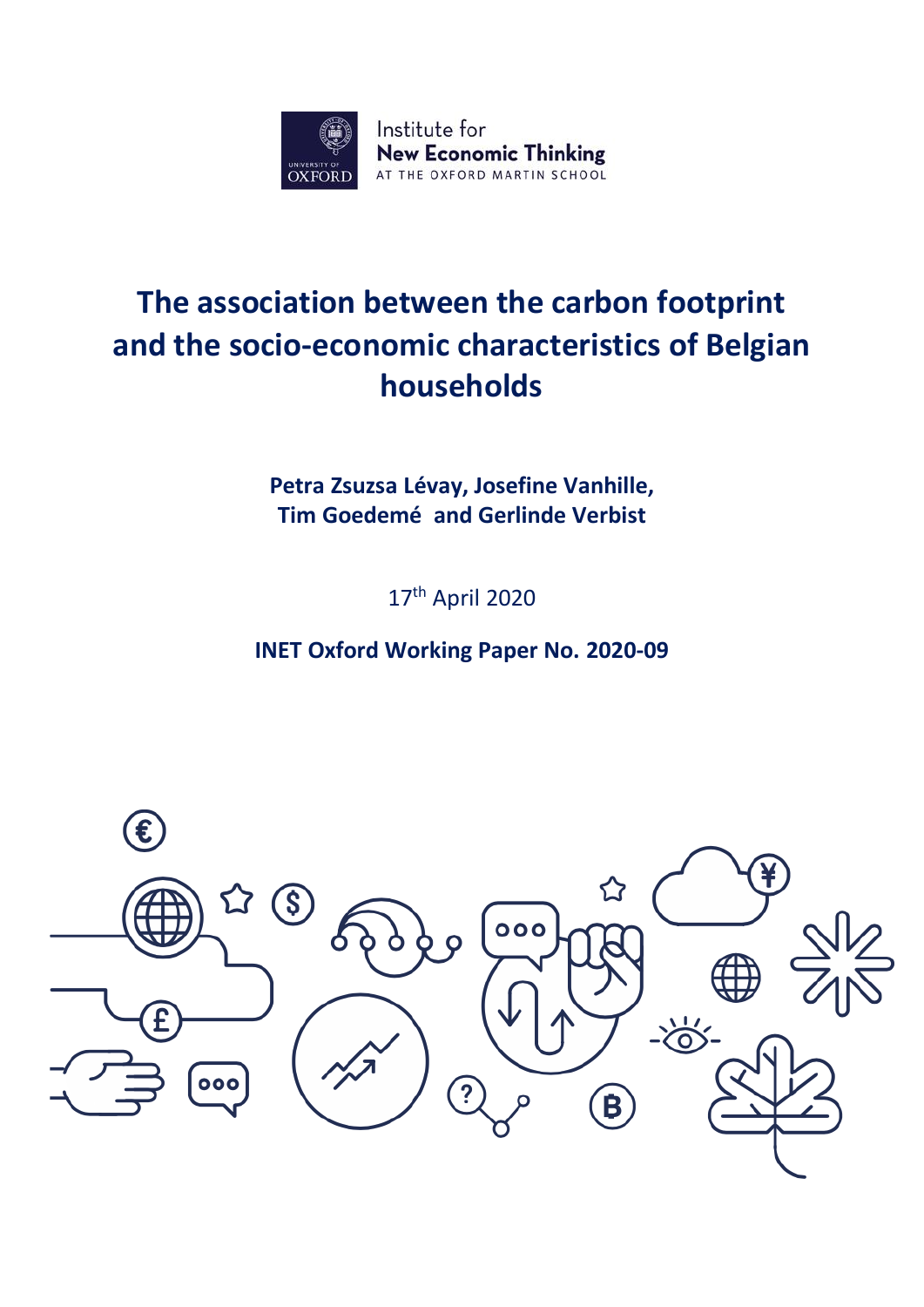# Petra Zsuzsa Lévay\*<sup>1</sup>, Josefine Vanhille1, Tim Goedemé1,2, Gerlinde Verbist1

# **The association between the carbon footprint and the socio-economic characteristics of Belgian households**

# **Abstract**

Understanding demand-side drivers and distribution of greenhouse gas emissions is key to design fair and efficient climate mitigation policies. In this study, we quantify the relationship between the carbon footprint of consumption and socio-economic characteristics of Belgian households. We use a dataset that combines household-level consumption data with an environmentally extended input-output model which quantifies the greenhouse gas emissions embedded in the supply chain of goods and services that households consume. Similar to studies in other countries, we find that the emission intensity (emissions per euro of expenditures) of consumption by households at the lower part of the income distribution is higher than that of richer households. The main reason is that poorer households spend a higher share of their expenditures on emissions intensive products, especially on energy and housing. We also find that living standards and household size are the most important determinants of household consumption-related emissions. The expenditure-elasticity of household emissions is less than unity, i.e. emissions increase with expenditures, but in a less than proportionate way. However, the elasticity changes when emissions from different consumption domains are analyzed. It is lowest for energy and housing and highest for services.

# **Keywords**

household carbon footprints; Environmental Engel curves; consumption-based emission accounting; elasticity; emission distribution

# **Funding sources**

This research was financed by Belgian Science Policy BELSPO in the framework of the SUSPENS project. (Contract BR/153/A5/SUSPENS). Tim Goedemé acknowledges financial support by Citi through the Oxford Martin Programme on Inequality and Prosperity.

# **Acknowledgements**

We are grateful to Jean-Maurice Frère, Gertjan Cooreman and Guy Vandille for their collaboration in the SUSPENS project, and for providing explanations and information related to the environmentally extended input-output model on which the emissions module of the PEACH2AIR database is based. An early version of this manuscript benefited from comments of participants at the following seminars and conferences: "Socially fair transition to a green economy"- 14 May 2019, Social Situation Monitor; "Profiling of greenhouse gas emissions by households' consumption in Belgium" - 06 June 2019, Federal Planning Bureau; ESPANET conference, 2019; "Low carbon Economy" PhD expert course - 10-12 September 2019, University of Antwerp; INET Researcher Seminar, 7 November 2019, University of Oxford; and a seminar at the Institute for Social and Economic Research (ISER), 20 November 2019, University of Essex. We thank our colleagues at the Herman Deleeck Centre for Social Policy for their constructive feedback during a CSB Lunch Seminar on 24 June 2019 and during the CSB days, especially Koen Decancq, Begoña Cabeza, and Shaun Da Costa. The Household Budget Survey data were provided to us under contract

1: Herman Deleeck Centre for Social Policy, Department of sociology - University of Antwerp.

<sup>2:</sup> Institute for New Economic Thinking at the Oxford Martin School, Department of Social Policy and Intervention - University of Oxford

<sup>\*:</sup> Corresponding author. E-mail: petra.levay@uantwerpen.be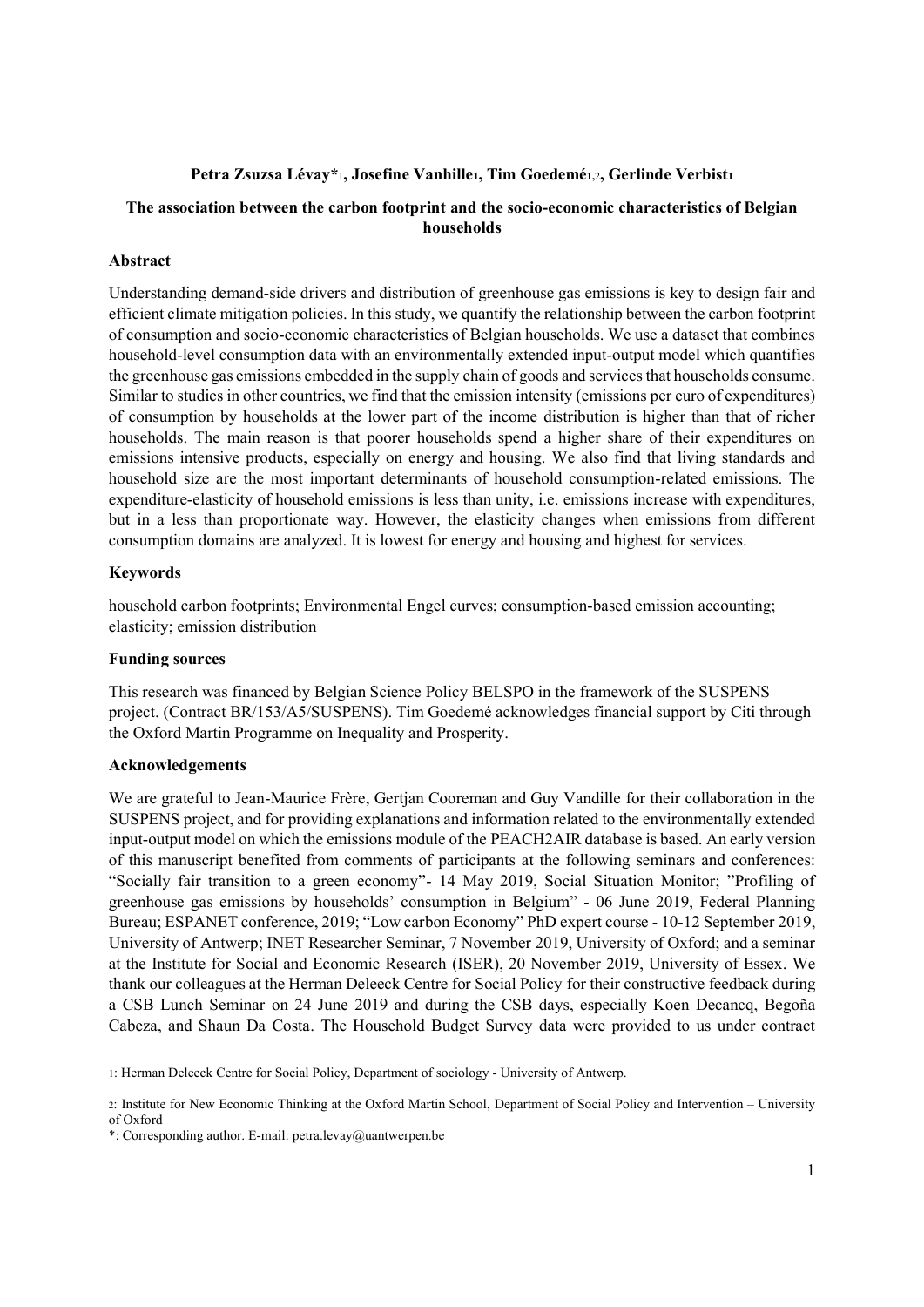2015/041. The views expressed in this paper do not necessarily represent those of the funder or data provider.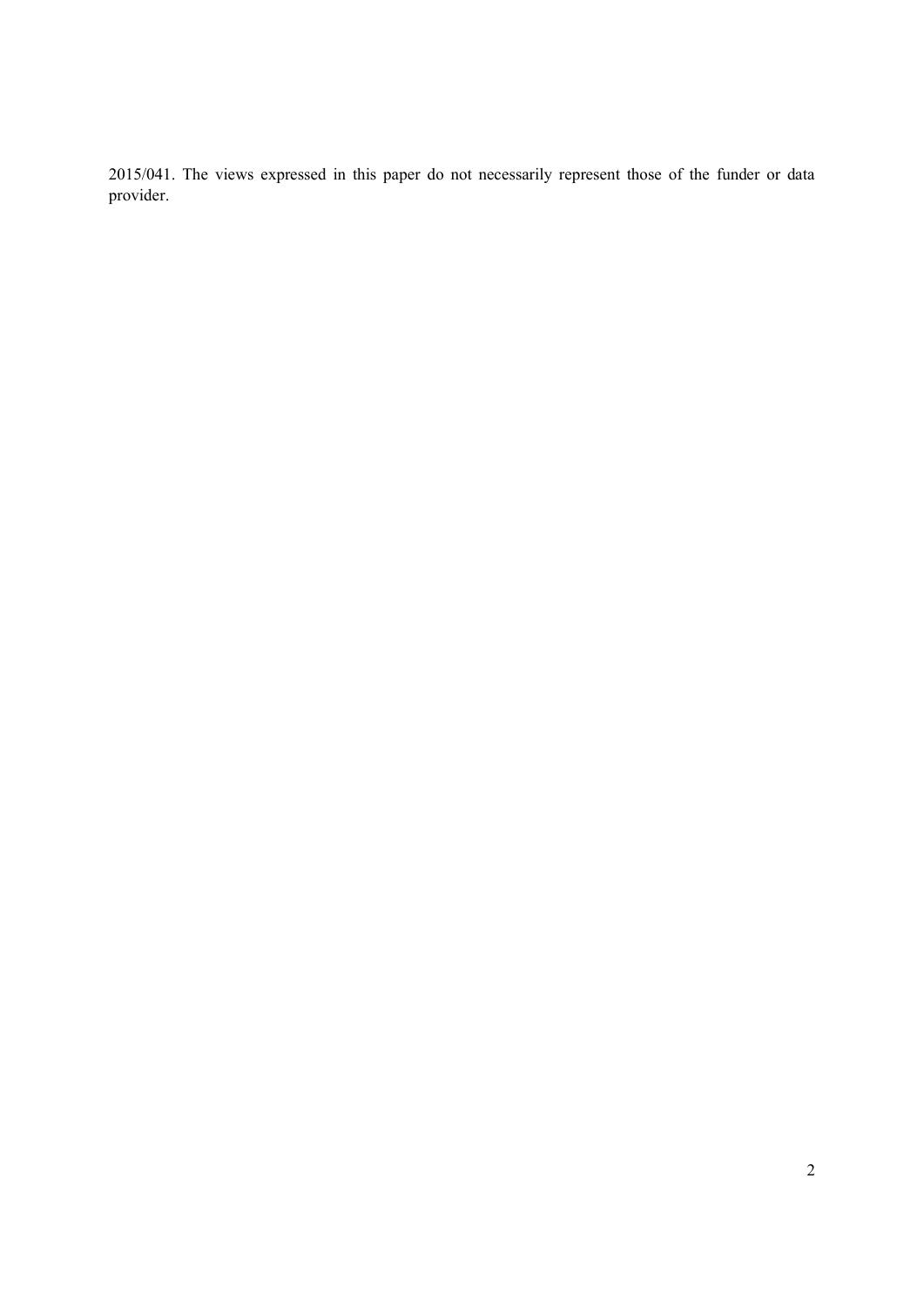# **1. Introduction**

It has been increasingly acknowledged that the reduction of greenhouse gas (GHG) emissions is crucial to mitigate anthropogenic global warming. Public opinion surveys show that the large majority of the population in Europe and in the US have an increased awareness about global warming and consider it a serious problem (Kantar, 2019; Leiserowitz et al., 2018; Poortinga et al., 2018). In the global climate policy arena, years of negotiations have led to the landmark Paris Agreement that aims to keep global average temperature increase well below 2 °C above pre-industrial levels (UNFCC, 2015), setting national level GHG emission reduction targets, based on where emissions take place. An intensified geographic separation of production and consumption went hand in hand with a steady increase in global inter-industry trade and growing fragmentation of production chains (Brülhart, 2008; Los, Timmer, & de Vries, 2015). As a result, a considerable amount of CO<sub>2</sub> is embedded in international trade, i.e. production and emissions happen in a different location compared to where consumption takes place (Davis & Caldeira, 2010; Peters & Hertwich, 2008). The question whether the producer or the consumer is responsible for emissions and how climate mitigation burdens should be shared has been subject to discussions both on the normative (Duus-Otterström & Hjorthen, 2018) and on the methodological level (Bastianoni, Pulselli, & Tiezzi, 2004; Munksgaard & Pedersen, 2001). The heightened climate change mitigation ambitions, the growing interconnectedness of global supply chains, and the emergence of the producer versus consumer responsibility discussion have brought about an increased interest and need to better understand the relationship between consumption and GHG emissions. Several researchers argue that while much attention has been paid to end-use efficiency and techno-economic solutions on the production side, the perspective of the consumer has received less attention both in research and in policy design (Creutzig et al., 2018; Mundaca, Ürge-Vorsatz, & Wilson, 2019).

At the household level, the consumption-emissions relationship is researched by calculating households' GHG or CO2 emissions, called the household carbon footprint (HCF). The distinction between direct and indirect emissions is key in this context. Direct emissions stem e.g. from using fuel for the car or heating fuel for the home, while indirect emissions stem from the consumption of goods and services that are produced by others. Indirect emissions are embedded in the supply chain and waste management, i.e. they refer to the emissions during the extraction of raw materials, production of intermediary products, transportation of products, other processes that lead to the creation of the final product as well as emissions resulting from handling its disposal after use. We define HCF as the sum of a household's direct and indirect emissions. Indirect emissions account for the majority of HCFs (Zhang, Luo, & Skitmore, 2015). Previous research shows that only three consumption categories (housing, transport, and food) make up the lion's share of an average HCF, accounting for 70% to 80% of the HCF in industrialized countries (Büchs & Schnepf, 2013; Druckman & Jackson, 2016; Gough et al., 2011; Tukker & Jansen, 2006).

There are at least two reasons for studying the relation between household characteristics and greenhouse gas emissions by households. First of all, given that direct emissions by households account for a sizeable share of total emissions, it is important to understand why and where emissions take place to design effective and efficient policies that help to reduce these emissions to zero. A better understanding of the household characteristics associated with emissions will help to identify behavioural patterns that are crucial for effective policy design, and may also help to identify groups of households to be targeted by carbon mitigation policies (Tukker, Cohen, Hubacek, & Mont, 2010). The same argument applies to some extent to indirect emissions by households, as apart from putting in place policies to reduce emissions that occur during the production process, it may be sometimes equally important, or even more efficient and/or necessary, to also discourage or encourage certain types of consumption (Barrett & Scott, 2012; Poore & Nemecek, 2018; Wood et al., 2018). A second important reason to study HCFs is that climate change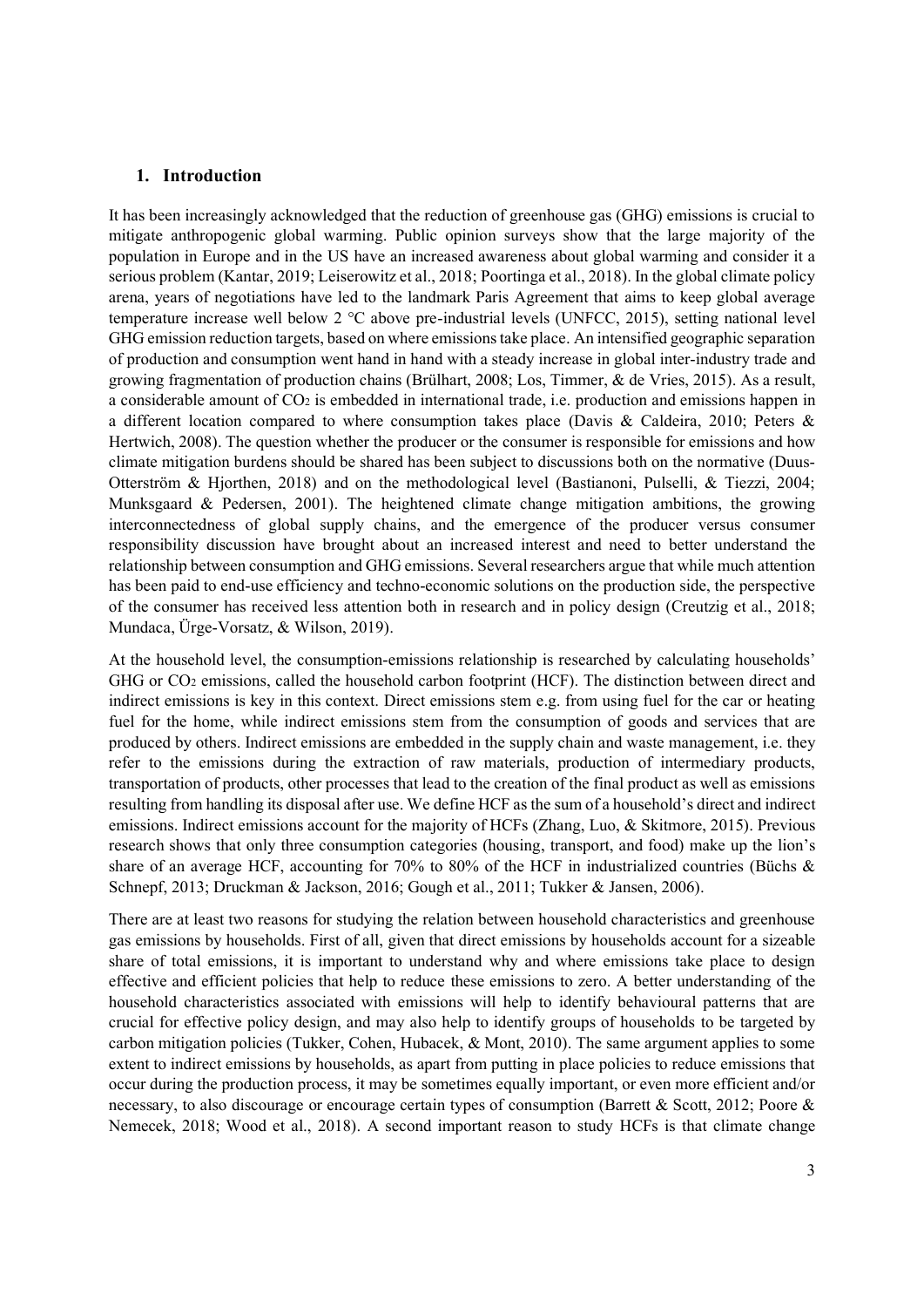mitigation policies can have significant redistributive effects, potentially hitting vulnerable groups hard and redirecting resources to higher-income groups (Büchs, Bardsley, & Duwe, 2011). This can be problematic from the point of view of principles of fairness, but also may result in lower acceptability and support for climate mitigation policies. As a result, it is important to gain more insight into consumption patterns across the income distribution and obtain a fine-grained understanding of how consumption-based emissions are related to various socio-economic characteristics. This may help to develop policies that are both effective in terms of reducing emissions and equitable with respect to their redistributive effects. Therefore, in this paper, we inquire into the household characteristics associated with GHG emissions at the household level, while taking both direct emissions and indirect emissions into account. To do so, we focus on Belgium, a rich country with a relatively high level of social expenditures and a moderate level of income inequality (e.g. OECD, 2019), and a high level of consumption-based CO2 emissions per capita (Ritchie & Roser, 2018).

A number of studies have investigated the household characteristics that are associated with HCFs. In particular, quite some attention has been paid to the relation between household income and GHG emissions (Zhang, Luo, & Skitmore, 2015). There seems to be a consensus about the positive association between household carbon footprints and household income<sub>3</sub>. Even though this positive relationship has been documented for many developed countries, the strength and the functional form of the relationship (in the cross-section) remains unclear in the literature. While for most countries it has been found that, in the crosssection, the relation between income and emissions is less than proportional (Ala-Mantila, Heinonen, & Junnila, 2014; Büchs & Schnepf, 2013; Duarte, Mainar, & Sánchez-Chóliz, 2012; Girod & de Haan, 2010), there has been evidence for a larger than proportionate increase of emissions to income for Norway (Steen-Olsen, Wood, & Hertwich, 2016) and Brazil (Lenzen et al., 2006)4.

There is less consensus regarding the role of other factors, such as the location of the dwelling (e.g. urban vs. rural) and the age of the household head. The limited number of multivariate studies impedes drawing clear conclusions about the associations between individual socio-economic variables and HCFs. More multivariate studies can advance the understanding of what kind of households are associated with different levels of emissions (Büchs & Schnepf, 2013). In particular, only a few multivariate studies look into the relation between household characteristics and GHG emissions by consumption category (Ala-Mantila et al., 2014 and 2016; Büchs & Schnepf, 2013; Gough et al., 2011; Irfany & Klasen, 2017; Ivanova et al., 2017). Nonetheless, this is an important area for further research, especially if governments want to target certain (carbon intensive) consumption categories. Therefore, in this paper, we add to the literature by analysing the distribution and determinants of emissions embedded in total household consumption and in each of the following five consumption categories: food and drinks, energy and housing, transport, goods, and services. We depict the bivariate relation between a household's living standard and GHG emissions, and make use of a multiple regression framework that we apply to each consumption category for a representative survey of households in Belgium. We find that while richer households tend to contribute much more to GHG emissions than poorer households, the association between some household

<sup>3</sup>Ala-Mantila et al. (2014), Ala-Mantila et al. (2016), Brännlund & Ghalwash (2008), Büchs & Schnepf (2013), Christis et al. (2019), Duarte et al. (2012), Fremstad, Underwood, & Zahran (2018), Girod & Haan, (2010), Golley & Meng, (2012), Gough et al. (2011), Irfany & Klasen (2017), Isaksen & Narbel (2017), Ivanova et al. (2017), Kerkhof et al. (2009), Lenzen et al., (2006), Lenzen (1998), Pohlmann & Ohlendorf (2014), Poom & Ahas (2016), Steen-Olsen et al. (2016), Weber & Matthews (2008), Wier et al. (2001).

<sup>4</sup> The study of Lenzen et al. (2006) measures energy requirements of households, and not the carbon footprint of households. However, the methodology and conclusions of the paper is similar to HCF studies.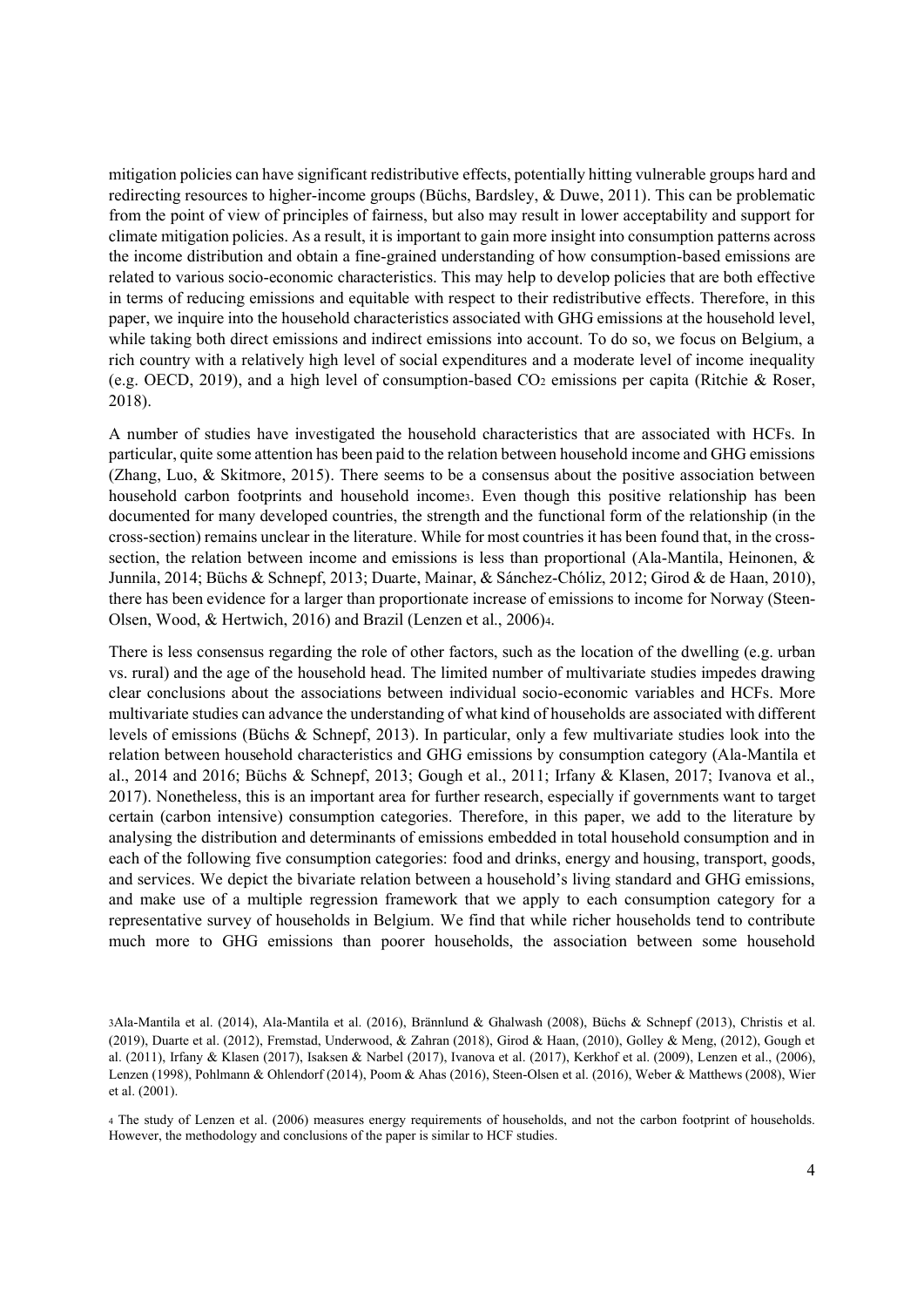characteristics (including household income) and GHG emissions varies considerably by consumption category.

The paper is structured as follows. We describe the materials and methods in Section 2. Results are presented in Section 3. We compare the findings of this study with findings for other countries and discuss the implications of our results in Section 4. Section 5 concludes.

# **2. Data and methods**

For our analysis we use a database that consists of expenditure and emissions data on the household level, for a representative sample of households living in Belgium, called PEACH2AIR database (Cooreman et al., 2019; Frère, Vandille, & Wolff, 2018), which. The PEACH2AIR database is based on the Belgian Household Budget Survey (HBS), enriched with information about direct and indirect emissions related to the different consumption categories. Expenditures and emissions of households are assessed over a reference period of one year (in our case 2014). In what follows, we discuss the two building blocks of the PEACH2AIR database: the Belgian Household Budget Survey, and the emissions data.

# **2.1. Household Budget Survey**

The 2014 Belgian (HBS) contains detailed information on socioeconomic characteristics and consumption expenditures for a sample of 6,135 Belgian private households  $(16,093$  individuals)<sup>5</sup>. The HBS is a biennial survey, and consists of a subsample of the Belgian Labour Force Survey (LFS)<sup>6</sup>. The LFS sample is a twostage stratified sample from which the HBS is drawn in the third-stage. We take as much as possible account of the sample design when estimating standard errors and confidence intervals (Heeringa, West, & Berglund, 2010). The HBS micro-data are provided by Statbel, Belgium's statistical office.

Information on the responding households is collected in two ways: (1) each household has to keep a logbook of all expenditures for the duration of one month; and (2) at the end of the month follows a faceto-face interview. In the logbook, the household records all expenditures and some characteristics of the purchases made (type of expenditure, price, quantity, unit of measurement, private part of purchase, place of purchase). The questionnaire completed during the interview collects information about household composition and the socioeconomic characteristics of the household and its members (such as the average or usual monthly total household income after taxes and benefits, age, region, education, etc.), details about the dwelling (year of building, heating type, etc.), the purchase of durable goods during the previous four months, periodic expenses (e.g. television subscription) and the possession of large devices (e.g. car, laptop, washing machine).

Given the survey nature of the HBS data, the data are likely to be subject to a number of survey-related limitations such as insufficient coverage of the tails of the distribution (households with the lowest and the highest incomes) and possible underreporting of expenses. Two sources of such underreporting are: (i) the consumption of socially less desirable goods such as tobacco or alcohol (ii) and – specifically for Belgium -fuel consumption for driving a car. While we expect a relatively low environmental impact from the former, this is not the case for the latter. In Belgium, a relatively large share of car use takes place in company cars that can be used for private purposes. Often, fuel costs are covered by the employer when

<sup>5</sup> Households that consist exclusively of persons older than 76 are not interviewed.

<sup>6</sup> Before 2012 the survey was annual and separate from the LFS.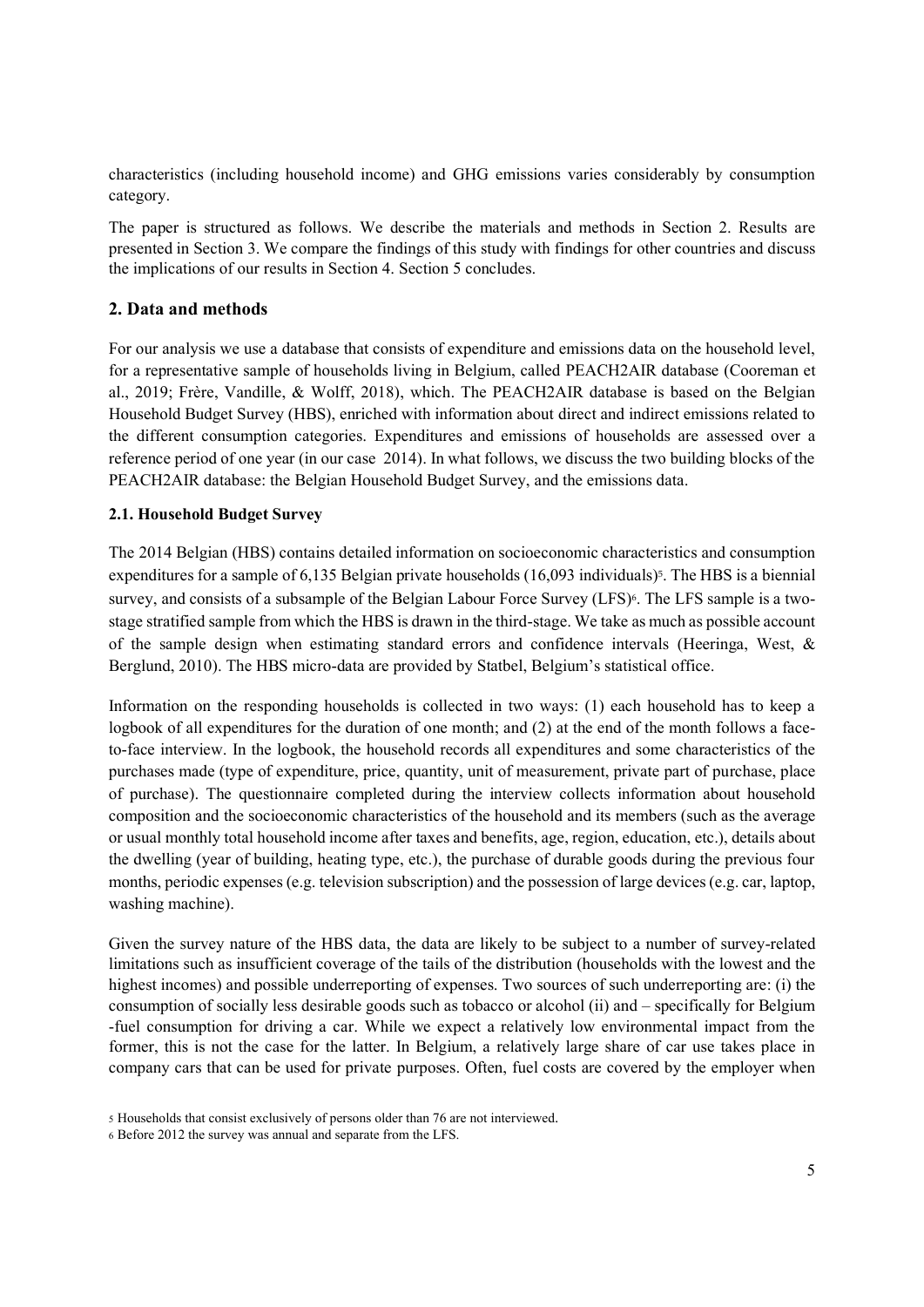using these cars, and are therefore not recorded in the HBS. As we want to gain more insight into GHG emissions by households, we imputed fuel expenses for households with a company car7. A further limitation of the HBS is that 4522 households report gas and electricity expenses jointly, without making a distinction between the two. Therefore, Statbel (Belgium's statistical agency that provides the HBS data) developed a regression model to separate the overall energy bill into a gas component and an electricity component.

Infrequent expenditures, e.g. on durable goods or holidays, pose the challenge of discrepancy between the lifetime (or purchase frequency) of these goods and services and the timeframe of the survey (one month for frequent purchases and 4 months for infrequent purchases and durables). For the purpose of calculating the HCF, we smoothed infrequent expenses over household clusters. We created 14 clusters of households of similar size and similar income level and redistributed the total annual cluster-level expenses on each category equally among the households within each cluster.<sup>8</sup>

In the HBS, expenditures are categorized according to the Classification Of Individual COnsumption by Purpose (COICOP), which is the international reference classification for household expenditures. It provides a very detailed classification of all consumption products into  $-$  for Belgium  $-$  1154 categories (12 first level groups, broken down into more detailed 2nd, 3rd, and 4th level subgroups). For the presentation of the results we use five broad consumption categories: Food and drinks (as bought in shops); Energy and Housing (all energy bills plus 'works carried out in the house', excluding actual construction); Transport (public and private transport, including flights, and including expenses related to vehicle purchase, usage, maintenance and fuel); Goods (tangible products such as clothes, books & magazines, furniture, pharmacy products and so on); Services (education, health services, banking & insurances, leisure activities, hotels and restaurants, ...). More details on the grouping of consumption items, a detailed variable description and summary statistics can be found in the annex.

# **2.2. Pollution coefficients**

The second building block of the PEACH2AIR database is emission data related to household consumption, estimated by the Federal Planning Bureau of Belgium (Cooreman et al., 2019; Frère et al., 2018). Households emit GHG both directly (burning fuel to drive the car or heat the home) and indirectly (embodied in the supply chain of goods and services purchased by households). To calculate the emissions we employ 'pollution coefficients' that express emissions per euro spent on each product, to convert HBS' consumption expenditures into an estimate of the GHG emissions associated with them. Direct pollution coefficients are used in the case of transport fuels and fuels for domestic energy use10. Indirect pollution coefficients were used for the other expenditure categories, and were calculated by an environmentally extended (EE) input-output (IO) model for 2010.

<sup>7</sup> In Belgium, company cars are an in-kind benefit provided by the employer. Both commuting-related and private fuel expenses of the employee are often (partly) paid by the employer. Consequently, these expenses do not appear in the survey, hindering comparability with households using their private car for the same ends. As company car users are located in the middle and upper part of the income distribution, leaving this topic unaddressed would result in a distorted estimate of the direct greenhouse gas emissions of these households. We treated this issue by imputing fuel expenses for company car using households based on the observed fuel expenses of the other households. We refer to the Annex for further details.

<sup>8</sup> The Supplementary Material contains more details on the procedure used.

<sup>9</sup> calculated using COPERT, a European road transport emission inventory model.

<sup>10</sup> calculated using publicly available data about the emission content of those fuels. For further details, see (Cooreman et al., 2019, p. 10)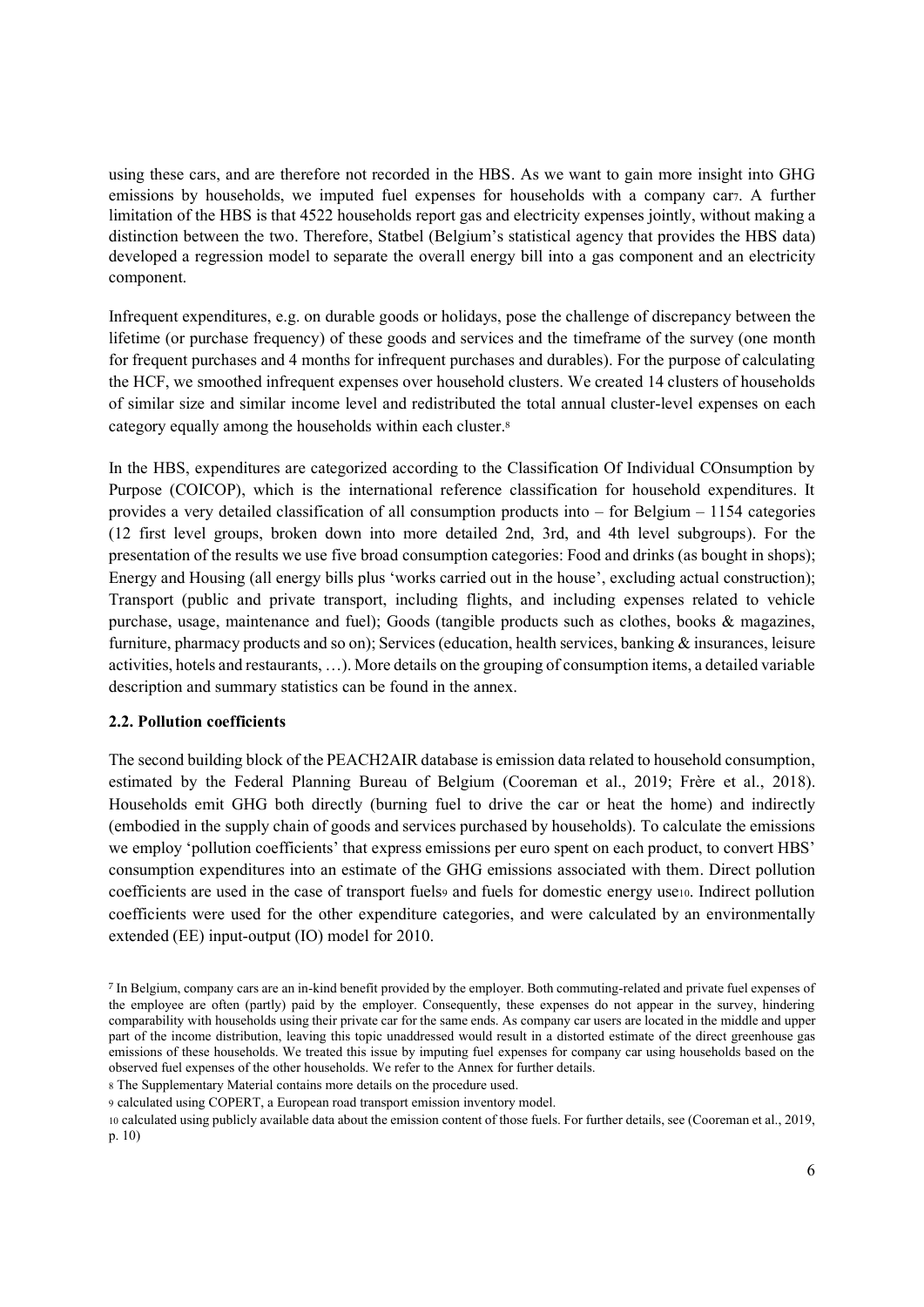IO analysis is a methodology that uses industry- and product-level data to map supply chains in the economy. The core principle of the methodology is that, over the course of one year, each industry's purchases from itself and from other industries plus their use from inventories (input), equal exactly what was necessary to produce its gross output that year (sales to itself and to other industries plus sales to final consumers plus goods added to inventories). Mathematically, the economy can be expressed by equating total gross outputs  $(x)$  with intermediate outputs (multiplying the matrix of direct requirements **A** with the output vector  $\boldsymbol{x}$ ) plus final demand  $\boldsymbol{y}$ .

$$
x = Ax + y \qquad (1)
$$

Using the so-called Leontief inverse  $(I - A)^{-1}$  (where *I* stands for the identity matrix), equation (2) expresses total output  $x$  as a function of final demand  $y$ .

$$
x = (I - A)^{-1} y (2)
$$

When the data are environmentally extended with industry-level air pollution data, it is possible to quantify how much air pollution is embedded in the production process of goods and services. To that end, first a pollution coefficients matrix  $S$  has to be constructed. This matrix can be used to transform total output to obtain  $d$ , which represents total environmental impacts associated with final demand  $\nu$ .

$$
d = S x = S (I - A)^{-1} y (3)
$$

Dividing  $d$  by final demand  $\gamma$  results in a matrix of indirect pollution coefficients in PEACH2AIR. An element of this matrix, which we denote by  $e_i^{ind}$ , expresses the amount of GHG emissions (expressed in grams of  $CO<sub>2</sub>$  equivalents  $- CO<sub>2</sub>e$ ) emitted through the supply chain of product *i*, per one euro spent on product *i*. <sup>11</sup>

The pollution coefficients  $e_i^{ind}$  are expressed in 2010 basic prices for 354 products, classified in accordance with the Supply and Use Tables (SUT) classification. In order to link them to 2014 HBS expenditures, they were adjusted for inflation (2010 to 2014), for product nomenclature (SUT to COICOP), and from basic prices to purchaser's prices (taking account of excise duties and value added tax).<sup>12</sup>

Eventually, the total HCF of each household,  $e^{tot}$ , is given by multiplying their expenditures on each product *i*  $(exp_i)$  with the direct  $(e_i^{dir})$  and/or indirect  $(e_i^{ind})$  pollution coefficients of the product and then summing this up for all products:

$$
e^{tot} = \sum_{i=1}^{n} exp_i(e_i^{ind} + e_i^{dir})
$$
 (4)

It is important to note that EE-IO methodology has both strengths (e.g. encompassing the entire economy, avoiding double counting, capturing secondary, processed products) and weaknesses (e.g. the assumed homogeneity of produced goods in each industry, and their homogeneous price, the dependency on accurate data collection, standardisation and environmental impact assessment). For an in-depth discussion, we refer to Kitzes (2013), Wiedmann (2009) and Steen-Olsen et al. (2016).

<sup>11</sup> For the more detailed methodology of IO-based footprint accounting, we refer to Miller and Blair (2012).

<sup>12</sup> For further details, see Frère et al. (2018).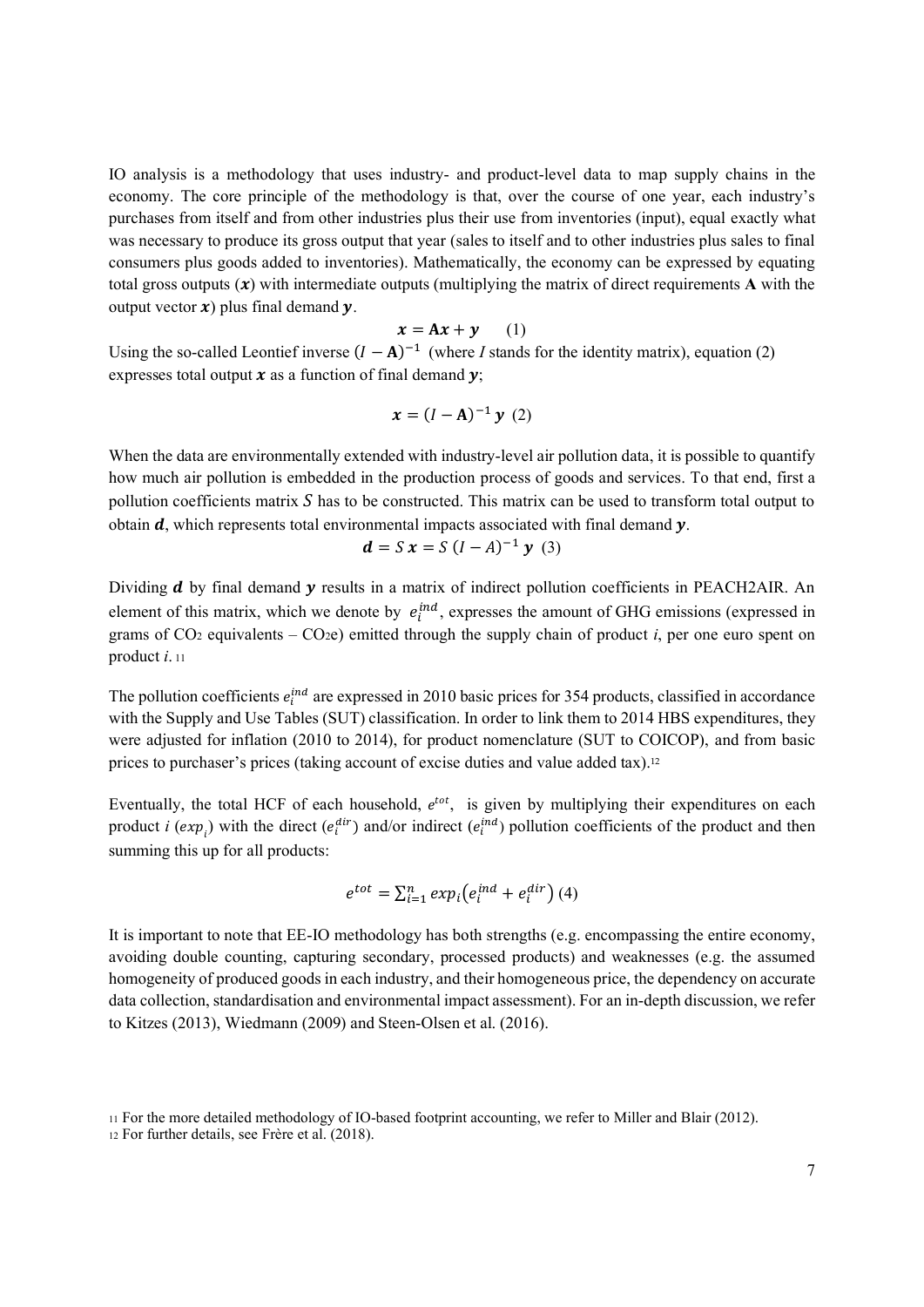Specifically to our model, we note that the EE-IO model used to construct the PEACH2AIR database is a *single region* EE-IO model. Given that in this paper we only focus on Belgium, this model has the important advantage of producing pollution coefficients at a relatively detailed industry and product level compared to multi-regional models. However, it assumes that the production technology of imported goods is the same as the production technology of the same product produced in Belgium (domestic and foreign S and A are identical in the above equations).

Finally, the HBS-data discussed above imply two important limitations when coupled with the pollution coefficients. First, the impact of housing construction is left out of scope because of insufficient information in the HBS. This implies that we did not attribute any pollution to expenses for rent, mortgages, dwelling purchases or big home renovations. Second, there are also emissions related to consumption of subsidized publicly provided services, such as education, health care or urban planning. Although their indirect pollution coefficients are calculated and included, their pollution will only appear in our model if related expenditures are reported in the HBS. Given that these services are to a large extent provided free of charge or at a reduced cost, we expect an underestimation as well as some bias in the distribution of pollution caused by provision of public goods and services, depending on how their use is allocated over households.

# **2.3. Regression analysis**

We analyze determinants of the total household carbon footprint (HCF) in a regression framework. We start with focusing on the main determinant of emissions: living standards, as measured by income and expenditures. These reduced-form models, also called environmental Engel curves (Levinson & O'Brien, 2019; Sager, 2017), are subsequently extended by adding other socio-economic variables to the model.

There is no theoretical model that *a priori* suggests the functional form between income and pollution at the household level (Levinson & O'Brien, 2019). Brännlund and Ghalwash (2008) show that a positive and linear relationship requires very specific assumptions about preferences and the consumption-pollution link, which are unlikely to be fulfilled in practice. It is an empirical question to assess which functional form (i.e. slope and curvature of the income-pollution relationship) fits best the data at hand. Thus, we first test five functional forms that have been used in the literature and assess their performance in fitting the data (Isaksen & Narbel, 2017; Weber & Matthews, 2008) (see Table 1).

A widely used concept in this context is the elasticity of emissions with respect to income or expenditures. It measures the percentage change in emissions associated with a one percent increase in income/expenditures (Wier, Lenzen, Munksgaard, & Smed, 2001). The concept is unit-independent, thus allowing for comparisons across studies on different countries, currencies and time. The concept originates from consumer behaviour theory and has been adopted to HCF research. The formula of the elasticity of GHG emissions with respect to income is

$$
\varepsilon = \frac{inc}{e} \frac{\partial e}{\partial inc} \text{ (5)}
$$

where *e* stands for HCF and *inc* stands for income or expenditures.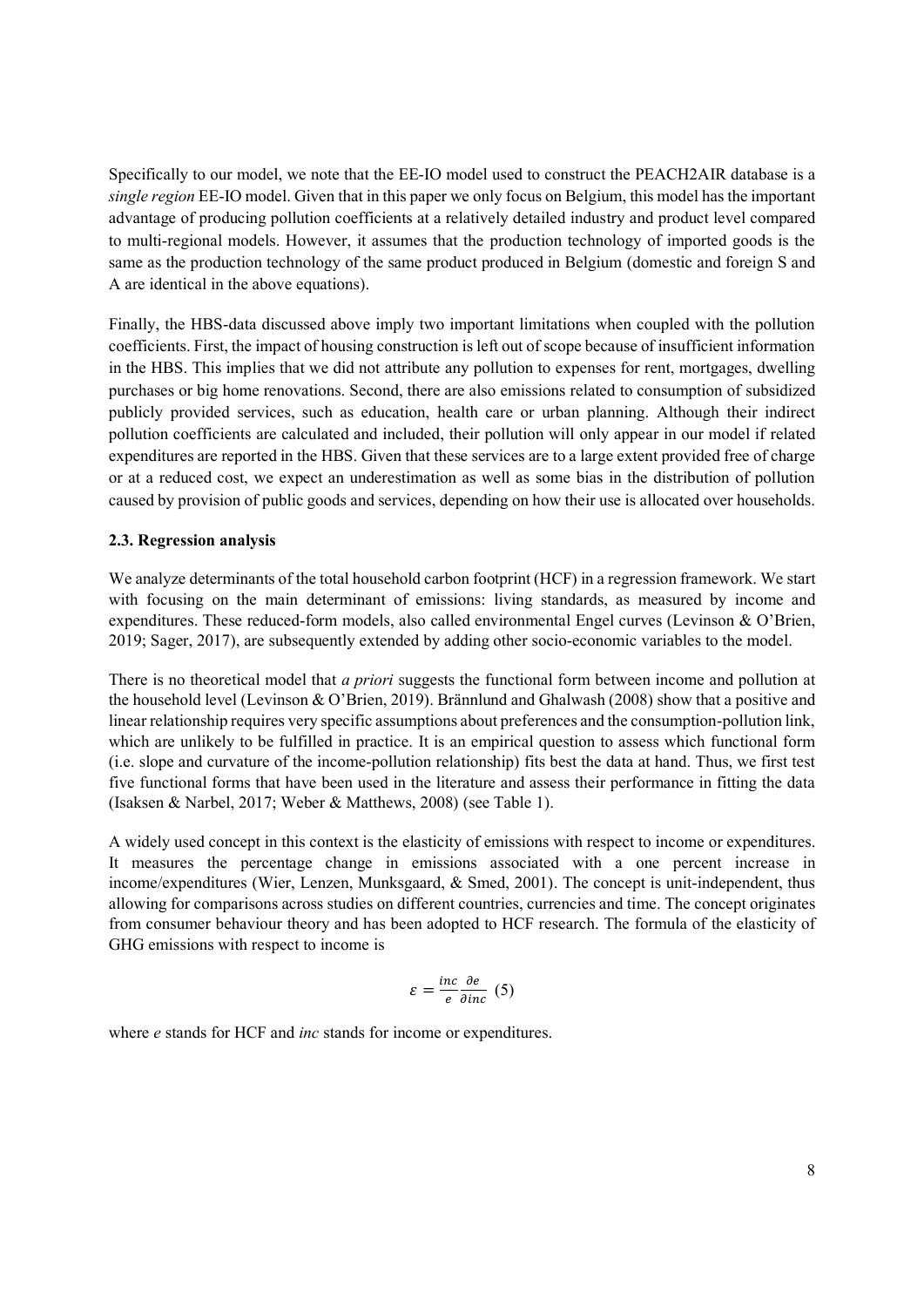Table 1. Reduced-form model specifications

| Model   | Model specification                                                             | Elasticity                                                        |
|---------|---------------------------------------------------------------------------------|-------------------------------------------------------------------|
| Linear  | $e = \alpha + \beta_1 x + \gamma a + \delta c + u$                              | $\epsilon = \frac{x}{a} \beta_1$                                  |
|         | Quadratic $e = \alpha + \beta_1 x + \beta_2 x^2 + \gamma \alpha + \delta c + u$ | $\varepsilon = \frac{x}{e}(\beta_1 + 2\beta_2 x)$                 |
| Cubic   | $e = \alpha + \beta_1 x + \beta_2 x^2 + \beta_3 x^3 + \gamma a + \delta c + u$  | $\varepsilon = \frac{x}{a} (\beta_1 + 2\beta_2 x + 3\beta_3 x^2)$ |
|         | Level-log $e = \alpha + \beta_1 \ln(x) + \gamma a + \delta c + u$               | $\epsilon = \frac{x \beta_1}{4}$<br>$\rho$ $\gamma$               |
| Log-log | $\ln(e) = \alpha + \beta_1 \ln(x) + \gamma a + \delta c + u$                    | $\varepsilon = \frac{x e}{\rho r} \beta_1 = \beta_1$              |

As both emissions and expenditures are measured on the household and not the individual level, we also control for household size in the reduced-form models. Similarly to income, there is no *a priori* theoretical model for the functional form about the association between household size and emissions. Household size can be incorporated as a single variable in the regression (see Duarte et al., 2012; Fremstad et al., 2018; Golley & Meng, 2012; Ivanova et al., 2017; Lenzen et al., 2006), thus assuming that household size has a constant partial effect on HCFs. Other authors add dummy variables for each value of household size (Ala-Mantila et al., 2014; Büchs & Schnepf, 2013). We follow the latter approach because it allows for more flexibility, i.e. the effect of an additional household member on emissions can vary at different household sizes. Moreover, we distinguish between adults and children, because the consumption patterns of children are different from those of adults (Gough et al., 2011).

We then extend our model by adding further socio-economic characteristics as explanatory variables. We do not aim to identify causal relationship, but rather to disentangle and explore the empirical associations between the HCF on the one hand and income and other socio-economic characteristics of households on the other (see also Ala-Mantila, et al., 2016; Baiocchi et al., 2010; Ivanova et al., 2017).

Our choice of variables to include in the multiple regression models is driven by the existing literature. Our regression model takes the following form:

$$
\ln (e_i^{tot}) = \alpha + \beta \ln (inc_i) + \delta_i v_i + \gamma_i z_i + u_i (6)
$$

where  $e_i^{tot}$  is the total HCF from equation (4) - i.e. the GHG emissions related to yearly consumption of household *i* and measured in tons of CO<sub>2</sub> equivalents, *inc<sub>i</sub>* the yearly household disposable income of household *i*,  $v_i$  a vector of socioeconomic variables of household *i* (number of adults, number of children, age of the household head, professional status of the household head, highest educational attainment in the household, region of the household, tenure status),  $z_i$  a vector of dwelling-related variables (number of rooms, dwelling type).  $\alpha$ ,  $\beta$ ,  $\delta_i$  and  $\gamma_i$  are parameter (vectors) to be estimated13. We estimate the regression for total emissions and emissions from five consumption categories separately (food, energy and housing, transport, goods, and services; for details about the construction of these categories see Annex).

<sup>13</sup> We estimated the model by weighted least squares method with the statistical software Stata and used the 'svy' prefix to take into account survey design to estimate correct standard errors.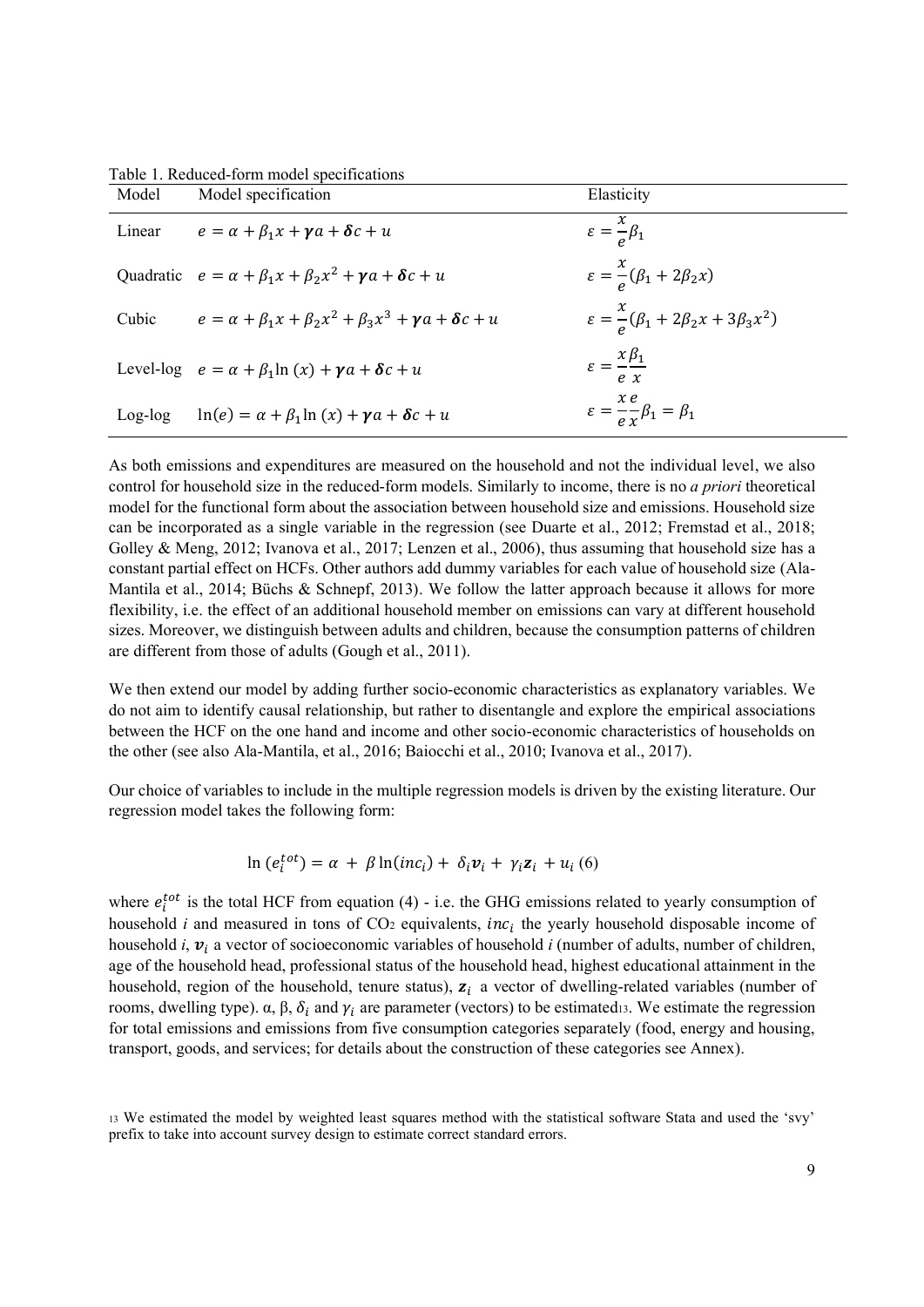We measure HCFs at the household level and not on a per capita basis for two reasons. Firstly, the unit of observation for measuring expenditures in the HBS is the household, and not the individuals therein. Secondly, previous literature suggests that the carbon footprint of children are different from that of adults. Measuring HCFs on a per capita basis "... assumes that all persons make the same 'contribution' to household emissions, that a baby counts the same as an adult" (Gough et al., 2011, p 34). This issue could be solved by applying an equivalence scale that has been developed for income and consumption equivalization. However, there is no evidence for its applicability to emissions. Thus, we use the same unit of analysis as the unit of observation, notably the household.

In the reduced form models we calculate the elasticities of HCFs with respect to both income and expenditures; in the full model specifications, we only include income. This is motivated by the consideration that HCFs are calculated based on expenditures themselves. Nevertheless, we calculate expenditure elasticities in the reduced form models in order to compare our estimates with results from other studies.

In the last step of the empirical analysis, we perform dominance analysis to determine the relative importance of each explanatory variable in explaining the outcome variable, the HCF. This method offers further insight into the relative importance of the determinants for understanding the variance in the HCF. While the multiple regression model is suitable for determining the effect of an incremental change of the explanatory variables on the outcome variable, it is not suitable for ordering the explanatory variables based on their importance in explaining the outcome variable. Dominance analysis is a method that establishes variable importance by decomposing the general fit statistic, R-squared, into contributions from each of the explanatory variables. The method starts with defining all possible subsets of the predictors and calculating r-squared for each of them. Then the additional contribution of each predictor to each subset model is calculated. The additional contribution of a predictor is defined by the increase in r-squared that results from adding the predictor to a regression model that does not include the predictor. Finally, these additional contributions are summarized for each predictor by taking the average contributions to all subset models of each model size (where model size is defined as the number of predictors included in the subset model), and then averaging these conditional values. A predictor generally dominates another predictor if its averaged additional contribution is higher. For a more detailed discussion of the method, we refer to Azen and Budescu (2003) and Luchman (2013, 2015)14.

# **3. Results**

# **3.1. Distribution of Belgian HCFs**

In this section, we present the distribution of Belgian HCFs according to households' living standards. We measure living standards by the two most commonly used indicators, expenditures and income, which provide a complementary picture. Both concepts may lead to different rankings of households due to differences in assets, saving options and preferences. For example, older (younger) households that finance their expenditures from savings (loans) are ranked higher in the expenditure than in the income distribution. The expenditure concept includes all consumption items that have associated emissions plus three housing-

<sup>&</sup>lt;sup>14</sup> We use the user-written Stata command 'domin' Luchman (2013, 2015) and use survey weights to calculate parameter estimates in the dominance analysis.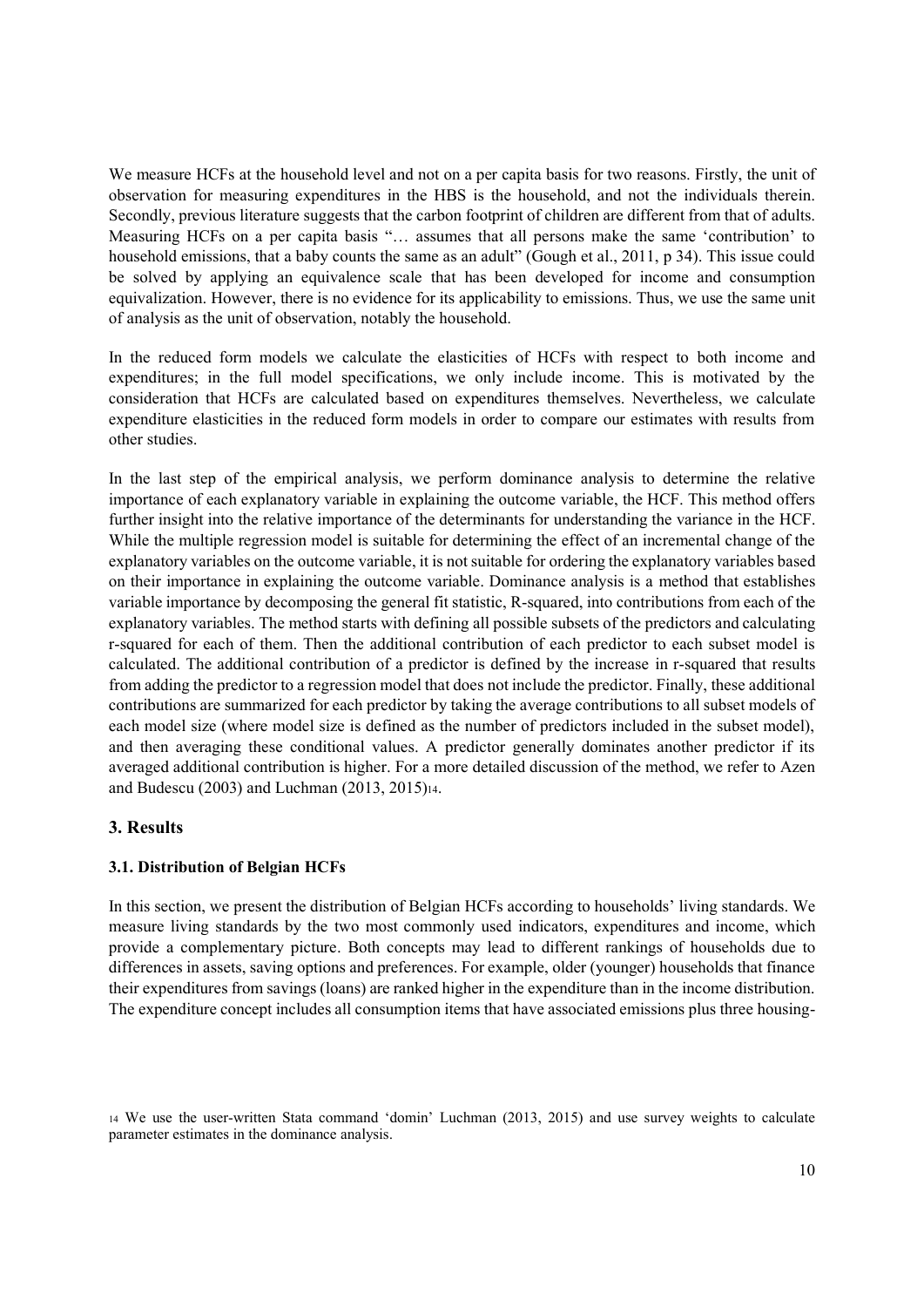related expenditures which do not have associated emissions (i.e. rent, mortgage payments and imputed rent). Household composition is taken into account by equivalising income and expenditures

There is a positive association between living standards and emissions: households with higher incomes or expenditures have higher emissions (Figure 1). Per capita HCFs grow from 4.6 to 16.5 tons of CO2e/capita when we move from the lowest to the highest expenditure decile and from 6.1 to 12.4 tons of CO2e/capita when moving from the lowest to the highest income decile. In line with what could be expected, the association is weaker between emissions and income than between emissions and expenditures. There is even a slight decrease from the  $4<sub>th</sub>$  to the  $6<sub>th</sub>$  income decile. The composition of emissions varies across the income and expenditures distribution. Emissions from 'Food' and 'Energy and housing' make up the largest part of emissions in the first decile, while their share decreases when moving up the income ladder. In contrast, emissions from 'Transport', 'Goods', and 'Services' make up almost half of the HCFs at the top of the distribution whereas their share is small at the bottom.



Figure 1. Distribution of Belgian HCFs.

While absolute emissions are higher at the top of the income distribution, the emission intensity of consumption is lower towards the top compared to the bottom (Figure 2). We calculate the emission intensity of the consumption bundle of each household by dividing their total HCF with their total expenditures and compute the average of these values within each income/expenditure decile. Emission intensity exhibits a steady decrease from the bottom to the top of both distributions from around 800 to 600 gCO2e/euro. This is due to the different composition of the consumption bundle at the top and the bottom of the distribution, while the emission intensity of different consumption categories differs greatly. The mean emission intensity of products in the 'Energy and housing' category is more than ten times higher (3809 gCO<sub>2</sub>e/euro) than the emission intensity in the 'Goods' category (306 gCO<sub>2</sub>e/euro). Given that

<sup>15</sup> We use the widely used modified OECD equivalence scale, which assigns the value of 1 to the household head, 0.5 to each additional adult household member and 0.3 to each child (defined as persons younger than 14).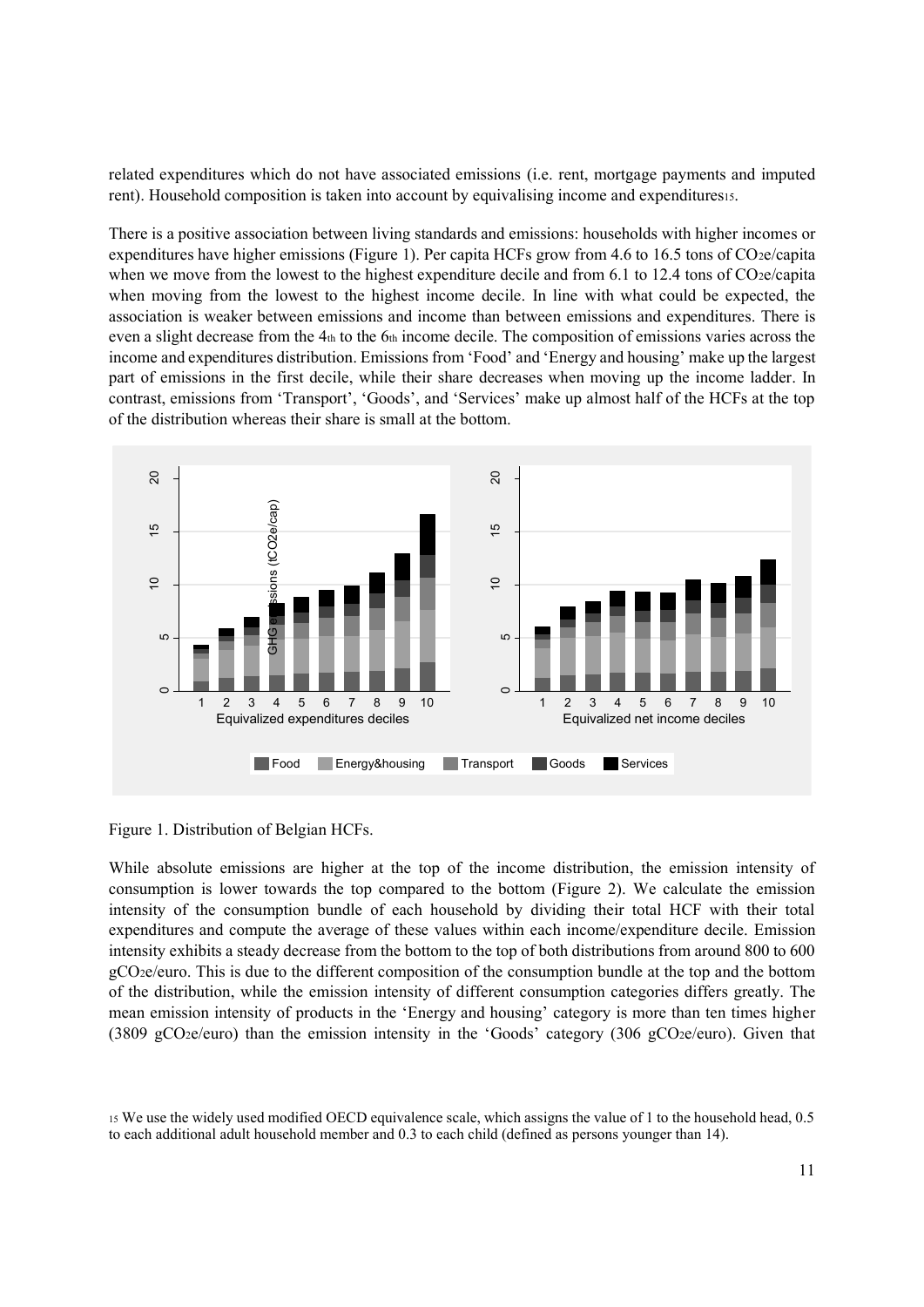µEnergy and housing¶ consists of a larger share of the consumption bundle at the bottom of the income/expenditure distribution, emission intensity is lower at the top of the income distribution.



Figure 2. Emission intensity over the expenditure (left) and income (right) distribution

## **3.2.Elasticity of emissions in a reduced form model**

Table 2 lists the elasticity estimates of the HCF with respect to income and expenditures for different specifications of the functional form. Clearly, the functional form of the regression matters quite substantially for the estimated elasticity. The estimated elasticity ranges from 0.6 to 0.8 for expenditures and from 0.27 to 0.48 for income; for all functional forms the elasticity with respect to income is lower than the one with respect to expenditures. Based on the r-squared values we conclude that there is no substantial difference among goodness-of-fit of the different functional form specifications. With the log-log specification we find an elasticity of HCF with respect to income of about 0.47 and with respect to expenditures of about 0.80. We evaluated elasticities both at the mean and at the median of the income and expenditure distributions. The choice does not affect substantially the estimated elasticities.

| Table 2. Elasticity estimates in reduced form models |        |           |       |           |           |  |  |
|------------------------------------------------------|--------|-----------|-------|-----------|-----------|--|--|
|                                                      | Linear | Quadratic | Cubic | Level-log | $Log-log$ |  |  |
| Expenditure elasticities                             |        |           |       |           |           |  |  |
| Evaluated at mean expenditures                       | 0.77   | 0.80      | 0.79  | 0.60      | 0.80      |  |  |
| Evaluated at median expenditures                     | 0.76   | 0.79      | 0.79  | 0.60      | 0.80      |  |  |
| Income elasticities                                  |        |           |       |           |           |  |  |
| Evaluated at mean income                             | 0.29   | 0.43      | 0.48  | 0.39      | 0.47      |  |  |
| Evaluated at median income                           | 0.27   | 0.41      | 0.47  | 0.40      | 0.47      |  |  |
| R-squared                                            |        |           |       |           |           |  |  |
| Expenditures                                         | .67    | .67       | .67   | .62       | .66       |  |  |
| Income                                               | .37    | .39       | .40   | .39       | .37       |  |  |

Table 2. Elasticity estimates in reduced form models

Notes: (1) We followed the method suggested by Wooldridge (2009: 211-213) to adjust the R-squared calculation in the log-log model in order to be able to compare its value to the other model specifications. (2) Results for the first four model specifications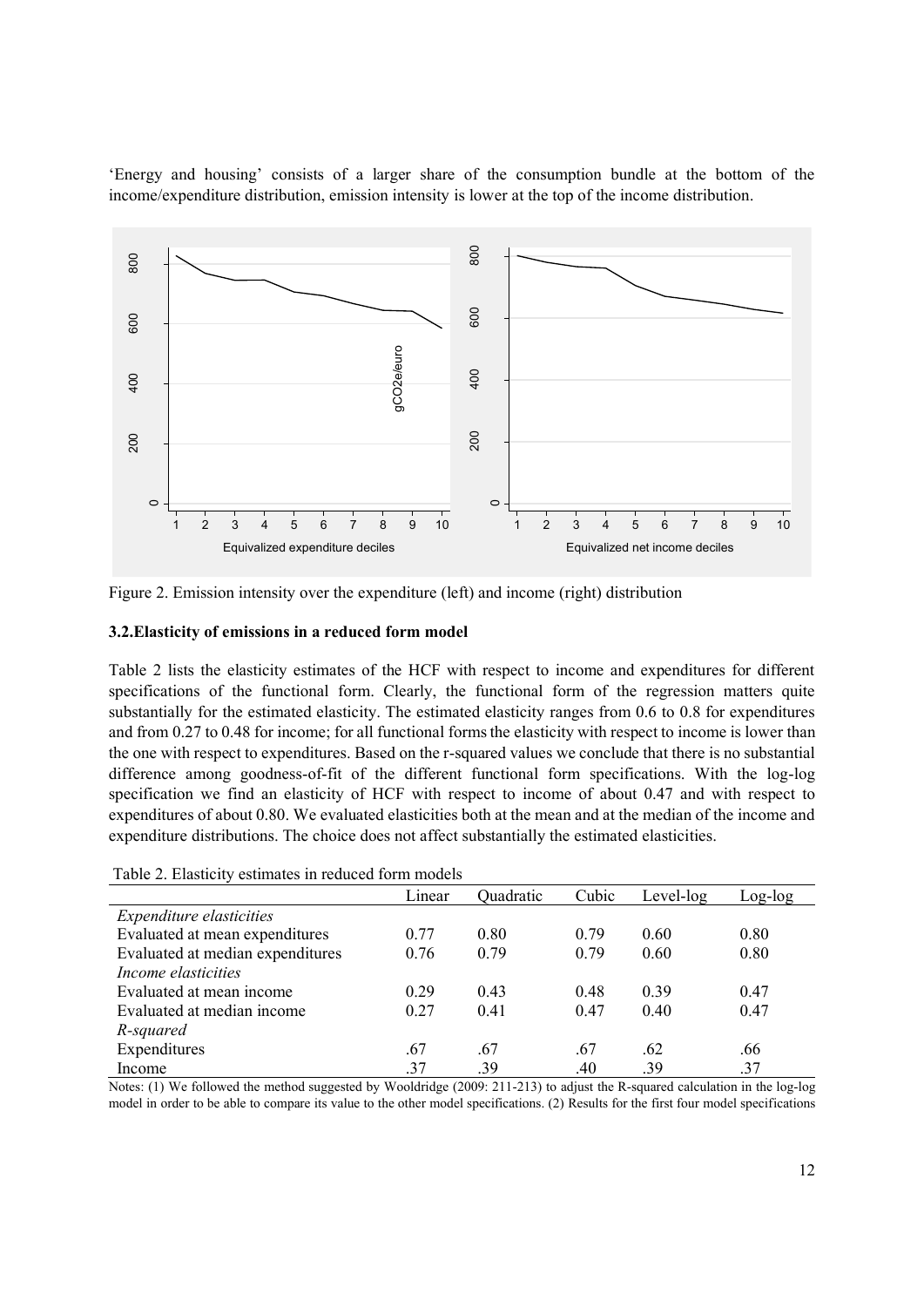are presented here for households with 2 adults and one child given that elasticities differ according to household type. Results for other household types can be found in the Supplementary Material.

#### **3.3 Regression models and dominance analysis**

In this section we present the results of the multiple regression (Table 3) and the dominance analyses (Table 4). We estimate the extended model both for total emissions, and separately for emissions by expenditure category. The R-squared of the regression models ranges between 0.62 for the consumption of goods, and 0.26 for domestic energy consumption for housing, and is equal to 0.58 for total emissions.<sup>16.</sup>

| raoic 5. Results of mumple regression analyses |                     |                     |                   |                   |                     |                     |
|------------------------------------------------|---------------------|---------------------|-------------------|-------------------|---------------------|---------------------|
|                                                | (1)                 | (2)                 | (3)               | (4)               | (5)                 | (6)                 |
|                                                | Ln(GHG total)       | ln(GHG)             | ln(GHG Energy     | ln(GHG Tra        | In(GHG Good         | ln(GHG Services)    |
|                                                |                     | Food)               | housing)          | nsport)           | s)                  |                     |
| Income                                         | $0.323***$          | $0.235***$          | $0.114***$        | $0.589***$        | $0.693***$          | $0.582***$          |
|                                                | (0.019)             | (0.019)             | (0.025)           | (0.040)           | (0.030)             | (0.046)             |
| Number of adults                               |                     |                     |                   |                   |                     |                     |
| 1                                              | 0.000               | 0.000               | 0.000             | 0.000             | 0.000               | 0.000               |
|                                                | $\left( .\right)$   | $\left( .\right)$   | $\left( .\right)$ | $\left( .\right)$ | $\left( .\right)$   | $\left( .\right)$   |
| $\overline{c}$                                 | $0.199***$          | $0.437***$          | $0.103***$        | $0.360***$        | $0.203***$          | $0.175***$          |
|                                                | (0.017)             | (0.019)             | (0.025)           | (0.036)           | (0.023)             | (0.049)             |
| 3                                              | $0.264***$          | $0.573***$          | $0.149***$        | $0.300***$        | $0.126***$          | $0.236***$          |
|                                                | (0.023)             | (0.027)             | (0.032)           | (0.065)           | (0.030)             | (0.062)             |
| $>=$ 4                                         | $0.354***$          | $0.738***$          | $0.192***$        | 0.284***          | $0.140***$          | $0.387***$          |
|                                                | (0.029)             | (0.026)             | (0.043)           | (0.056)           | (0.032)             | (0.086)             |
| Number of children                             |                     |                     |                   |                   |                     |                     |
| $\mathbf{0}$                                   | 0.000               | 0.000               | 0.000             | 0.000             | 0.000               | 0.000               |
|                                                | $\left( .\right)$   | $\left( .\right)$   | $\left( .\right)$ | $\left( .\right)$ | $\left( .\right)$   | $\left( .\right)$   |
| $\mathbf{1}$                                   | $0.095***$          | $0.123***$          | $0.070**$         | $-0.038$          | $-0.018$            | $0.269***$          |
|                                                | (0.015)             | (0.023)             | (0.024)           | (0.040)           | (0.018)             | (0.039)             |
| $\overline{c}$                                 | $0.122***$          | $0.225***$          | $-0.009$          | $-0.088*$         | $-0.066**$          | $0.444***$          |
|                                                | (0.015)             | (0.022)             | (0.025)           | (0.039)           | (0.020)             | (0.050)             |
| 3                                              | $0.190***$          | $0.316***$          | 0.052             | $-0.105$          | $-0.084*$           | $0.636***$          |
|                                                | (0.034)             | (0.032)             | (0.054)           | (0.075)           | (0.033)             | (0.087)             |
| $>=$ 4                                         | $0.292***$          | $0.428***$          | 0.122             | 0.093             | 0.051               | $0.730***$          |
|                                                | (0.055)             | (0.069)             | (0.118)           | (0.151)           | (0.053)             | (0.185)             |
| Age of reference person                        | $0.005***$          | $0.010***$          | $0.005***$        | $-0.001$          | 0.001               | $0.008***$          |
|                                                | (0.001)             | (0.001)             | (0.001)           | (0.002)           | (0.001)             | (0.002)             |
| Prof.stat.refpers.                             |                     |                     |                   |                   |                     |                     |
| working                                        | 0.000               | 0.000               | 0.000             | 0.000             | 0.000               | 0.000               |
|                                                | $\left( .\right)$   | $\left( .\right)$   | $\left( .\right)$ | $\left( .\right)$ | $\left( .\right)$   | $\left( .\right)$   |
| unemployed                                     | $-0.085**$          | $-0.084$            | 0.018             | $-0.404***$       | $-0.198***$         | $-0.246***$         |
|                                                | (0.030)             | (0.045)             | (0.048)           | (0.072)           | (0.040)             | (0.069)             |
|                                                |                     |                     |                   | $-0.360**$        | $-0.104$            |                     |
| student                                        | $-0.067$<br>(0.098) | $-0.120$<br>(0.096) | $-0.034$          |                   |                     | 0.090               |
| homemaker                                      |                     | $-0.127*$           | (0.187)<br>0.051  | (0.136)           | (0.115)<br>$-0.096$ | (0.178)<br>$-0.199$ |
|                                                | $-0.046$            |                     |                   | $-0.235$          |                     |                     |
|                                                | (0.064)             | (0.061)             | (0.133)           | (0.204)           | (0.061)             | (0.179)             |
| incapacitated                                  | $-0.046$            | 0.009               | 0.047             | $-0.406***$       | $-0.067$            | $-0.062$            |
|                                                | (0.034)             | (0.037)             | (0.059)           | (0.074)           | (0.039)             | (0.075)             |
| pension                                        | $-0.049*$           | $-0.030$            | $-0.007$          | $-0.149**$        | 0.003               | $-0.053$            |
|                                                | (0.025)             | (0.024)             | (0.037)           | (0.056)           | (0.033)             | (0.060)             |
| Education                                      |                     |                     |                   |                   |                     |                     |
| primary or less                                | 0.000               | 0.000               | 0.000             | 0.000             | 0.000               | 0.000               |
|                                                | $\left( .\right)$   | $\left( .\right)$   | $\left( .\right)$ | $\left( .\right)$ | $\left( .\right)$   | $\left( .\right)$   |
| lower secondary                                | 0.025               | $-0.023$            | 0.060             | 0.055             | 0.017               | 0.083               |
|                                                | (0.031)             | (0.044)             | (0.065)           | (0.091)           | (0.045)             | (0.074)             |

Table 3. Results of multiple regression analyses

<sup>16</sup> We tested for the presence of multicollinearity by calculating variance inflation factors (VIF). The VIF values were always below 10, which suggests that there is no evidence for multicollinearity (Wooldridge, 2009, p. 99).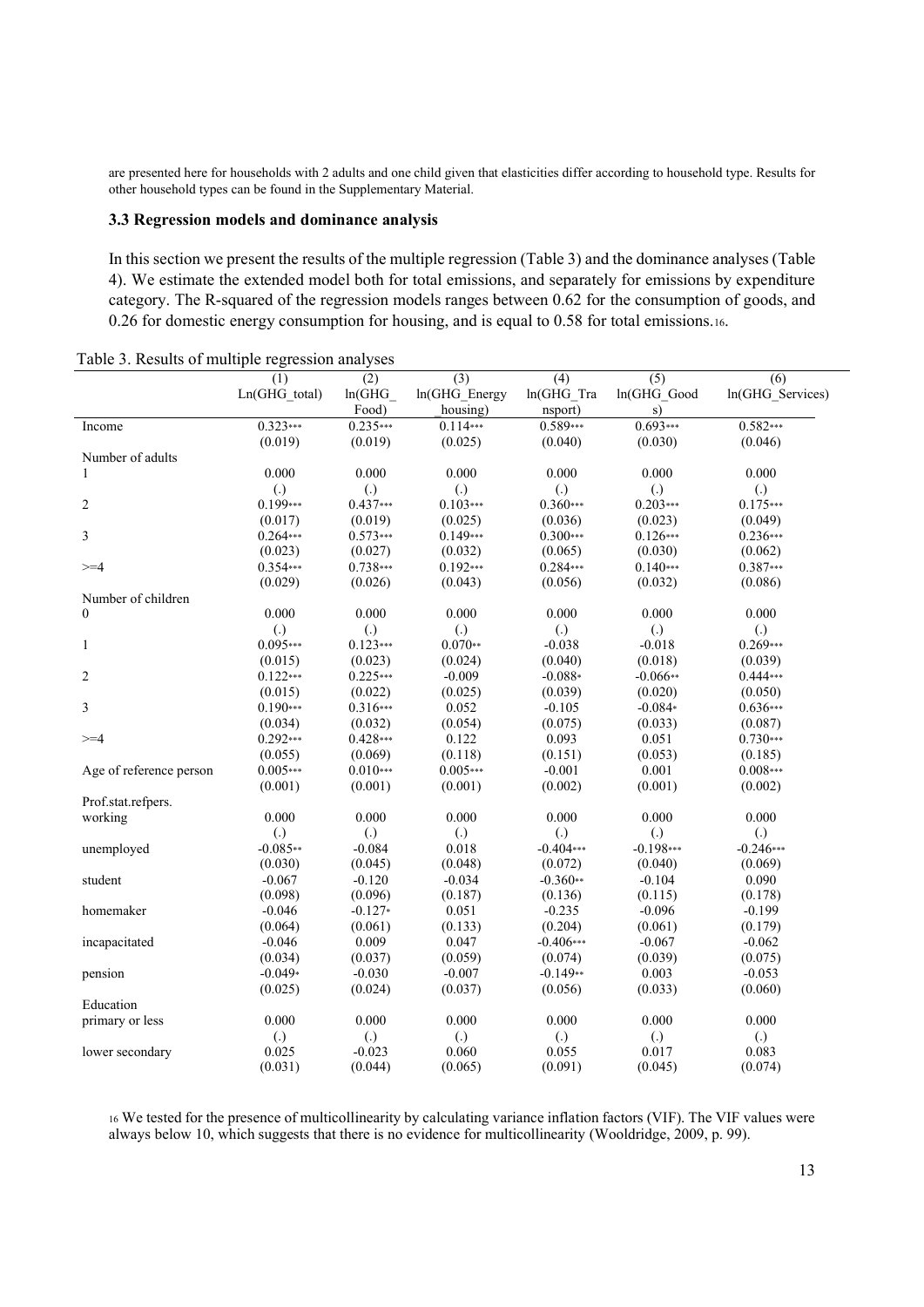|                        | (1)                              | (2)               | (3)                   | (4)                  | (5)                           | (6)                           |
|------------------------|----------------------------------|-------------------|-----------------------|----------------------|-------------------------------|-------------------------------|
|                        | Ln(GHG total)                    | ln(GHG)           | ln(GHG Energy         | ln(GHG Tra           | In(GHG Good                   | ln(GHG Services)              |
|                        |                                  | Food)             | housing)              | nsport)              | s)                            |                               |
| upper secondary        | $0.092**$                        | 0.044             | 0.074                 | $0.262**$            | $0.110**$                     | $0.301***$                    |
|                        | (0.030)                          | (0.040)           | (0.051)               | (0.081)              | (0.040)                       | (0.077)                       |
| tertiary               | $0.173***$                       | $0.147***$        | 0.092                 | $0.323***$           | $0.236***$                    | $0.515***$                    |
|                        | (0.032)                          | (0.040)           | (0.055)               | (0.077)              | (0.040)                       | (0.078)                       |
| Region                 |                                  |                   |                       |                      |                               |                               |
| <b>BXL</b>             | 0.000                            | 0.000             | 0.000                 | 0.000                | 0.000                         | 0.000                         |
|                        | $\left( .\right)$                | $\left( .\right)$ | $\left( .\right)$     | $\left( .\right)$    | $\left( .\right)$             | $\left( .\right)$             |
| <b>VL</b>              | 0.019                            | $-0.034$          | $-0.021$              | $0.170*$             | 0.035                         | 0.080                         |
|                        | (0.028)                          | (0.025)           | (0.038)               | (0.073)              | (0.022)                       | (0.061)                       |
| <b>WA</b>              | $0.100***$                       | $-0.016$          | $0.200***$            | $0.314***$           | 0.017                         | $-0.108$                      |
|                        | (0.029)                          | (0.024)           | (0.038)               | (0.075)              | (0.023)                       | (0.063)                       |
| Tenure status          |                                  |                   |                       |                      |                               |                               |
| Owner                  | 0.000                            | 0.000             | 0.000                 | 0.000                | 0.000                         | 0.000                         |
|                        | $\left( .\right)$                | $\left( .\right)$ | $\left( .\right)$     | $\left( .\right)$    | $\left( .\right)$             | $\left( .\right)$             |
| Tenant                 | $-0.109***$                      | $-0.050*$         | $-0.060*$             | $-0.242***$          | $-0.113***$                   | $-0.315***$                   |
|                        | (0.016)                          | (0.024)           | (0.026)               | (0.045)              | (0.018)                       | (0.043)                       |
| Number of rooms        |                                  |                   |                       |                      |                               |                               |
| 1                      | 0.000                            | 0.000             | 0.000                 | 0.000                | 0.000                         | 0.000                         |
|                        | $\left( .\right)$                | $\left( .\right)$ | $\left( .\right)$     | $\left( .\right)$    | $\left( .\right)$             | $\left( .\right)$             |
| $\overline{c}$         | $0.185***$                       | $0.168*$          | 0.119                 | 0.184                | 0.126                         | $0.348***$                    |
|                        | (0.052)                          | (0.065)           | (0.084)               | (0.156)              | (0.066)                       | (0.091)                       |
| 3                      | $0.248***$                       | 0.095             | $0.218*$              | $0.342*$             | $0.177*$                      | $0.462***$                    |
|                        | (0.049)                          | (0.064)           | (0.087)               | (0.154)              | (0.071)                       | (0.092)                       |
| 4                      | $0.323***$                       | $0.139*$          | $0.330***$            | $0.473**$            | $0.186**$                     | $0.465***$                    |
|                        | (0.047)                          | (0.068)           | (0.083)               | (0.153)              | (0.071)                       | (0.092)                       |
| 5                      | 0.356***                         | $0.196**$         | $0.405***$            | $0.473**$            | $0.203**$                     | $0.466***$                    |
|                        | (0.048)                          | (0.069)           | (0.088)<br>$0.471***$ | (0.158)<br>$0.429**$ | (0.071)<br>$0.236***$         | (0.092)                       |
| $>= 6$                 | 0.398***                         | $0.230***$        |                       |                      |                               | $0.516***$                    |
|                        | (0.049)                          | (0.067)           | (0.088)               | (0.165)              | (0.069)                       | (0.097)                       |
| House type<br>Detached | 0.000                            | 0.000             | 0.000                 | 0.000                | 0.000                         | 0.000                         |
|                        |                                  | $\left( .\right)$ | $\left( .\right)$     | $\left( .\right)$    |                               |                               |
|                        | $\left( .\right)$<br>$-0.083***$ | $-0.008$          | $-0.134***$           | $-0.175***$          | $\left( .\right)$<br>$-0.012$ | $\left( .\right)$<br>$-0.010$ |
| Semi-detached          | (0.012)                          | (0.016)           | (0.021)               | (0.030)              | (0.020)                       | (0.030)                       |
|                        | $-0.162***$                      | $-0.061*$         | $-0.371***$           | $-0.254***$          | $-0.066*$                     | $0.137**$                     |
| Apartment              | (0.019)                          | (0.025)           | (0.035)               | (0.050)              | (0.028)                       | (0.052)                       |
| Other                  | $-0.015$                         | $-0.046$          | $-0.118$              | $-0.155$             | 0.156                         | 0.170                         |
|                        | (0.082)                          | (0.135)           | (0.171)               | (0.188)              | (0.126)                       | (0.191)                       |
| Constant               | $-1.342***$                      | $-2.389***$       | $-0.171$              | $-6.080***$          | $-7.021***$                   | $-6.931***$                   |
|                        | (0.218)                          | (0.221)           | (0.298)               | (0.470)              | (0.295)                       | (0.483)                       |
| Observations           | 6124                             | 6124              | 6124                  | 6124                 | 6124                          | 6124                          |
| R <sub>2</sub>         | 0.581                            | 0.486             | 0.265                 | 0.411                | 0.620                         | 0.354                         |
|                        |                                  |                   |                       |                      |                               |                               |

Standard errors in parentheses.  $* p < 0.05$ ,  $* p < 0.01$ ,  $* * p < 0.001$ 

I**ncome** is the most important determinant of the total HCF, accounting for 28 percent of the explained variance in total HCF (see Table 4). The coefficient of the income variable is 0.32, i.e. a one percent increase in household income is associated with a 0.32 percent increase in household GHG emissions, holding other factors constant (see Table 3). This elasticity is lower than in the reduced-form log-log model, indicating that part of the bivariate association of emissions and income runs through other factors that are associated with income. Both the importance of income in the dominance analysis and the income elasticity of the HCFs vary greatly across the five categories. While income is the most important variable in the 'Goods' and 'Services' models, accounting for 43.3 and 32.2 percent of the explained variance, respectively, its importance is much less in the 'Food' and 'Energy and housing' models. Income elasticities of emissions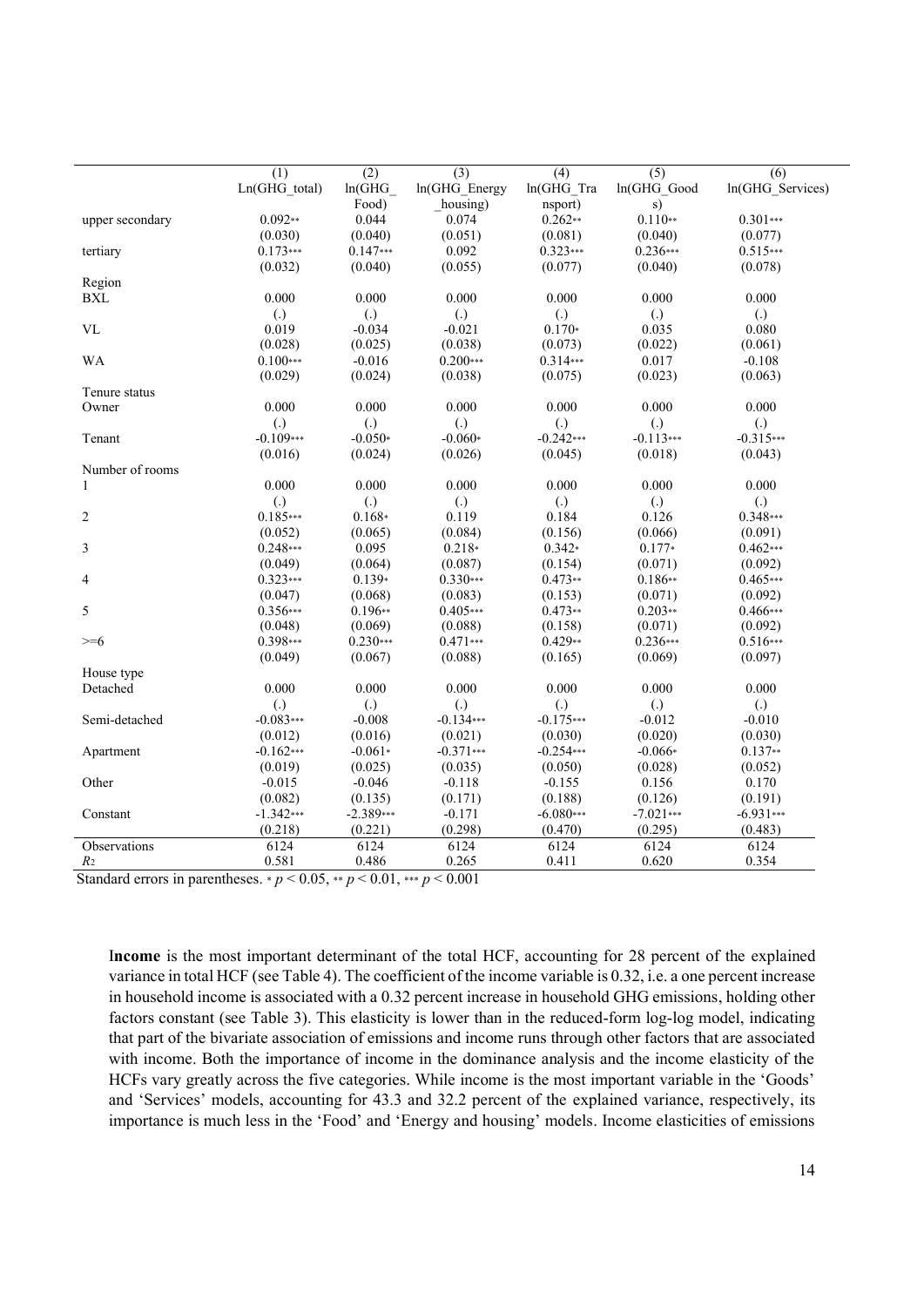in the 'Energy and housing' and 'Food' models are also lower than in the other models, being 0.11 and 0.24 percent, respectively, ceteris paribus. These two categories mainly incorporate goods and services that satisfy basic needs. As a result, it can be expected that low income households spend a proportionally higher share of their income on these categories, and high-income households spend a relatively lower proportion of their income (even when in nominal terms, they spend much more). Consequently, demand and subsequent emissions from these consumption categories vary less by overall income levels. In contrast, the emissions from the other three product categories are more income-elastic, as reflected by the higher elasticities for 'Transport' $(0.59)$ , 'Goods'  $(0.69)$ , and 'Services'  $(0.58)$ . Richer households spend higher shares of their overall expenditures on these three categories (cf. Figure 1).

**Household size** has a positive effect on the HCF in all models and it is even the most important variable in the 'Food' model (see Table 4). The size of the estimated coefficients of the household size dummies varies across the models (Table 3). In the 'Total' model, a household with two (three) persons emit 20 (26) percent more than a single-person household. The emissions of bigger households are higher than those of smaller households, but emissions vary far from proportionally with household size. This implies that on a per capita basis, emissions fall with growing household size, and quite considerably so in the case of the total HCF. The effect of household size differs greatly according to consumption category. The estimated coefficients for the adult and child variables are smallest in the 'Energy and housing' model. An additional household member adds little to heating and other housing-related expenses and subsequent emissions, i.e. the economies of scale effect is strongest in case of energy and housing related HCFs. The coefficients for the adult and children variables are highest in the 'Food' model, reflecting that the economies of scale effect is weakest in case of food and drinks related HCFs. The adult dummies have much higher estimated coefficients and are more important in the dominance analysis than the child dummies in all models (except 'Services'). This reflects that children consume less resources than adults, and hence add far less to overall household emission levels than adults. The category-specific regression results show that the positive effect of children in the 'Total' model comes mainly from emissions from 'Food' and 'Services'. The estimated coefficients of children in the 'Energy and housing', 'Goods', and 'Transport' regressions are small (in some cases even negative) and insignificant.

The two variables related to **characteristics of the dwelling** (number of rooms and type of house) emerge as the third and fourth most important variables in the dominance analysis in the 'Total' model, accounting for 15 and 10 percent of the explained variance, respectively. This stems from the 'Energy and housing' specification, where the housing-related variables have the most important explanatory power (close to half of the total R-squared). The coefficient estimates of the housing-related variables in the 'Energy and housing' model imply that the HCFs of households living in semi-detached houses or apartments are respectively 13 and 37 percent lower than those of households living in detached houses, ceteris paribus. In Belgium, detached houses tend to have higher heating requirements than other type of dwellings, with larger surfaces and lower energy performance than apartments (VEA, 2019). The significant coefficients for detached and semi-detached houses in the regression model for 'Transport' probably reflect longer commuting and other travel distances for households that live away from urban centers.

**Age** (i.e. age of the reference person) has a small and significant positive effect on total emissions (Table 3). This might reflect the fact that values and lifestyles change with age, which translates into different consumption and emission patterns (see also Büchs & Schnepf (2013; Golley & Meng (2012). Note however that age is among the least important variables in all models.

The **professional status** variable refers to the household head, with 'working' as reference category. The estimated coefficients of the other categories are negative in almost all models, i.e., households where the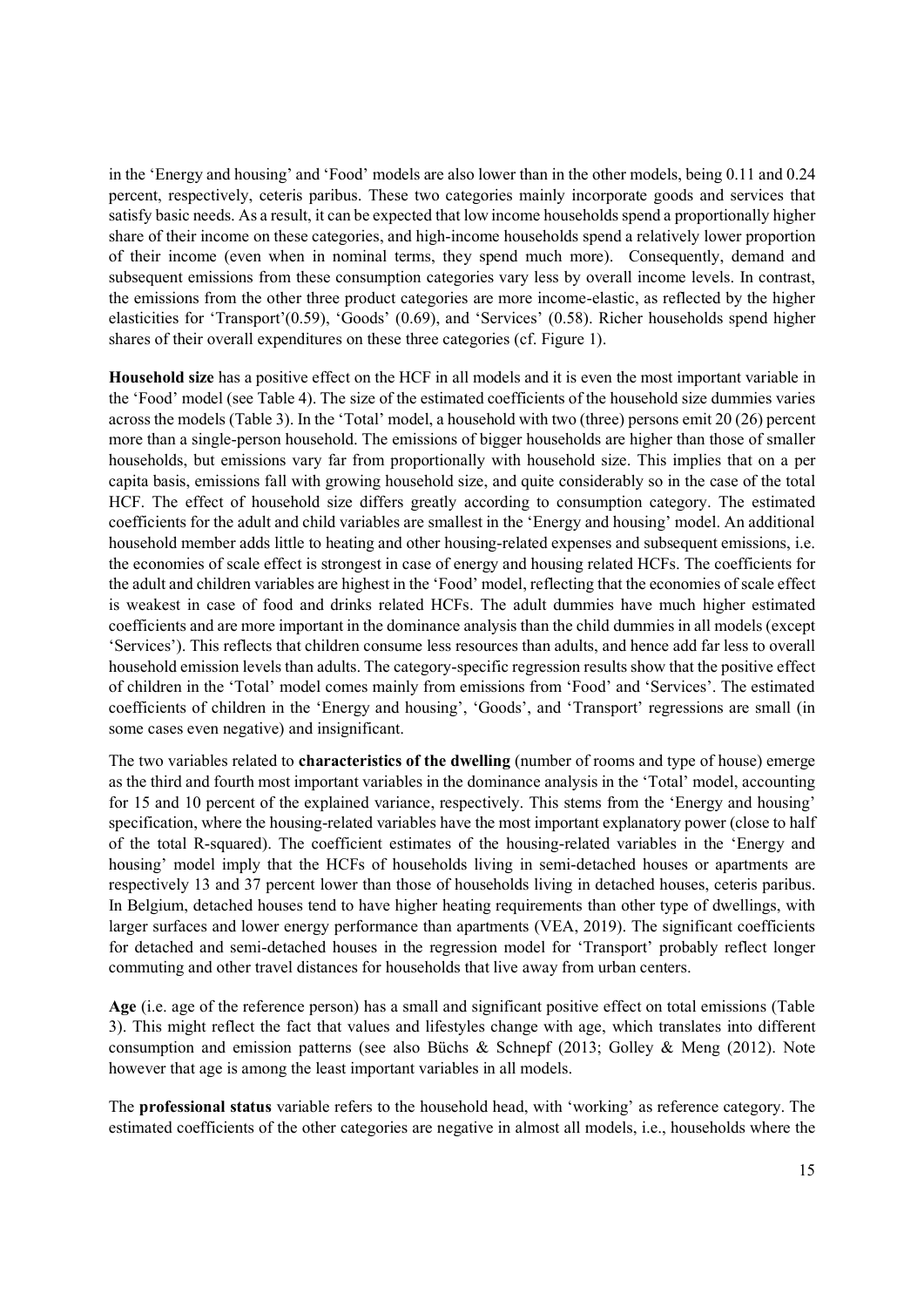household head is unemployed, student, incapacitated, homemaker or in pension emit less compared to households where the head is working. Only in the 'Energy and housing' model are the estimated coefficients of professional status categories positive. A plausible explanation for this can be that nonworking people spend more time at home, which translates into higher heating requirements, and thus higher emissions in the 'Energy and housing' consumption category. Based on the dominance analysis, the importance of professional status is the highest in the 'Transport' model. Emission from transport are 41 (40) percent less for households with an incapacitated (unemployed) household head, than for households with a working household head. This finding is likely to reflect that unemployed and incapacitated people commute less to work and/or use less emission intensive mobility means (e.g. public transport). Moreover, the fiscally attractive system of "salary cars", where a car is provided to employees as a way of (social contributions exempt) remuneration which leads relatively many employees to use the car for daily commutes.

The higher the **educational attainment** in the household, the higher the household's emissions. Compared to the reference category ('primary or less'), households with an upper secondary or a tertiary education level emit significantly more. We find the strongest association between education and emissions in the regression results for 'Services', where a household with tertiary education is associated with 52 percent higher emissions as compared to the reference category. This may be driven by the fact that people with higher educational attainment have different preferences, norms and values related to how to spend their free time, translating into more emission-intensive consumption patterns, than people with lower educational attainment. However, our model cannot capture the exact driving forces behind the positive education-emissions relationship. This certainly is an area for further research.

For the geographical dimension, we can only look at differences according to NUTS1 **region** variable. Belgium has three regions: Brussels-Capital Region (reference category), Wallonia and Flanders. Households in Wallonia emit more than households in Brussels and Flanders. Households in Wallonia emit 10 percent more than those in Brussels, which is mainly driven by emissions from 'Energy and housing' and 'Transport'. This relates to the fact that houses in Wallonia are older and that the pollution-intensive types of heating, coal, fuel oil and wood, are more prevalent. In addition, travel, commuting, and driving distances are longer in Wallonia than in Brussels (Verhetsel et al., 2009), which is reflected in a large and significant effect in the 'Transport' regression. We do not have data on driving distances, urban/rural distinction, or the quality and density of the public transport system. Ideally, we would include these variables in the transport regression. We assume that the region variable picks up the effects of these factors.

**Occupancy** is a dummy variable, that distinguishes between owners and tenants. We find that the HCFs of tenants is less that the HCFs of owners. The difference is the biggest in the 'Transport' and 'Services' models, where tenants emit respectively 24 and 32 percent less than owners, ceteris paribus.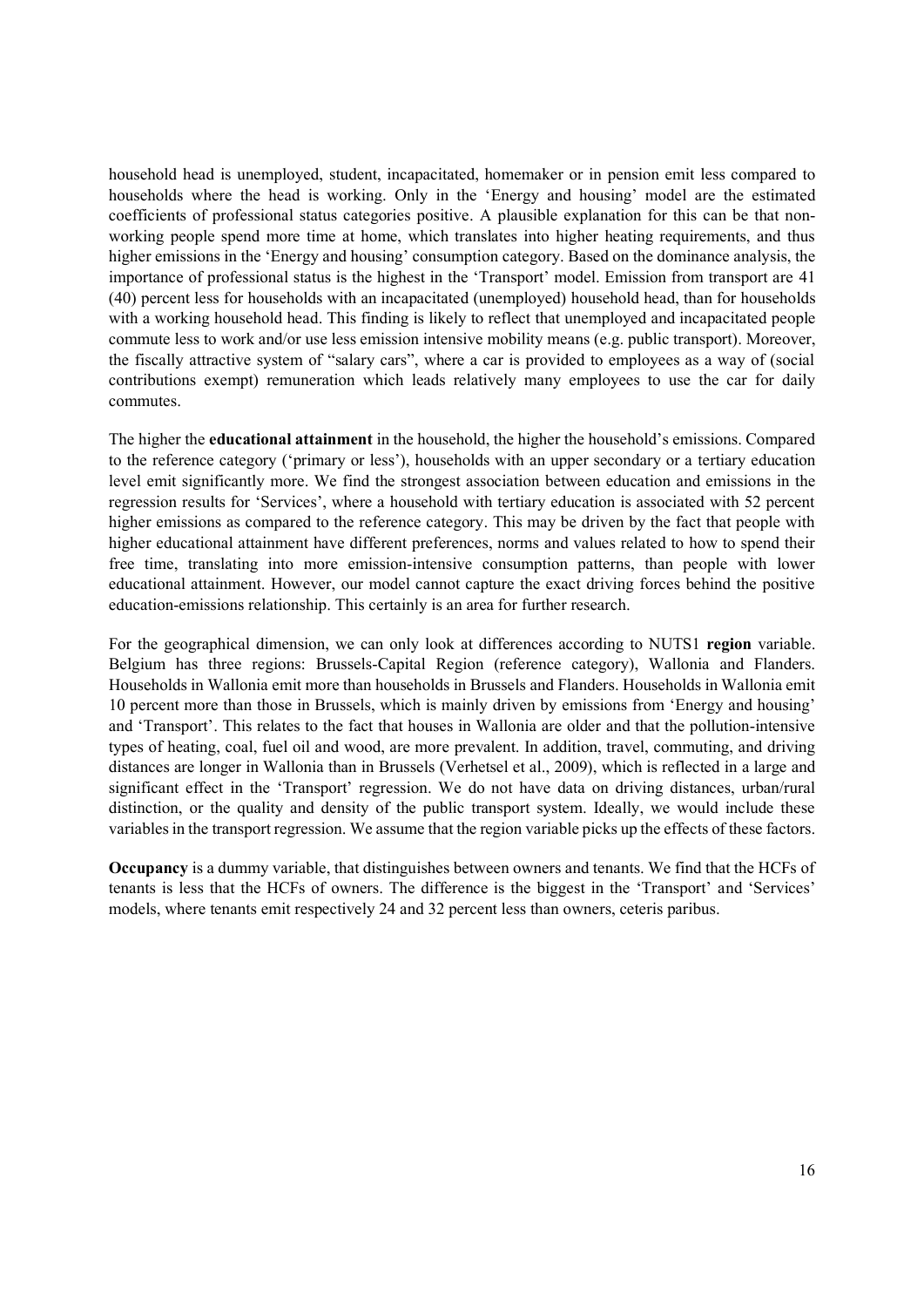|            | Total | $\tilde{\phantom{a}}$<br>Food | and<br>Energy | Transport | Goods | Services |
|------------|-------|-------------------------------|---------------|-----------|-------|----------|
|            |       |                               | housing       |           |       |          |
| income     | 28.3  | 24.4                          | 10.1          | 29.2      | 43.3  | 32.2     |
| adults     | 19.8  | 35.4                          | 10.8          | 17.0      | 16.5  | 14.0     |
| children   | 3.9   | 5.0                           | 1.4           | 1.8       | 1.8   | 8.3      |
| age        | 1.2   | 4.0                           | 3.5           | 0.8       | 0.4   | 1.0      |
| profstat   | 5.6   | 4.8                           | 2.5           | 11.3      | 8.7   | 7.6      |
| educ       | 6.3   | 4.8                           | 1.7           | 7.8       | 9.6   | 12.7     |
| region     | 2.0   | 0.5                           | 12.1          | 3.0       | 0.9   | 2.8      |
| roomnr     | 14.6  | 10.8                          | 22.9          | 11.1      | 8.2   | 9.0      |
| house type | 10.1  | 5.7                           | 26.1          | 9.1       | 4.4   | 3.1      |
| occupancy  | 8.2   | 4.6                           | 9.0           | 8.9       | 6.1   | 9.1      |

Table 4. Results of dominance analysis.

Note: Numbers indicate the percentage contribution of each variable to the overall fit measure (R-squared) in the regressions presented in table 3.

# **4. International comparison and discussion**

The distribution of household GHG emissions we find for Belgium follows a similar pattern as the one in Christis et al. (2019), who look at Flanders (the largest region in Belgium in terms of population size) in a bivariate framework, but also as those found in other countries at similar development level, such as the UK (Büchs & Schnepf, 2013; Gough et al., 2011), Netherlands (Isaksen & Narbel, 2017), Spain (Duarte, Mainar, & Sánchez-Chóliz, 2010; Duarte et al., 2012), Australia (Lenzen et al., 2006), and the US (Weber & Matthews, 2008). The composition of emissions change along the income distribution. Emissions from Energy and Housing and Food consist of a larger part of total emissions at the bottom of the income distribution, emissions from Transport and Services is relatively more important at the top.

We found that the emission intensity of consumption bundles decrease with growing income. Two factors affect this pattern: (i) the relative composition of typical consumption bundles at the bottom and the top of the income distribution, and (ii) the relative emission intensities of consumption categories compared to each other. A similar pattern have been found in the Netherlands, the UK and China (Golley & Meng, 2012; Kerkhof, Benders, & Moll, 2009). In these countries, households at the bottom of the income distribution spend higher share of their total expenditures on emission-intensive products, especially housing energy. This negative relationship is, however, not a necessity, as is shown by the cases of Norway, Sweden and Denmark, where emission intensity either increases or stays constant with growing income levels. In the case of Sweden, the driving force behind the positive emission intensity-income relationship is likely to be the fact that the share of domestic energy emissions does not vary considerably with income, as low-income households use low-emission intensive district heating in apartment buildings, while high-income households live in detached houses with no access to district heating (Kerkhof, Benders, et al., 2009). For Denmark, Wier et al. (2001) find that direct CO<sub>2</sub> emission intensity falls, while indirect CO<sub>2</sub> intensity does not decrease with increasing income levels. For Norway (Steen-Olsen et al., 2016), point to (i) the high share of hydropower in electricity generation, resulting in a relatively low energy intensity of domestic energy use and (ii) increasing energy-intensive mobility with income<sub>17</sub>. These outcomes show that the

<sup>17</sup> Lenzen et al. (2006) found the same pattern and explanations for energy requirements in Brazil.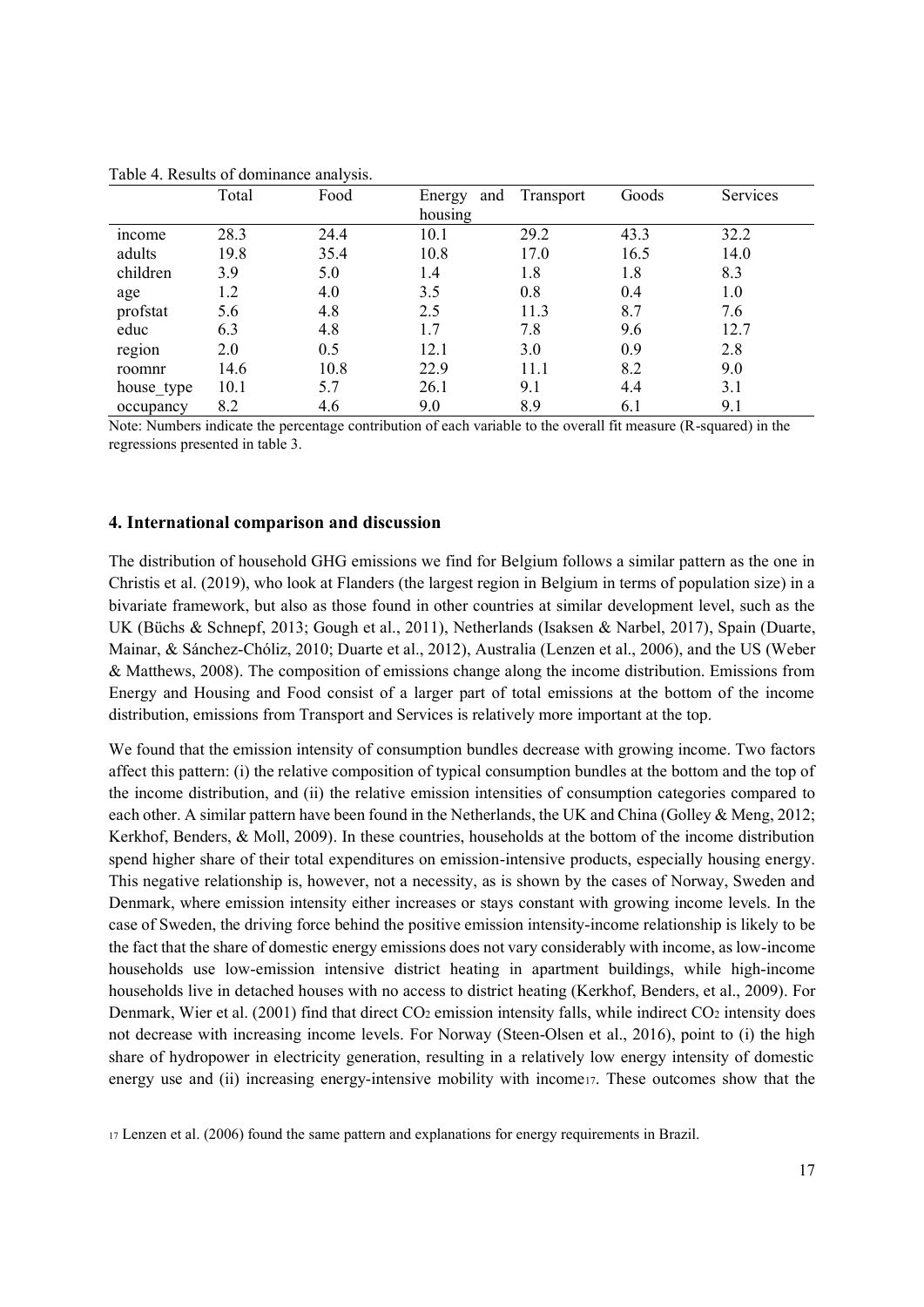emission intensity of the national energy supply is a key determinant of the income-energy intensity relationship.

The elasticity of emissions with respect to income and expenditure that we find for Belgium are in line with elasticities estimated for other countries (see Table 3). We find elasticities above zero but lower than one, which means that there is a relative, but no absolute decoupling between income and emissions (in the cross-section). The studies that present elasticities both in terms of income and expenditures, also find that the elasticity of emissions with respect to income is lower than the one with respect to expenditures Partially, this is probably attributable to the fact that HCFs are estimated as a function of consumption expenditures (see also Ala-Mantila et al., 2014; Weber & Matthews, 2008)18.

| Paper                       | Country | Income elasticity            | Expenditure elasticity       |
|-----------------------------|---------|------------------------------|------------------------------|
| Ala-Mantila et al. (2014)   | FI      | $0.607g (0.577g,o)$          | $0.802g (0.790g,o)$          |
| Büchs & Schnepf (2013)      | UK      | $0.432_{c,o}$                |                              |
| Duarte et al. (2012)        | ES      |                              | 0.84 <sub>c,o</sub>          |
| Fremstad et al. (2018)      | US      |                              | $0.728_{c,o}$                |
| Girod & Haan, $(2010)$      | CH      |                              | 0.94c(1.06c1)                |
| Isaksen & Narbel $(2017)$   | NO.     |                              | 0.99c                        |
| Kerkhof et al. (2009)       | NL      |                              | 0.84 <sub>g</sub>            |
| Lenzen (1998)               | AU      | 0.55 <sub>g</sub>            | 0.70 <sub>g</sub>            |
| Levinson & O'Brien $(2019)$ | US.     | 0.393                        |                              |
| Steen-Olsen et al. (2016)   | NO.     |                              | 1.14 <sub>g</sub>            |
| Weber & Matthews (2008)     | US      | $0.35 - 0.52_{g,o}$          | $0.6 - 0.7$ go               |
| Wier et al. (2001)          | DK      | 0.55c                        | 0.70c                        |
| This paper                  | BЕ      | $0.22 - 0.56$ <sub>g.o</sub> | $0.76 - 0.95$ <sub>g.o</sub> |

Table 5. Income and expenditure elasticity of GHG/CO2 emissions in the literature

Note: c: CO2. g: GHG. o: other controls included in the regression (other than income/expenditures). 1: Without correction for scale economies

The number of studies that present elasticities for different consumption categories is limited and comparability across studies should be treated with caution (see Table 5 and 6). The only study that is directly comparable with ours is the one from Büchs and Schnepf (2013). For the UK, they find an income elasticity of total consumption of 0.43, which is somewhat higher than our 0.32 estimate. Their elasticities of emissions from 'Energy and housing' and 'Transport' with respect to income are 0.19 and 0.59, respectively, which is close to our respective estimates of 0.11 and 0.59. The other studies use expenditures<sup>19</sup> instead of income in their regressions. Moreover, except for Ala-Mantila et al. (2014), they do not include other explanatory variables (Girod & de Haan, 2010; Isaksen & Narbel, 2017; Steen-Olsen et al., 2016). Despite the caveats with respect to comparability, a general pattern emerges from these studies: expenditure/income elasticities of emissions related to consumption categories that satisfy basic needs, such as heating and food, are much lower than those of more luxurious product groups, such as recreation and transport.

<sup>18</sup> Our expenditure variable captures savings only insofar they are spent on mortgages.

<sup>19</sup> Note that the grouping of expenditure categories is not the same across studies.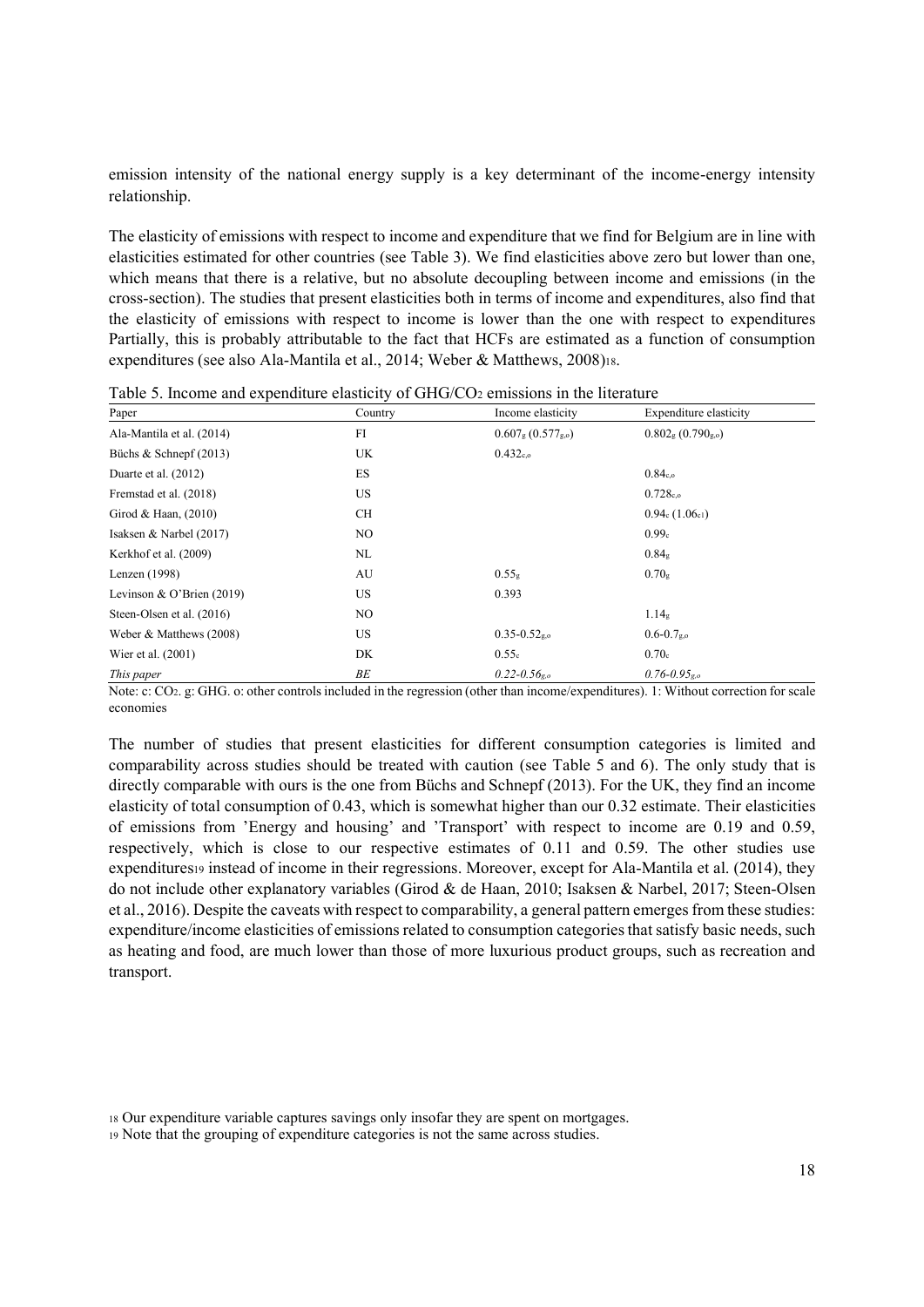| Tuoto o . Consumption category specific chistreny commutes in the incriting |         |       |                 |           |           |                                           |
|-----------------------------------------------------------------------------|---------|-------|-----------------|-----------|-----------|-------------------------------------------|
| Paper                                                                       | Country | Food  | Energy, housing | Transport | Goods     | <b>Services</b>                           |
| Ala-Mantila et al. $(2014)$ <sub>g,e</sub>                                  | FI      | 0.512 | 0.133           |           | 1.233     | 1.420                                     |
| Büchs & Schnepf $(2013)$ <sub>c.i</sub>                                     | UK      |       | 0.187           | 0.598     |           |                                           |
| Girod & Haan, $(2010)$ <sub>g,e</sub>                                       | СH      | 0.081 | 0.53            | 1.21      | 1.30      | $0.54$ <sub>2</sub> , $1.26$ <sub>3</sub> |
| Isaksen & Narbel $(2017)_{c,e}$                                             | NO      | 0.50  | 0.254           | 1.01      |           |                                           |
| Steen-Olsen et al. $(2016)$ <sub>g,e</sub>                                  | NO      | 0.98  | 1.02            | 1.48      | 1.26-1.29 | $0.57 - 1.05$                             |
| This paper                                                                  | BЕ      | 0.235 | 0.114           | 0.589     | 0.693     | 0.582                                     |

Table 6 . Consumption category specific elasticity estimates in the literature

Note: c:  $CO2$ . g: GHG. e: expenditure elasticity. i: income elasticity. 1: beverages are excluded from the 'food' consumption category. The elasticity of beverages is 0.73. 2: time-using services (e.g. hair-dresser). 3: non-time-using services. 4: Only energy, not housing. Expenditure elasticity of emissions categories 'clothing' and 'other' are 1.3 and 1.16, respectively.

Using dominance analysis, it was confirmed that in Belgium income and household size contribute most to the explanatory power of the models. Yet, the importance of housing-related variables is sizable, as well as the contribution of education in the explanatory power of the regression modelling the emissions from services. The relationship between intra-household sharing, household scale economies and the HCF has been studied in more detail by Ala-Mantila et al. (2016), Fremstad et al. (2018), and Underwood & Zahran (2015). Even though our estimations are not directly comparable to these studies, we also find that there are important economies of scale when living together, in terms of the level of GHG emissions20.

We found that educational attainment has a small effect on total HCFs, while its importance is stronger in the 'Services' model. This finding is in line with the literature, where mixed results were found: Büchs  $\&$ Schnepf (2013) and Poom & Ahas (2016) find that educational attainment and emissions are positively associated even after controlling for other factors, while Lenzen et al. (2006) found a negative association between education and energy requirements in Australia and Japan (and a positive one in Brazil, Denmark and India). Ivanova et al. (2017) also find a positive association between education and HCFs, though their analysis is not at the micro level of the household, but at the regional level  $21$ . Education can be seen as a proxy for differences in lifestyle, preferences and attitudes, which play a role in other channels as well, for instance in the interplay between housing, transport and region. These preferences and attitudes impact on the choice of the location and the type of dwelling, with impacts on daily travel distances, and home energy requirements<sub>22</sub>.

These results illustrate the various links between background characteristics and direct and indirect GHG emissions by households. Importantly, the results do not only show important inequalities in the contribution to GHG emissions, but also how these vary by consumption category. The policy implications from our study are largely indirect and specific analyses of potential measures are needed in order to quantify eventual distributional effects of measures aimed at mitigating CO2-emissions. Nevertheless, our results allow to point to four policy implications.

First, the consumption category that is targeted determines the distributional pattern that can be expected. Any distributional implication will be vastly different whether goods and services are concerned

<sup>20</sup> Note that sharing does not only occur within households, but also between households because of urbanity and spatial proximity. Fremstad et al. (2018, p. 143), e.g. finds for the US that "increasing urban density has the potential to offset the upward pressure placed on per capita emissions by declining household size." As we have no information about urbanity, we are not able to investigate the interaction with household size.

<sup>21</sup> For a more elaborate discussion of the relation between emissions and education, see for instance Zhang et al. (2015, p. 878). 22 There are other, more systemic, driving factors of the relation between housing, transport and related emissions: spatial configuration, degree of urbanity, population density, geography, job density, public transport's quality, availability, and coverage. Deeper analysis of these factors are out of the scope of this paper, however, we refer to some studies that addressed these issues in the Belgian context (Boussauw, Neutens, & Witlox, 2010; Boussauw & Vanoutrive, 2017; Dujardin, Pirart, Brévers, Marique, & Teller, 2012).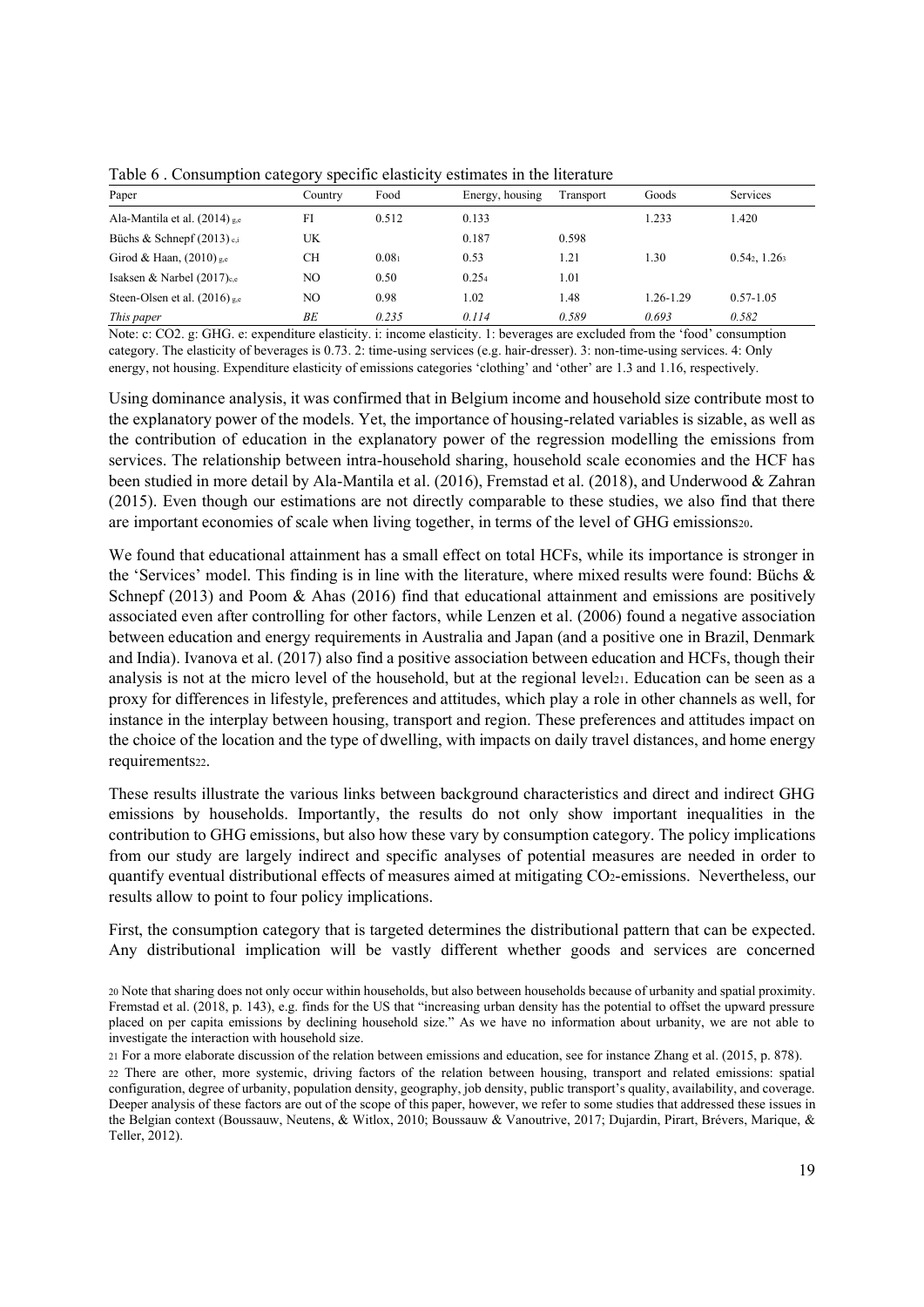(consumption categories that rise with income in their relative importance in the consumption basket) or housing, energy & food (which decrease in relative importance over the income distribution). Price policies that directly target the emissions of carbon intensive basic goods, such as food and heating, risk to hit the poor particularly hard if not accompanied by other measures. In contrast, investments in insulation of the dwellings in which the poor live, is likely to generate both environmentally and socially positive outcomes. Second, the influence of socio-economic characteristics go beyond merely income: several socio-economic factors are associated with emissions within specific consumption categories. This may help to identify target groups of special interest for policies that aim to discourage high-emission types of consumption. Third, the statistical trend towards smaller households that we observe in demographic statistics puts an upward pressure on emissions (Bradbury et al., 2014), given the relatively strong economies of scale that we observe in relation to household size. This is certainly a tricky issue, but given its importance for efficiently reducing GHG emissions, it seems worthwhile to reflect further on policies that could stimulate an optimal use of the gains to be made from household economies of scale. Fourth, apart from the factors mentioned above, the results also point to the interaction of HCFs with infrastructural configurations, and spatial planning (as illustrated by the importance of the regional dimension in our results). Thus, it is important to stress the country- or region-specificity of our results. The relative importance of the different consumption categories in total emissions as well as the resulting distributional patterns, follow to an important extent from the pathway taken by national infrastructures: the spatial and transport organization, the CO2-intensity of the energy production, and the qualities of the housing stock. Considering these underlying factors is mandatory for any cross-country comparison.

As mentioned above, our results point to important factors that may help to design climate mitigation policies targeted at reducing certain types of consumption by households, while taking into account potential adverse distributive effects. This applies in particular to consumption of domestic energy and transport, where households may have somewhat more room for maneuver compared to emissions associated with the consumption of goods and services. Although we are convinced that demand-side measures have a role to play to achieve strong reductions in GHG emissions in a relatively short timeframe, it should be clear that consumption by households operates within a broader context on which individual households have a much lower impact. Public infrastructure, and the available incentive structure are important factors to take into consideration, along with broader supply-side measures that directly tackle energy production, land-use and emissions from industry.

# **5. Conclusion**

In this paper we investigated which micro-level factors are associated with direct and indirect GHG emissions that result from consumption by households. Combining the HBS with an EE-IO model, our dataset contains socio-economic variables, housing information, and detailed expenditures with associated environmental impact, at the household level. Our study is the first multivariate EE-IO analysis for Belgium.

Using regression analysis we find that income, household size, age, education and the size of the house have significant positive effects on household GHG emissions. Unemployment, living in an apartment (rather than living in a house), and being a tenant are associated negatively with household emissions.

Income and household size stand out as the two most important explanatory variables, confirming that (a) higher income households on average have consumption patterns that lead to considerably higher emissions, although not in proportion to their relative income position (in the cross-section, an increase in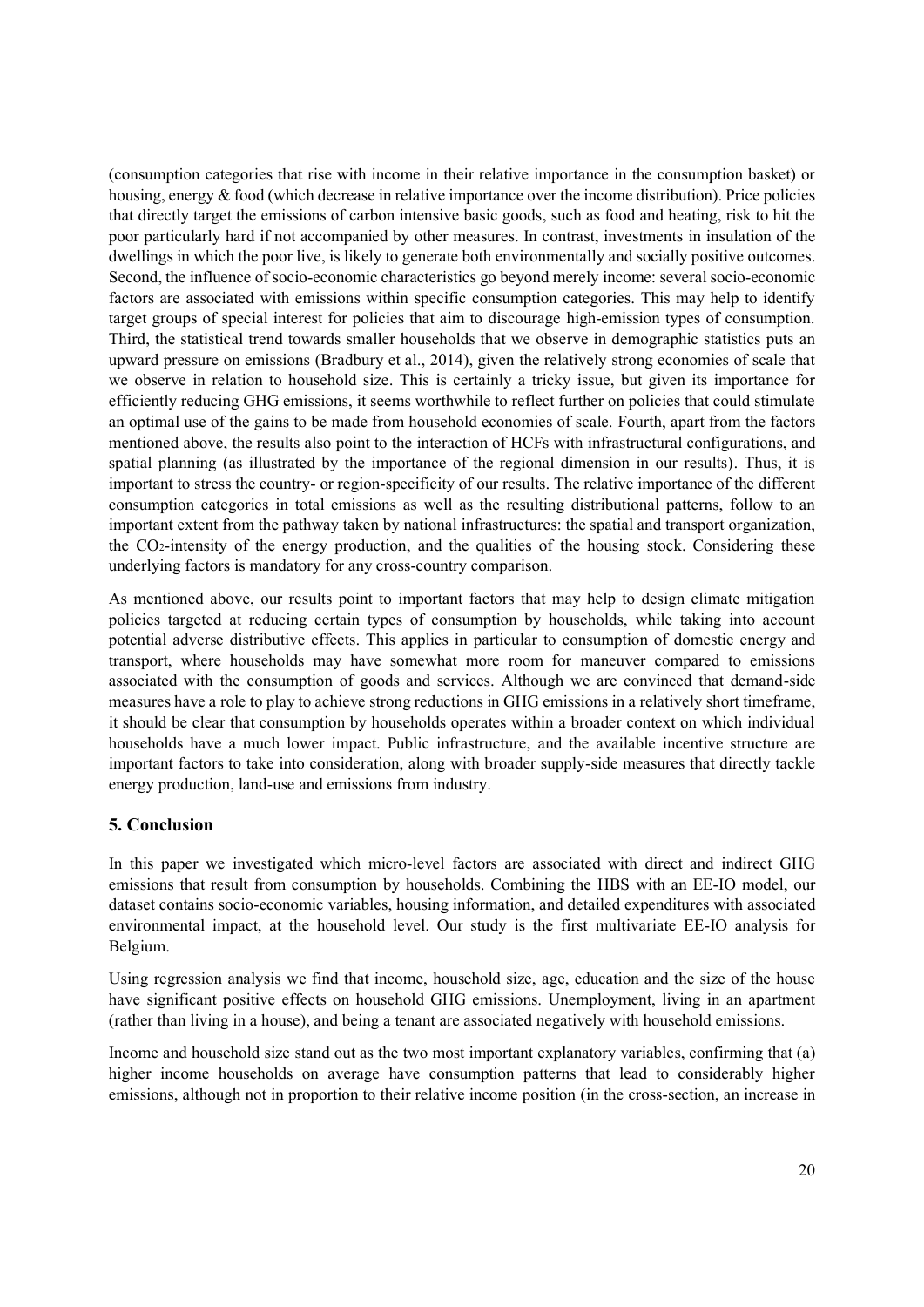income of 10% is associated with a 3.2% rise in emissions) and (b) households with more members emit more in absolute terms, but less on the per capita basis, pointing to non-negligible economies of scale.

An important driving factor behind both these observations is the weight of the most polluting consumption category (energy and housing). It is the least sensitive to changes in household size: emissions from heating do not increase significantly with an additional household member.23 This same consumption category is also found to be  $-$  along with food fulfilling basic needs  $-$  most income-inelastic, contributing to the relatively low overall income elasticity of emissions.

Finally, while our analysis offers a good starting point for understanding GHG emissions by households in Belgium, obviously, for designing policies more specific analyses are required. An important expansion could be to link with longitudinal data (which unfortunately do not exist for Belgium), to gain more insight into consumption dynamics and longitudinal effects of price changes and technological change on GHG emissions. Another expansion could be to refine the computation of pollution coefficients either by increasing their level of disaggregation such that it would be possible to look in more detail into specific consumption categories, or by combining the level of detail of the Belgian input-output tables with a multiregional component, such that the domestic technology assumption could be weakened. While our analysis reveals the associations between the observable household characteristics, consumption patterns and GHG emissions, further research is needed on the deeper drivers of these relationships. As noted above, an important part of the environmental impact is generated via infrastructural organization of land-use, housing, mobility and energy production, and there is (at least for Belgium) relatively little research about how this interacts with the patterns that we observe Similarly, additional data collection would be required to directly link attitudes, habits, routines, or symbolic meanings of consumption to households' observed consumption patterns (cf. Tukker et al., 2010). Insight in these dynamics is a crucial complement to deepen our understanding of how consumption patterns can evolve to more sustainable outcomes.

<sup>23</sup> Conversely, emissions from food consumption grow nearly proportionally when household size increases.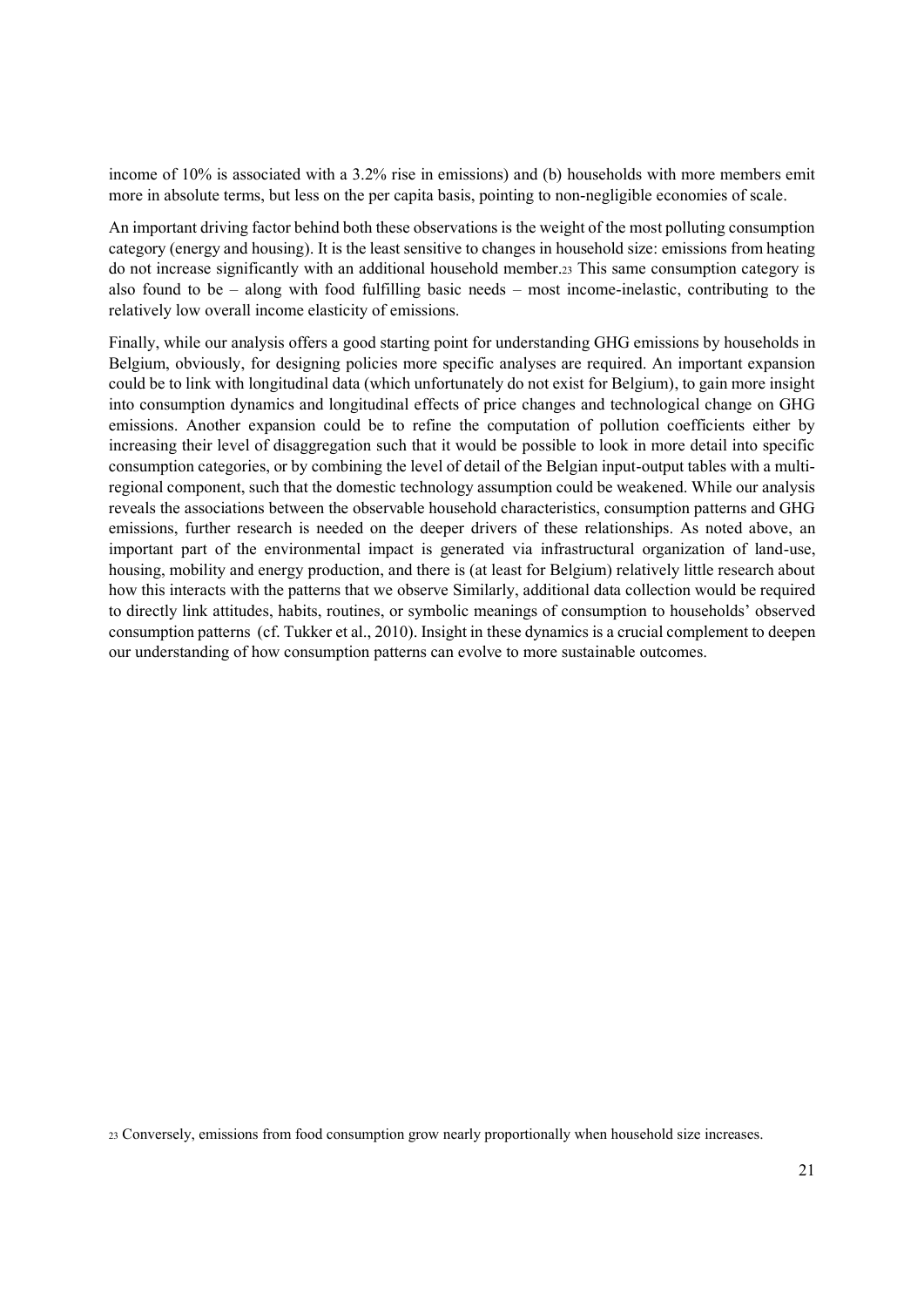## **References**

- Ala-Mantila, S., Heinonen, J., & Junnila, S. (2014). Relationship between urbanization, direct and indirect greenhouse gas emissions, and expenditures: A multivariate analysis. *Ecological Economics*, *104*, 129±139. https://doi.org/10.1016/j.ecolecon.2014.04.019
- Ala-Mantila, S., Ottelin, J., Heinonen, J., & Junnila, S. (2016). To each their own? The greenhouse gas impacts of intra-household sharing in different urban zones. *Journal of Cleaner Production*, *135*, 356± 367. https://doi.org/10.1016/j.jclepro.2016.05.156
- Azen, R., & Budescu, D. V. (2003). The Dominance Analysis Approach for Comparing Predictors in Multiple Regression. *Psychological Methods*, 8(2), 129-148. https://doi.org/10.1037/1082-989X.8.2.129
- Baiocchi, G., Minx, J., & Hubacek, K. (2010). The Impact of social factors and consumer behavior on carbon dioxide emissions in the United Kingdom. *Journal of Industrial Ecology*,  $14(1)$ , 50–72. https://doi.org/10.1111/j.1530-9290.2009.00216.x
- Barrett, J., & Scott, K. (2012). Link between climate change mitigation and resource efficiency: A UK case study. *Global Environmental Change*,  $22(1)$ ,  $299-307$ . https://doi.org/10.1016/j.gloenvcha.2011.11.003
- Bastianoni, S., Pulselli, F. M., & Tiezzi, E. (2004). The problem of assigning responsibility for greenhouse gas emissions. *Ecological Economics*, *49*(3), 253±257. https://doi.org/10.1016/j.ecolecon.2004.01.018
- Boussauw, K., Neutens, T., & Witlox, F. (2010). Relationship between Spatial Proximity and Travelto-Work Distance: The Effect of the Compact City. *Regional Studies*, 46(6), 687–706. https://doi.org/10.1080/00343404.2010.522986
- Boussauw, K., & Vanoutrive, T. (2017). Transport policy in Belgium: Translating sustainability discourses into unsustainable outcomes. *Transport Policy*, 53, 11–19. https://doi.org/10.1016/j.tranpol.2016.08.009
- Bradbury, M., Peterson, M Nils, Liu, J., Bradbury, M., Liu, Á. J., & Peterson, M. N. (2014). Long-term dynamics of household size and their environmental implications. *Popul Environ*, 36, 73–84. https://doi.org/10.1007/s11111-014-0203
- Brännlund, R., & Ghalwash, T. (2008). The income-pollution relationship and the role of income distribution: An analysis of Swedish household data. *Resource and Energy Economics*, *30*(3), 369± 387. https://doi.org/10.1016/J.RESENEECO.2007.11.002
- Brülhart, M. (2008). *An Account of Global Intra-Industry Trade, 1962-2006* (GEP Research paper Series No. 2008/08). https://doi.org/10.2139/ssrn.1103442
- Büchs, M., Bardsley, N., & Duwe, S. (2011). Who bears the brunt? Distributional effects of climate change mitigation policies. Critical Social Policy, 31(2), 285–307. mitigation policies. *Critical Social Policy*, 31(2), 285–307. https://doi.org/10.1177/0261018310396036
- Büchs, M., & Schnepf, S. V. (2013). Who emits most? Associations between socio-economic factors and UK households' home energy, transport, indirect and total CO2 emissions. *Ecological Economics*, 90, 114±123. https://doi.org/10.1016/j.ecolecon.2013.03.007
- Christis, M., Breemersch, K., Vercalsteren, A., & Dils, E. (2019). A detailed household carbon footprint analysis using expenditure accounts - Case of Flanders (Belgium). *Journal of Cleaner Production*,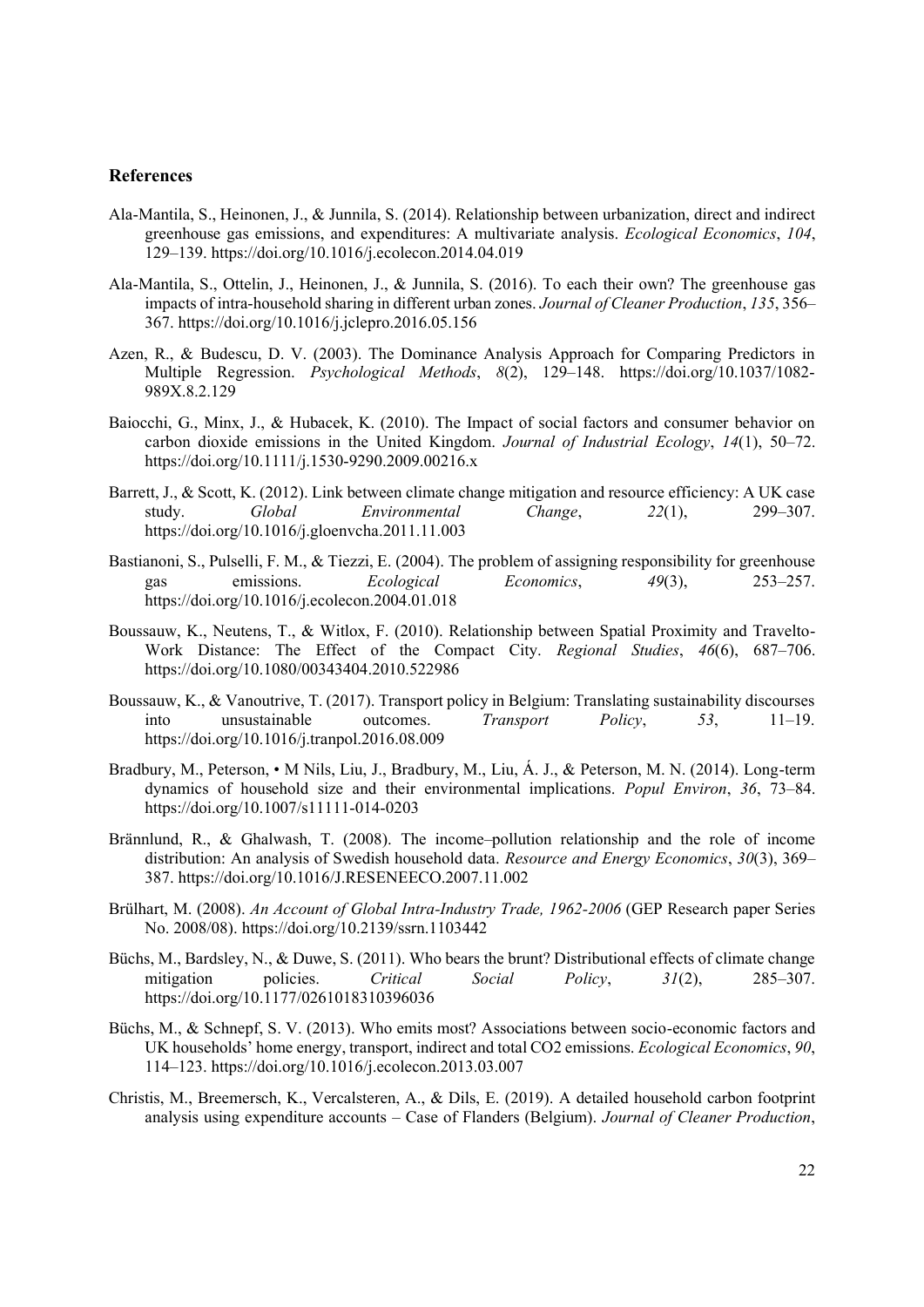*228*, 1167±1175. https://doi.org/10.1016/J.JCLEPRO.2019.04.160

- Cooreman, G., Frère, J.-M., Lévay, P. Z., Vanhille, J., Verbist, G., & Goedemé, T. (2019). *Analysis of the air pollution associated with household consumption in Belgium in 2014: the case of greenhouse gas emissions* (Federal Planning Bureau Working Paper No. 8-19). Brussels.
- Creutzig, F., Roy, J., Lamb, W. F., Azevedo, I. M. L., Bruine De Bruin, W., Dalkmann, H., ... Weber, E. U. (2018). Towards demand-side solutions for mitigating climate change. *Nature Climate Change*, *8*(4), 268±271. https://doi.org/10.1038/s41558-018-0121-1
- Davis, S. J., & Caldeira, K. (2010). Consumption-based accounting of CO2 emissions. *Proceedings of the National Academy of Sciences of the United States of America, 107(12), 5687-5692.* https://doi.org/10.1073/pnas.0906974107
- Druckman, A., & Jackson, T. (2016). Understanding Households as Drivers of Carbon Emissions. In *Taking Stock of Industrial Ecology* (pp. 181-203). Cham: Springer International Publishing. https://doi.org/10.1007/978-3-319-20571-7\_9
- Duarte, R., Mainar, A., & Sánchez-Chóliz, J. (2010). The impact of household consumption patterns on emissions in Spain. *Energy Economics*, 32, 176-185. https://doi.org/10.1016/j.eneco.2009.08.007
- Duarte, R., Mainar, A., & Sánchez-Chóliz, J. (2012). Social groups and CO2 emissions in Spanish households. *Energy Policy*, *44*, 441±450. https://doi.org/10.1016/j.enpol.2012.02.020
- Dujardin, S., Pirart, F., Brévers, F., Marique, A. F., & Teller, J. (2012). Home-to-work commuting, urban form and potential energy savings: A local scale approach to regional statistics. *Transportation Research Part A: Policy and Practice, 46, 1054–1065. https://doi.org/10.1016/j.tra.2012.04.010*
- Duus-Otterström, G., & Hjorthen, F. D. (2018). Consumption-based emissions accounting: the normative debate. *Environmental Politics*, 28(5), 866-885. https://doi.org/10.1080/09644016.2018.1507467
- Fremstad, A., Underwood, A., & Zahran, S. (2018). The Environmental Impact of Sharing: Household and Urban Economies in CO2 Emissions. *Ecological Economics*, 145, 137-147. https://doi.org/10.1016/j.ecolecon.2017.08.024
- Frère, J.-M., Vandille, G., & Wolff, S. (2018). *The PEACH2AIR database of air pollution associated with household consumption in Belgium in 2014* (Federal Planning Bureau Working Paper No. 3–18). Brussels.
- Girod, B., & de Haan, P. (2010). More or better? A model for changes in household greenhouse gas emissions due to higher income. *Journal of Industrial Ecology*, 14(1), 31–49. https://doi.org/10.1111/j.1530-9290.2009.00202.x
- Golley, J., & Meng, X. (2012). Income inequality and carbon dioxide emissions: The case of Chinese urban households. *Energy Economics*, 34, 1864-1872. https://doi.org/10.1016/j.eneco.2012.07.025
- Gough, I., Abdallah, S., Johnson, V., Ryan-Collins, J., & Smith, C. (2011). *The distribution of total greenhouse gas emissions by households in the UK, and some implications for social policy* (No. 152). London. Retrieved from http://sticerd.lse.ac.uk/case
- Heeringa, S. G., West, B. T., & Berglund, P. A. (2010). *Applied Survey Data Analysis*. Boca Raton: Chapman & Hall/CRC.
- Irfany, M. I., & Klasen, S. (2017). Affluence and emission tradeoffs: evidence from Indonesian households' carbon footprint. *Environment and Development Economics*, 22, 546–570. https://doi.org/10.1017/S1355770X17000262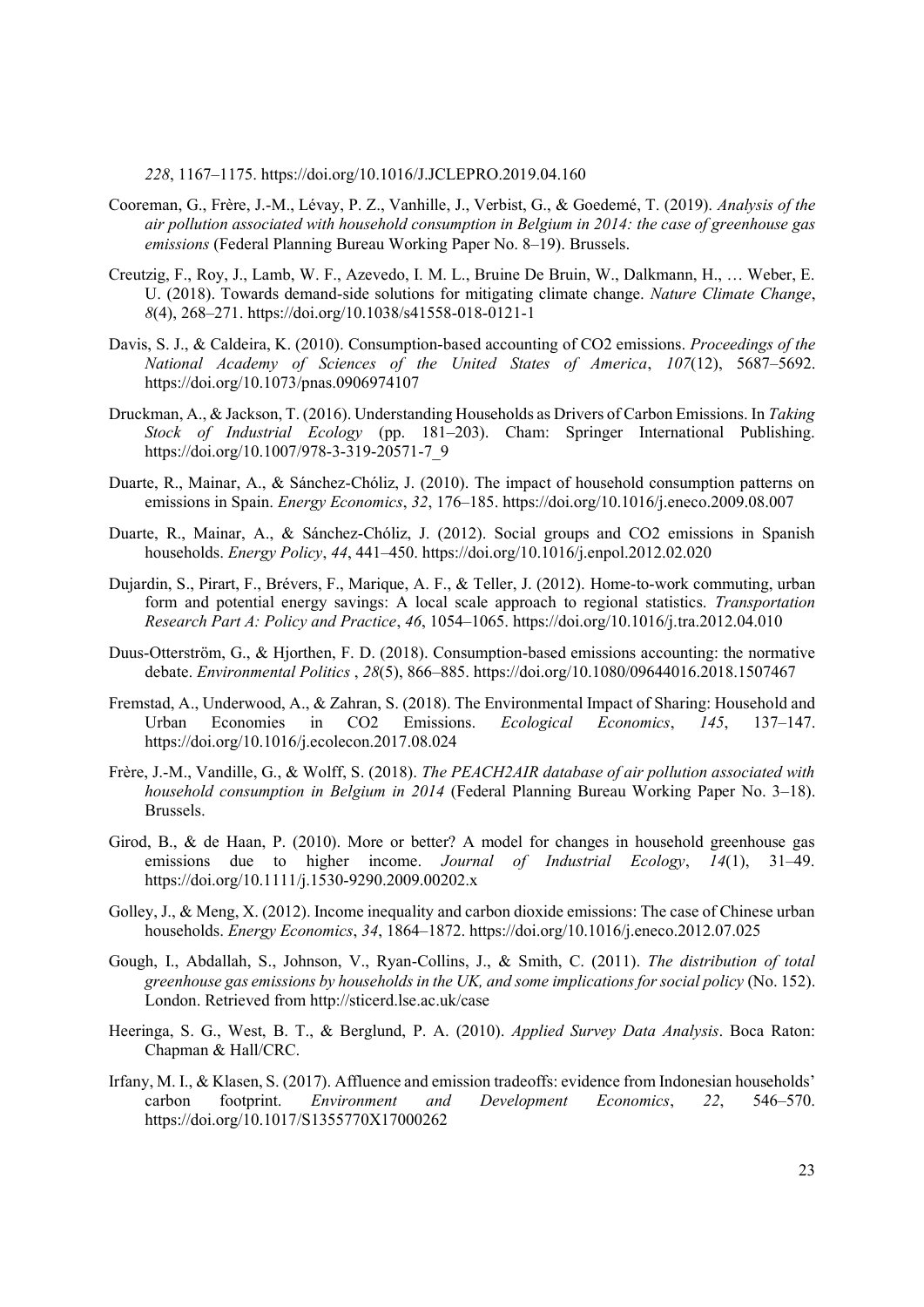- Isaksen, E. T., & Narbel, P. A. (2017). A carbon footprint proportional to expenditure A case for Norway? *Ecological Economics*, 131, 152–165. https://doi.org/10.1016/j.ecolecon.2016.08.027
- Ivanova, D., Vita, G., Steen-Olsen, K., Stadler, K., Melo, P. C., Wood, R., & Hertwich, E. G. (2017). Mapping the carbon footprint of EU regions. *Environmental Research Letters*, *12*(5).
- Kantar. (2019). *Special Eurobarometer 490 - Climate Change*. https://doi.org/10.2834/00469
- Kerkhof, A. C., Benders, R. M. J., & Moll, H. C. (2009). Determinants of variation in household CO2 emissions between and within countries. *Energy Policy*, 37(4), 1509–1517. https://doi.org/10.1016/j.enpol.2008.12.013
- Kerkhof, A. C., Nonhebel, S., & Moll, H. C. (2009). Relating the environmental impact of consumption to household expenditures: An input-output analysis. *Ecological Economics*, 68, 1160-1170. https://doi.org/10.1016/j.ecolecon.2008.08.004
- Leiserowitz, A., Maibach, E., Rosenthal, S., Kotcher, J., Ballew, M., Goldberg, M., & Gustafson, A. (2018). *Climate change in the American mind: December 2018*. New Haven, CT: Yale Program on Climate Change Communication.
- Lenzen, M. (1998). Energy and greenhouse gas cost of living for Australia during 1993/94. *Energy*, *23*(6), 497±516. https://doi.org/10.1016/S0360-5442(98)00020-6
- Lenzen, M., Wier, M., Cohen, C., Hayami, H., Pachauri, S., & Schaeffer, R. (2006). A comparative multivariate analysis of household energy requirements in Australia, Brazil, Denmark, India and Japan. *Energy*,  $31(2-3)$ ,  $181-207$ . https://doi.org/10.1016/J.ENERGY.2005.01.009
- Levinson, A., & O'Brien, J. (2019). Environmental Engel Curves: Indirect Emissions of Common Air Pollutants. *The Review of Economics and Statistics*, 101(1), 121–133. https://doi.org/10.1162/rest\_a\_00736
- Los, B., Timmer, M. P., & de Vries, G. J. (2015). How Global Are Global Value Chains? A New Approach To Measure International Fragmentation. *Journal of Regional Science*, 55(1), 66–92. https://doi.org/10.1111/jors.12121
- Luchman, J. N. (2013). DOMIN: Stata module to conduct dominance analysis. Boston College Department of Economics.
- Luchman, J. N. (2015). Determining subgroup difference importance with complex survey designs: An application of weighted dominance analysis. *Survey Practice*,  $8(5)$ , 1-10. https://doi.org/10.29115/sp-2015-0022
- Miller, R. E., & Blair, P. D. (2012). *Input-Output Analysis. Foundations and Extensions* (2nd ed.). New York: Cambridge University Press.
- Mundaca, L., Ürge-Vorsatz, D., & Wilson, C. (2019). Demand-side approaches for limiting global warming to 1.5 °C. *Energy Efficiency*, *12*, 343±362. https://doi.org/10.1007/s12053-018-9722-9
- Munksgaard, J., & Pedersen, K. A. (2001). CO2 accounts for open economies: producer or consumer responsibility? *Energy Policy*, *29*(4), 327±334. https://doi.org/10.1016/S0301-4215(00)00120-8
- OECD. (2019). *Society at a Glance 2019: OECD Social Indicators*. Paris. https://doi.org/https://doi.org/10.1787/soc\_glance-2019-en
- Peters, G. P., & Hertwich, E. G. (2008). CO2 Embodied in International Trade with Implications for Global Climate Policy. *Environmental Science & Technology*, 42(5), 1401–1407. https://doi.org/10.1021/es072023k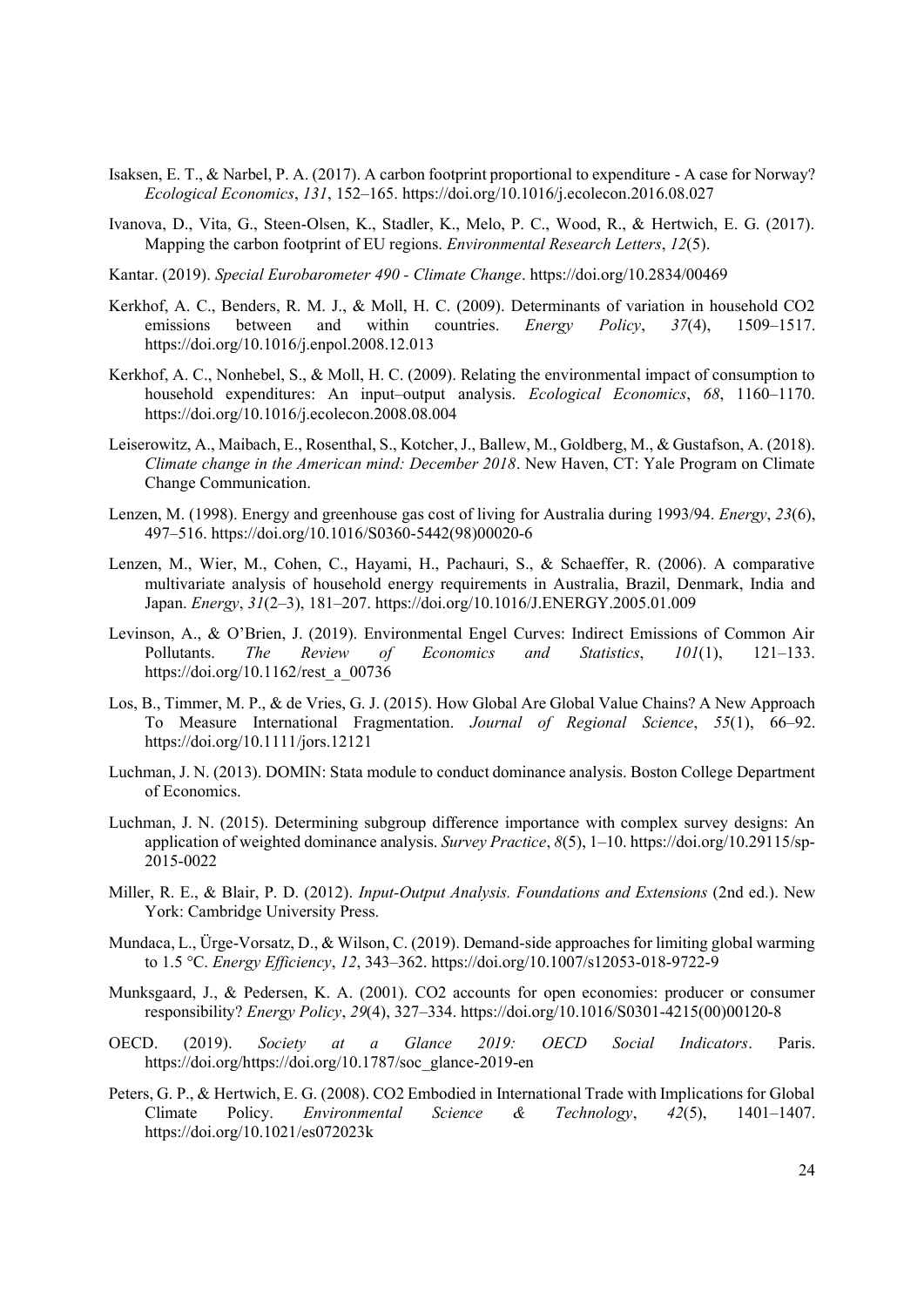- Pohlmann, J., & Ohlendorf, N. (2014). Equity and emissions. How are household emissions distributed , what are their drivers and what are possible implications for future climate mitigation? In *Degrowth conference Leipzig*.
- Poom, A., & Ahas, R. (2016). How does the environmental load of Household consumption depend on residential location? *Sustainability*, *8*(799). https://doi.org/10.3390/su8090799
- Poore, J., & Nemecek, T. (2018). Reducing food's environmental impacts through producers and consumers. *Science*, *360*(6392), 987±992. https://doi.org/10.1126/science.aaq0216
- Poortinga, W., Fisher, S., Böhm, G., Steng, L., Whitmarsh, L., & Ogunbode, C. (2018). *European Attitudes to Climate Change and Energy: Topline Results from Round 8 of the European Social Survey* (ESS Topline Results Series No. 9).
- Ritchie, H., & Roser, M. (2018). CO2 and greenhouse gas emissions. Retrieved November 19, 2019, from https://ourworldindata.org/grapher/prod-cons-co2-per-capita
- Sager, L. (2017). *Income Inequality and Carbon Consumption: Evidence from Environmental Engel Curves*.
- Steen-Olsen, K., Wood, R., & Hertwich, E. G. (2016). The Carbon Footprint of Norwegian Household Consumption 1999-2012. *Journal of Industrial Ecology*, *20*(3), 582±592. https://doi.org/10.1111/jiec.12405
- Tukker, A., Cohen, M. J., Hubacek, K., & Mont, O. (2010). The Impacts of Household Consumption and Options for Change. *Journal of Industrial Ecology*, *14*(1). https://doi.org/10.1111/j.1530- 9290.2009.00208.x
- Tukker, A., & Jansen, B. (2006). Environmental Impacts of Products: A Detailed Review of Studies. *Journal of Industrial Ecology*, *10*(3). https://doi.org/10.1162/jiec.2006.10.3.159
- Underwood, A., & Zahran, S. (2015). The carbon implications of declining household scale economies. *Ecological Economics*, *116*, 182–190. https://doi.org/10.1016/j.ecolecon.2015.04.028
- UNFCC. (2015). Paris Agreement. Paris. Retrieved from https://treaties.un.org/doc/Treaties/2016/02/20160215 06-03 PM/Ch\_XXVII-7-d.pdf
- VEA. (2019). *Renovatiepact 2.0 Verhogen van de renovatiegraad van bestaande woningen.* Brussel.
- Verhetsel, A., Hecke, E. Van, Thomas, I., Beelen, M., Halleux, J.-M., Lambotte, J.-M., ... Mérenne-Schoumaker, B. (2009). *Pendel in België. De woon-werkverplaatsingen De woonschoolverplaatsingen*. Brussels. Retrieved from http://statbel.fgov.be
- Weber, C. L., & Matthews, H. S. (2008). Quantifying the global and distributional aspects of American household carbon footprint. *Ecological Economics*, 66, 379–391. https://doi.org/10.1016/j.ecolecon.2007.09.021
- Wier, M., Lenzen, M., Munksgaard, J., & Smed, S. (2001). Effects of Household Consumption Patterns on CO2 Requirements. *Economic* Systems Research, 13(3), 259–274. https://doi.org/10.1080/09537320120070149
- Wood, R., Moran, D., Stadler, K., Ivanova, D., Steen-Olsen, K., Tisserant, A., & Hertwich, E. G. (2018). Prioritizing Consumption-Based Carbon Policy Based on the Evaluation of Mitigation Potential Using Input-Output Methods. *Journal of Industrial Ecology*, 22(3), 540–552. https://doi.org/10.1111/jiec.12702
- Wooldridge, J. M. (2009). *Introductory Econometrics. A Modern Approach* (4th ed.). South-Western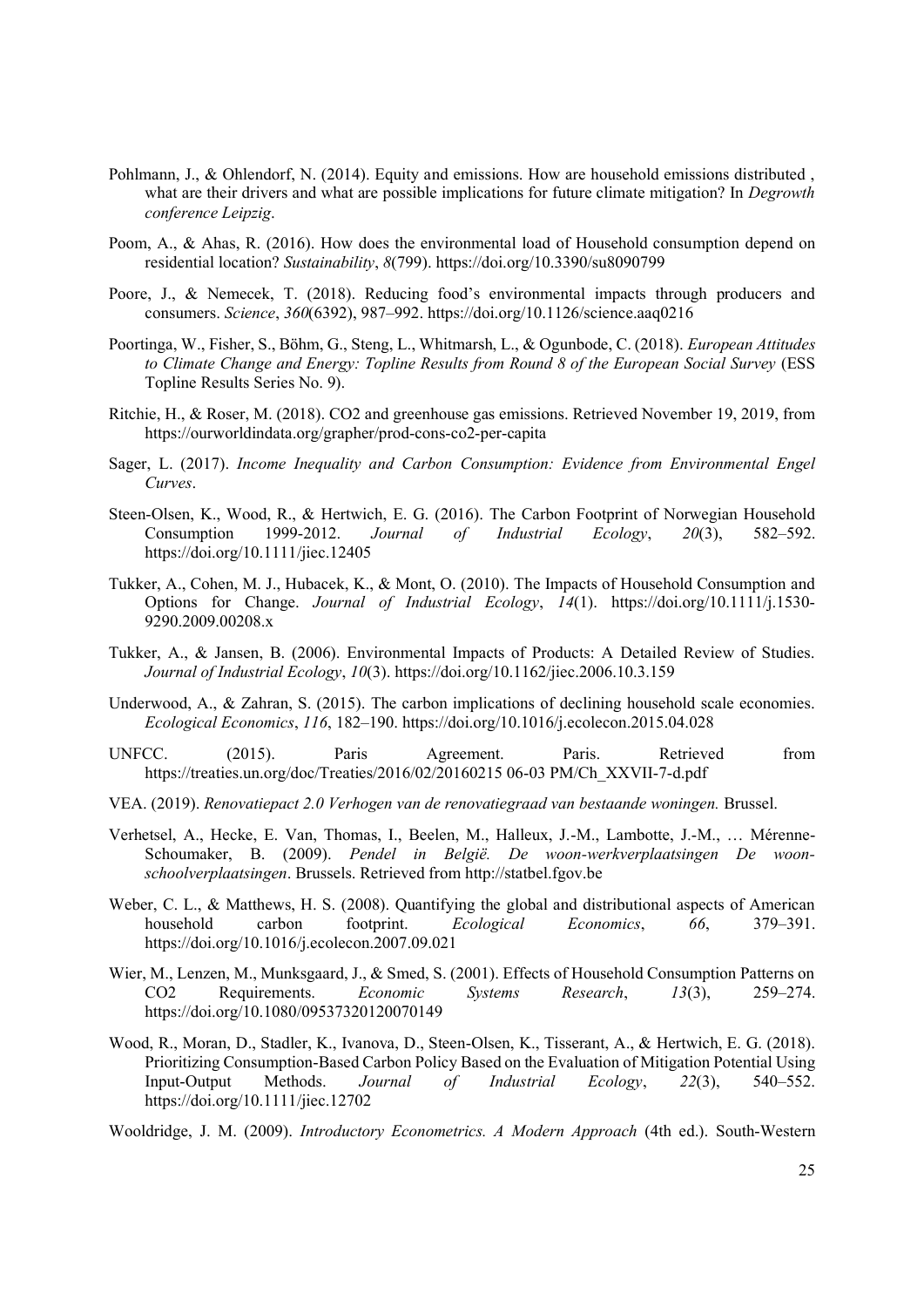Cengage Learning.

Zhang, X., Luo, L., & Skitmore, M. (2015). Household carbon emission research: An analytical review of measurement, influencing factors and mitigation prospects. Journal of Cleaner Production, 103, 873-883. https://doi.org/10.1016/j.jclepro.2015.04.024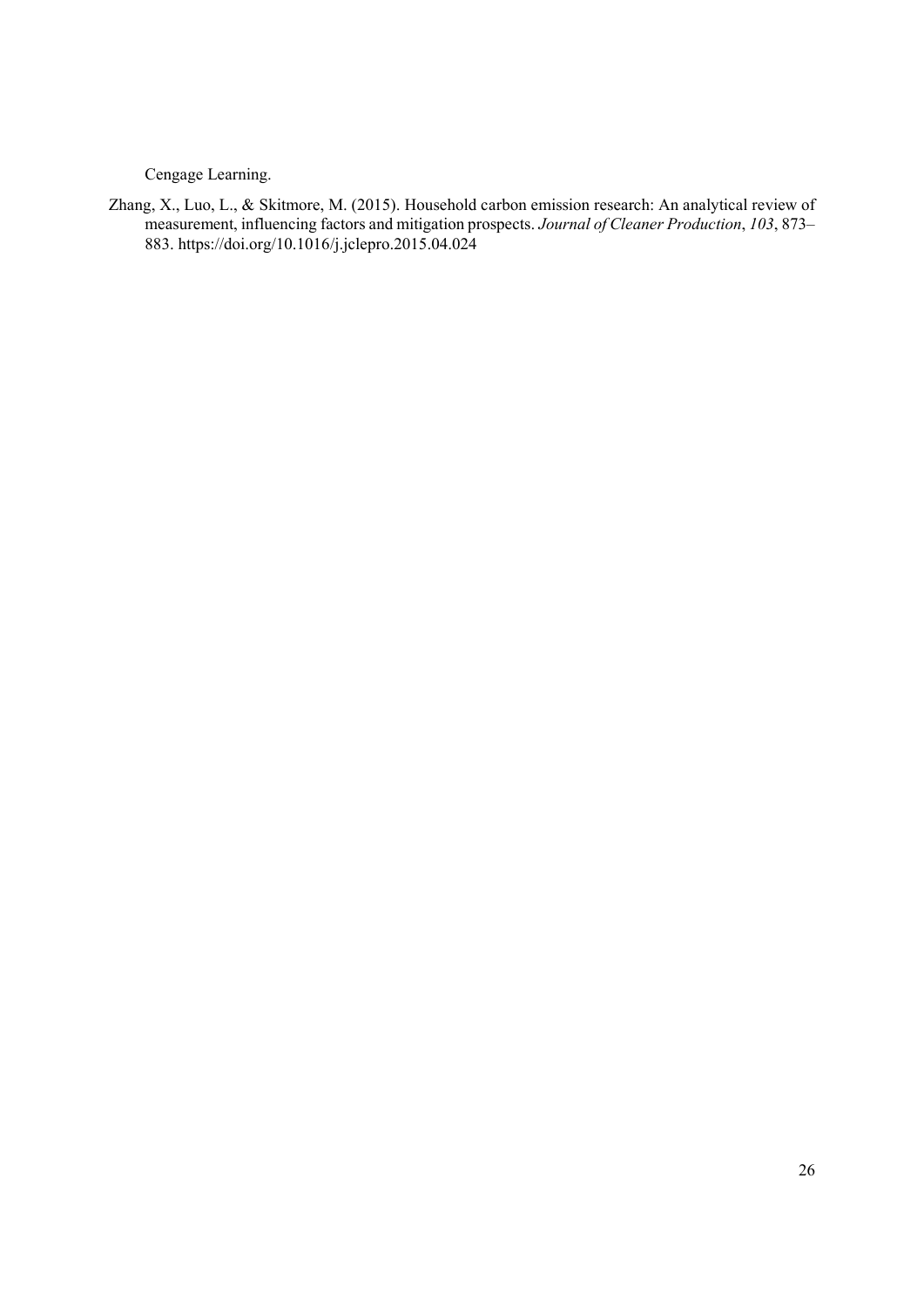| Age                                                                            | Expenditures                                                | Income                          | GHG Services                                         | GHG Goods                                         | GHG Transport                                         | GHG_Energy_housing                                      | <b>GHG Food</b>                               | GHG Total                     | Variable<br>Description |  |
|--------------------------------------------------------------------------------|-------------------------------------------------------------|---------------------------------|------------------------------------------------------|---------------------------------------------------|-------------------------------------------------------|---------------------------------------------------------|-----------------------------------------------|-------------------------------|-------------------------|--|
| Age of reference person in the household<br>mortgage payments are not included | Household consumption expenditures. Rent, imputed rent, and | Net disposable household income | Horaspold GHG emissions trom consumption of services | Household GHG emissions from consumption of goods | consumption<br>Household GHG emissions from transport | Household GHG emissions from energy and housing related | Household GHG emissions from food consumption | Total household GHG emissions |                         |  |
| 51.4                                                                           | 28350.5                                                     | 37414                           | 33                                                   |                                                   |                                                       | 6.4                                                     | $\tilde{9}$                                   | 19.0                          | Mean                    |  |
|                                                                                | $510.2$<br>402.9                                            |                                 |                                                      |                                                   | 0.1                                                   |                                                         | 000<br>3001                                   |                               | Std.en                  |  |
| 16.6                                                                           | 2664.5                                                      | $\widetilde{\cdot}$             | $\widetilde{\circ}$                                  | 33                                                | 0.0                                                   |                                                         | $_{\rm 0}^{\circ}$                            | $\widetilde{\circ}$           |                         |  |
|                                                                                | 176680.                                                     | 514080.0                        |                                                      | $21.4$<br>$34.8$<br>$157.7$                       |                                                       |                                                         | $\frac{182.7}{74.1}$                          |                               |                         |  |

Table A1. Descriptive statistics of continuous variables Table A1. Descriptive statistics of continuous variables

Transport, Goods, Services. The table below summarizes this aggregation (some aggregate codes were subdivided into 'goods' and 'services'): To make interpretation easier, we aggregated the 1092 6-digit COICOP categories into 5 big categories: Food and drinks, Energy and housing, Transport, Goods, Services. The taTo make interpretation easier, we aggregated the 1092 6-digit COICOP categories into 5 big categories: Food and drinks, Energy and housing, ble below summarizes this aggregation (some aggregate codes were subdivided into 'goods' and 'services'):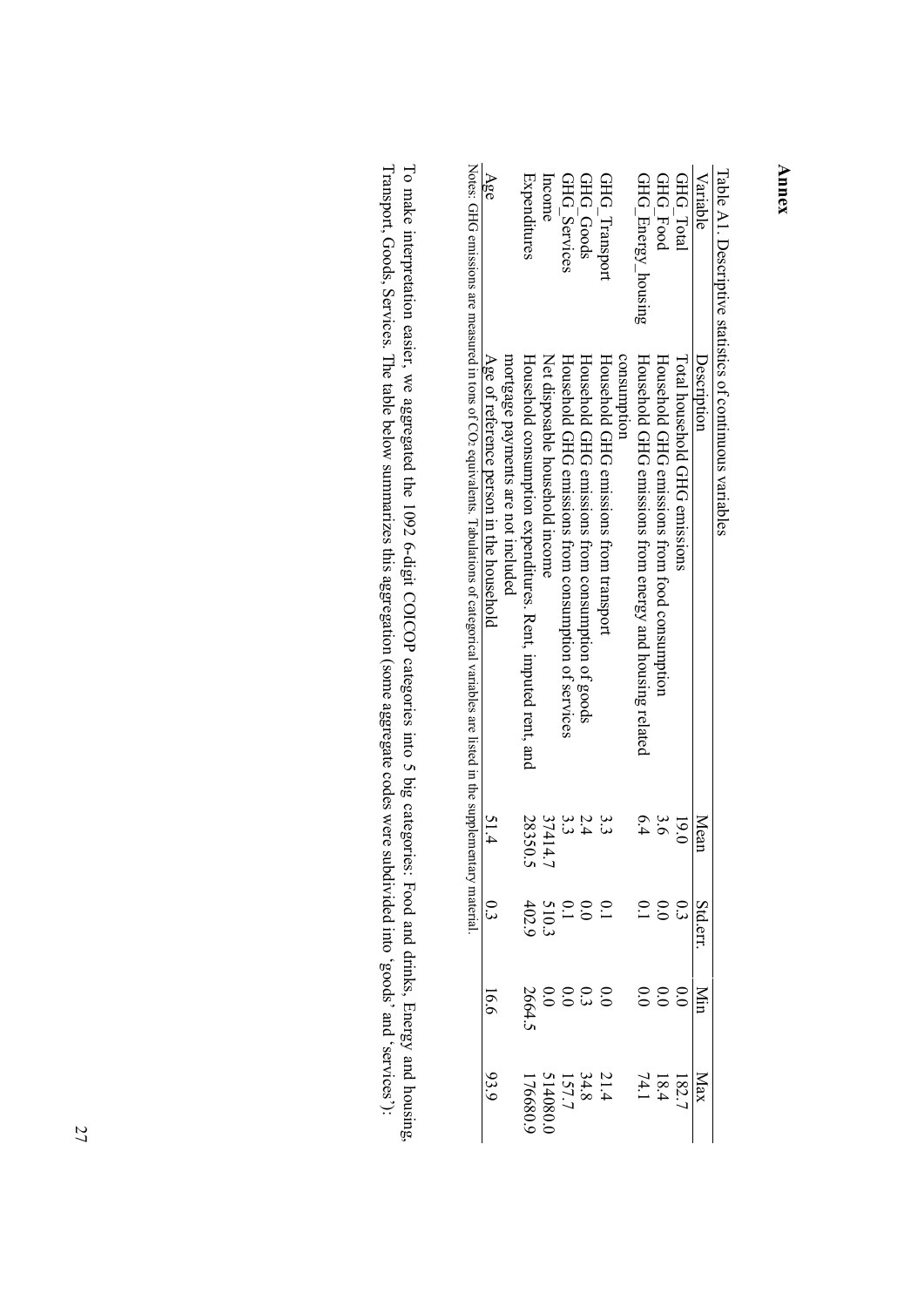| Lavis Az. Aggicgation of Colora Lawgories.                                                                                                                                                                                     |                                                     |
|--------------------------------------------------------------------------------------------------------------------------------------------------------------------------------------------------------------------------------|-----------------------------------------------------|
| 1-digit COICOP category                                                                                                                                                                                                        | Aggregate category                                  |
| 01 Food and non-alcoholic beverages                                                                                                                                                                                            | 's alrith band doo H'                               |
| 02 Alcoholic beverages, tobacco                                                                                                                                                                                                | Syluitp pure pood.                                  |
| 03 Clothing and footwear                                                                                                                                                                                                       | SpooD,                                              |
| 04 Housing, water, electricity, gas and other fuels                                                                                                                                                                            | Aurishou pue Asiau <sub>H</sub> ,                   |
| 60 Services, or 'Goods' or 'Goods' or 'Goods' or 'Goods' or 'Goods' or 'Goods' or 'Services, 'Goods' or 'Goods                                                                                                                 |                                                     |
| 06 Health                                                                                                                                                                                                                      | $*$ coods, or 'services' $*$                        |
| 07 Transport                                                                                                                                                                                                                   | , nodsuen <sub>1</sub> ,                            |
| 08 Communication                                                                                                                                                                                                               | $*$ saoivha $S$ , io sboo $D$ ,                     |
| 09 Recreation and culture                                                                                                                                                                                                      | *ces' cods' crvices'*                               |
| 10 Education                                                                                                                                                                                                                   | Services'                                           |
| I Restaurants and hotels                                                                                                                                                                                                       | 'Services'                                          |
| 12 Miscellaneous goods and services                                                                                                                                                                                            | $*$ səoi $\lambda$ uə $S$ , uo $\lambda$ spoo $D$ , |
| * Mirringson afthe 1 diritt COICOD asteroris in diride forth avade and east ineq. In at detailed to distinguish them stud use a scottioff as international studies of the contract to distinguish them as international contra |                                                     |

Table A2. Aggregation of COICOP categories. Table A2. Aggregation of COICOP categories.

\* Subclasses of the 1-digit COICOP category include both goods and services. In order to distinguish them, we use a variable which categorizes the 3-digit COICOP nomenclature into durable goods, semi-durable goods, non-dur into durable goods, semi-durable goods, non-durable goods, and services. This variable was downloaded from the website of the Statistical Division of the United Nations. \* Subclasses of the 1-digit COICOP category include both goods and services. In order to distinguish them, we use a variable which categorizes the 3-digit COICOP nomenclature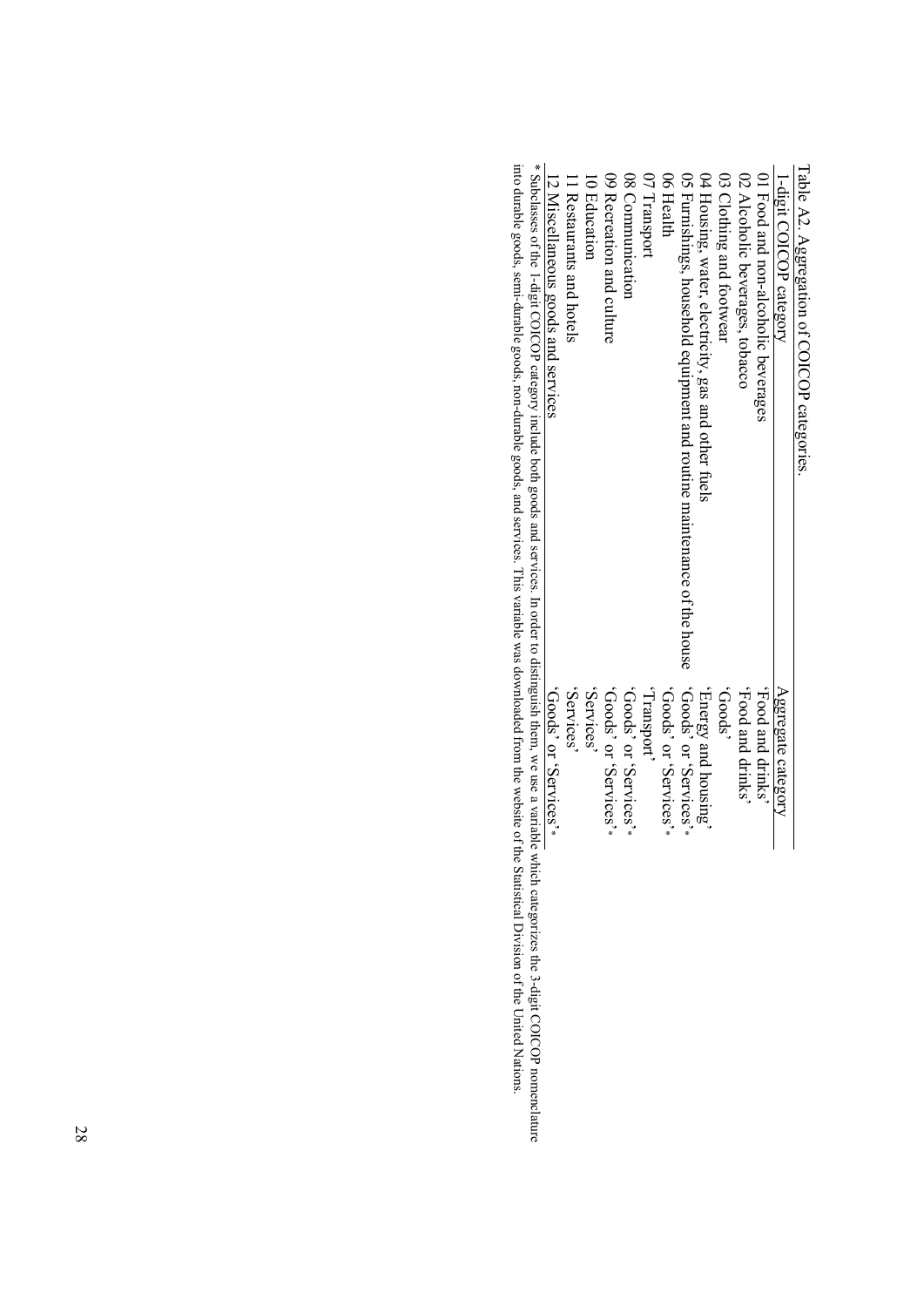# **Supplementary material**

# **The association between the carbon footprint and the socio-economic characteristics of Belgian households**

Petra Zsuzsa Lévay , Josefine Vanhille, Tim Goedemé and Gerlinde Verbist

# **1. Tabulations of categorical variables (weighted data)**

Table 1. Distribution of households by number of adults

| Number of adults in the household Percentage of households |                 |
|------------------------------------------------------------|-----------------|
|                                                            | 37 <sub>0</sub> |
|                                                            | 453             |
|                                                            | 103             |
|                                                            | 75              |
| Total                                                      | 100.0           |

Source: authors' computations, Belgian Household Budget Survey 2014.

Note: Household members younger (older) than 14 are categorized as children (adults).

| Number of children in the household Percentage of households |       |
|--------------------------------------------------------------|-------|
|                                                              | 75.6  |
|                                                              | 12.0  |
|                                                              | 92    |
|                                                              | 27    |
|                                                              | 0.7   |
| Total                                                        | 100 0 |

#### Table 2. Distribution of households by number of children

Source: authors' computations, Belgian Household Budget Survey 2014.

Note: Household members younger (older) than 14 are categorized as children (adults).

| Professional status of reference person | Percentage of households |
|-----------------------------------------|--------------------------|
| working                                 | 60.7                     |
| unemployed                              | 6.8                      |
| student                                 | 0.7                      |
| housewife                               | 0.6                      |
| incapacitated                           | 5.1                      |
| pension                                 | 26.2                     |
| Total                                   | 100.0                    |

Source: authors' computations, Belgian Household Budget Survey 2014.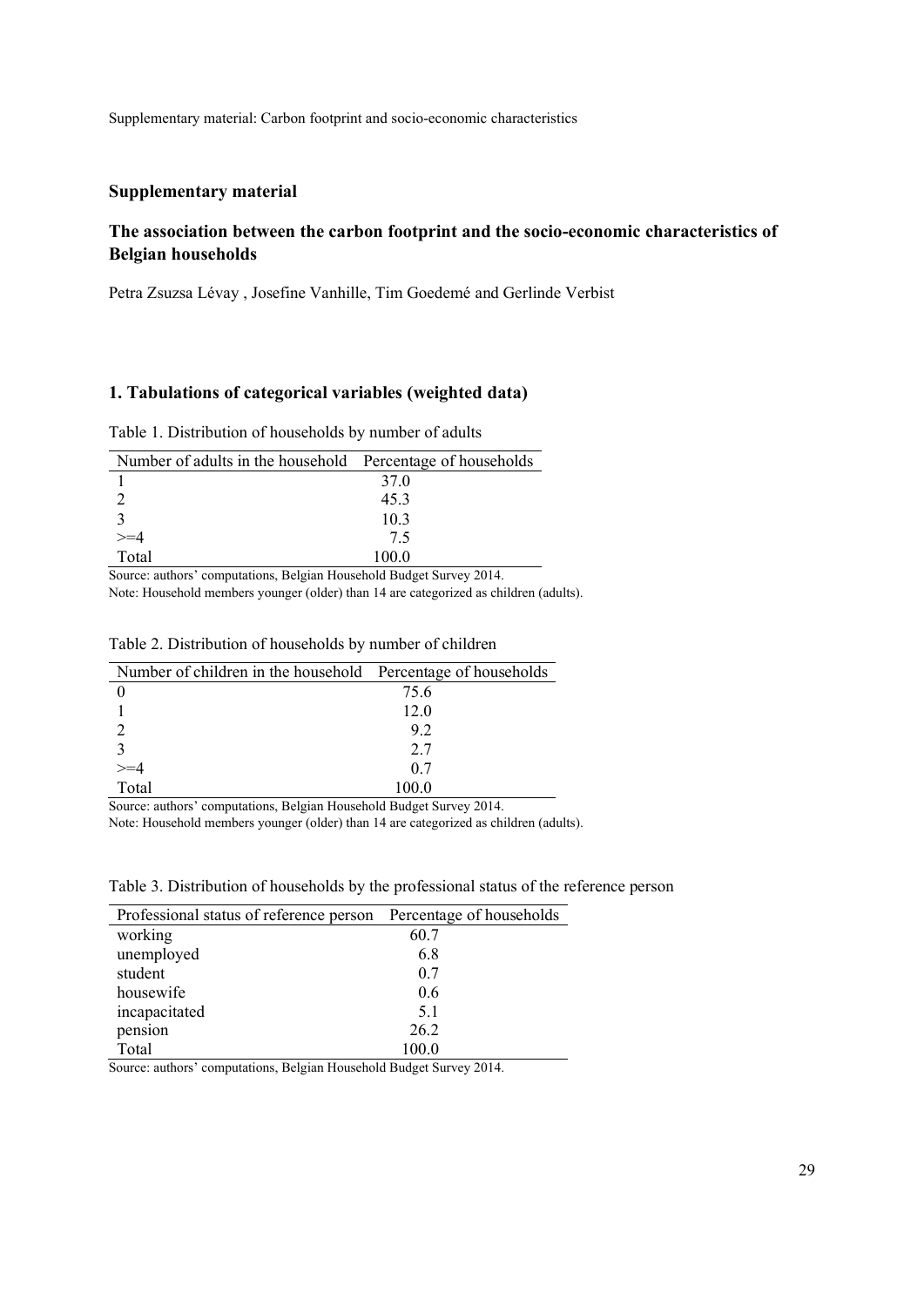Table 4. Distribution of households by the highest level of educational attainment in the household (all household members taken together)

| Highest educational attainment in the household Percentage of households |       |
|--------------------------------------------------------------------------|-------|
| primary                                                                  | 6.5   |
| lower se                                                                 | 10.6  |
| upper se                                                                 | 34.3  |
| tertiary                                                                 | 48.5  |
| Total                                                                    | 100.0 |
| .<br>$\sim$ $\sim$                                                       | ----  |

Source: authors' computations, Belgian Household Budget Survey 2014.

Table 5. Regional distribution of households

| Region                  | Percentage of households |
|-------------------------|--------------------------|
| Brussels-Capital Region | 113                      |
| <b>Flanders</b>         | 56.5                     |
| Wallonia                | 32.2                     |
| Total                   | 100 O                    |

Source: authors' computations, Belgian Household Budget Survey 2014.

Table 6. Distribution of households by tenure status

|               | Occupancy status Percentage of households |
|---------------|-------------------------------------------|
| Owner         | 70.0                                      |
| <b>Tenant</b> | 30 Q                                      |
| Total         | 100 0                                     |

Source: authors' computations, Belgian Household Budget Survey 2014.

Table 7. Distribution of households by number of rooms in the dwelling

| Number of rooms in the dwelling Percentage of households |       |
|----------------------------------------------------------|-------|
|                                                          | 1.8   |
|                                                          | 8.8   |
|                                                          | 19.9  |
|                                                          | 29.0  |
|                                                          | 23.2  |
|                                                          | 18.0  |
| Total                                                    | 100.0 |

Source: authors' computations, Belgian Household Budget Survey 2014.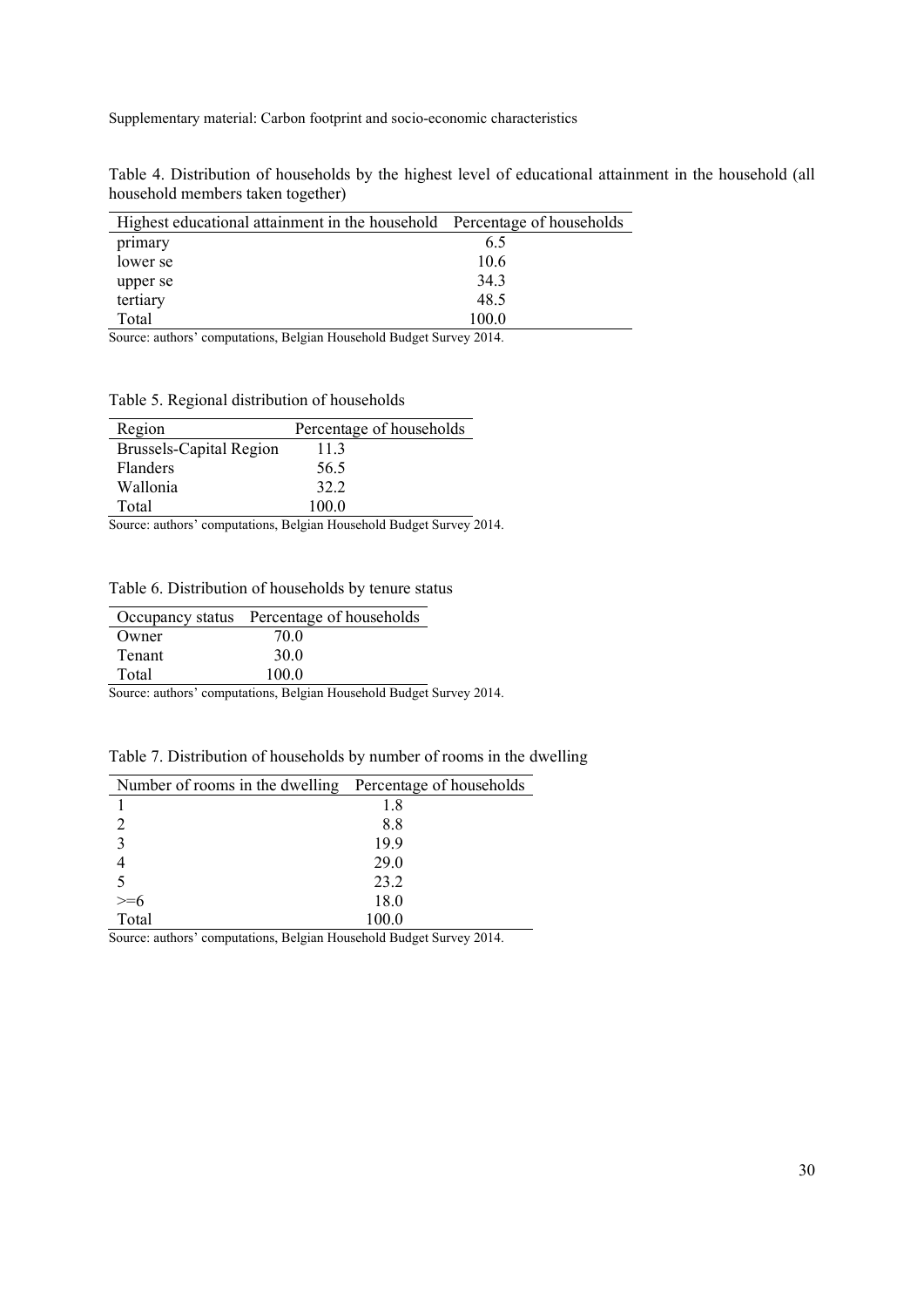|               | Type of dwelling Percentage of households |
|---------------|-------------------------------------------|
| Detached      | 33 2                                      |
| Semi-detached | 397                                       |
| Apartment     | 264                                       |
| Other         | 0.7                                       |
| Total         | 100 0                                     |

Table 8. Distribution of households by type of dwelling

Source: authors' computations, Belgian Household Budget Survey 2014.

### **2. Treatment of non-frequent expenses**

Expenditures that do not occur on a regular basis are recorded only for a small fraction of all the households in the data. Such expenditures include, for example, durable goods (e.g. fridge), maintenance services, or holiday expenses. Even though only a small number of households report expenditures on these goods and services, it is most likely that other households also purchase them at times that fall outside the period of observation.

Infrequent expenditures appear in two ways in the dataset: (1) as part of the monthly logbook that households keep, if the expense occurred within the period covered by the logbook; (2) as part of the personal questionnaire, which covers infrequent purchases that occurred in the four months preceding the interview. We treat all COICOP categories with expenses recorded in the personal questionnaire as 'infrequent'. As regards the purchases recorded in the logbook, we only consider COICOP categories infrequent, if they fall within the COICOP definition of 'durables'.

To smooth non-frequent expenditures among households, we used a slightly modified version of the meanimputation method proposed by Beznoska and Ochmann (2013). We created 14 household clusters based on net monthly household income quartiles and a categorical household size variable (1,2,3, or higher)24. Then, for each non-frequently purchased product and each cluster, we calculated total expenditures and allocated a proportional fraction of total expenditures to every household, as is explained in more detail below. This way, a small amount of durable expenditures is allocated to each household, instead of observing a small number of households consuming large amounts and the majority of the households consuming zero. We used survey weights throughout the analysis25.

The smoothing was done differently for two types of consumption categories. The first type consists of 12 durable goods about which ownership information was collected during the survey. During the personal interview, the interviewer asked how many of each of the following 12 goods the household possesses: cell phone, landline phone, motor, scooter, desktop, laptop, tablet, television, washing machine, dishwasher, fridge and cars. The second category consists of 141 products and services about which we do not have ownership information. For example: furniture, household appliances and tools, smaller electronic products, some maintenance and repair services, holiday expenses.

In case of the first group (i.e. where we have ownership information about the number of possessed items for each household), we smoothed durable expenditures by carrying out the following steps.

<sup>24</sup> The initial number of clusters was 16 (4 income groups times 4 household size groups). However, due to their small sample size, the third and fourth household size groups within the first income quarter, and the first and second household size groups in the fourth income quarter were concatenated.

<sup>25</sup> To facilitate readability, weights are not shown in the equations that follow.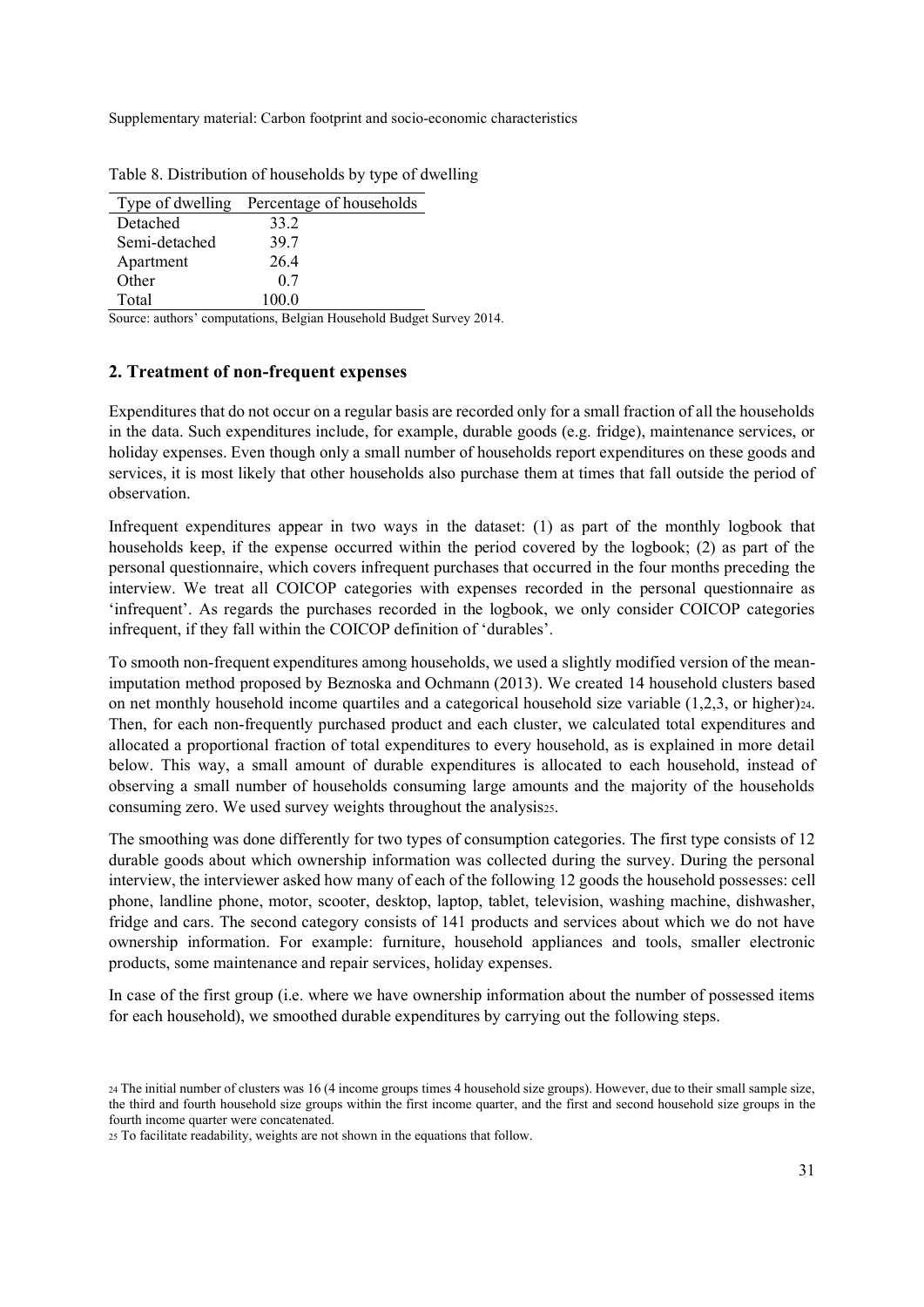In the first step, we calculated a cluster-specific expenditure-possession ratio (EPR) by dividing total expenditures by the total number of items possessed within each cluster:

$$
EPR_{kc} = \sum_{i=1}^{n_c} p_{ik} / \sum_{i=1}^{n_c} q_{ik}
$$

 $EPR_{kc}$  stands for the expenditure-possession ratio of durable good *k* in cluster *c*,  $p_{ik}$  stands for expenditures of household *i* on durable good *k*,  $q_{ik}$  stands for number of *k* possessed by household *i*, and  $n_c$  is the number of households in cluster *c* where household *i* belongs to26.

In the second step, we allocated a smoothed expenditure amount to each household by multiplying the cluster-specific expenditure-possession ratio with the number of items possessed by the household:

$$
p_{ikSM} = EPR_{kc} * q_{ik}
$$

 $p_{ikSM}$  stands for smoothed expenditures of household *i* on durable good *k*,  $UP_{kc}$  was calculated in the first step and stands for the unit price of good *k* in cluster *c*, where household *i* belongs to, and  $q_{ik}$  stands for the number of *k* possessed by household *i*. Note that if a household does not possess durable good *k*, zero smoothed expenditures on *k* are allocated to that household. If a household possesses two *k*s, the allocated smoothed expenditures on *k* are two times as large as in case of a household that possesses only one *k*. This method implicitly assumes that newly purchased durable goods replace existing durable goods. However, there are very few households (maximum 8, in case of the 'motor and scooter' category) that purchase any of these goods and do not already own one. Thus, we do not redistribute from owning households to nonowning households.

In case of the second category of non-frequently purchased goods and services (i.e. where we do not have ownership information), we allocated total cluster-level expenditures equally to the households in the cluster:

$$
p_{ikSM} = \sum_{i=1}^{n_c} p_{ik} / n_c
$$

Again,  $p_{ikSM}$  stands for smoothed expenditures of household *i* on good *k*,  $p_{ik}$  stands for expenditures of household *i* on durable good  $k$ , and  $n_c$  is the number of households in cluster  $c$  where household  $i$  belongs to. Note, that  $p_{ikSM}$  is the same for each household within a cluster but varies between different clusters.

#### **3. Correcting underreported fuel expenses of households with a company car**

#### **3.1. Introduction**

In Belgium, part of the fuel expenses (for driving a motorised vehicle) of households with a company car are paid by the employer and do not appear among the expenditures of the households in the HBS. A Wald test showed that the mean monthly fuel expenses of households with company car ( $M = 78.31$ , se = 5.67) is significantly lower than that of households without a company car ( $M = 104.98$ , se = 1.64),  $F(1,337) =$ 19.10,  $p = 0.000$ . Moreover, the proportion of households that report zero expenditures on fuel is higher for households that use a company car (Table *9*). Due to the fact that we calculate household emissions based

<sup>26</sup> We used survey weights throughout the calculations.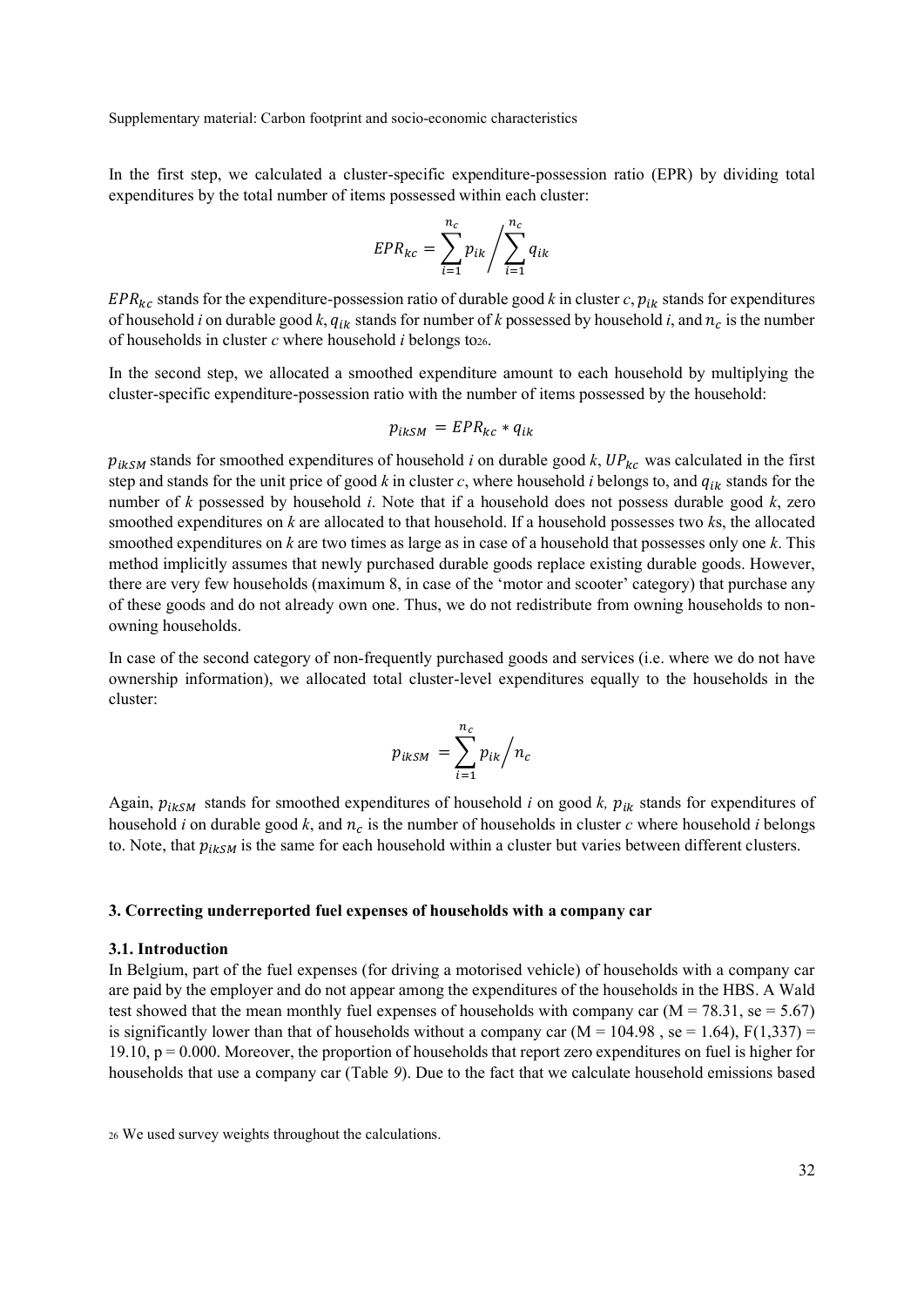on reported expenditures in the HBS, our estimation about the emissions of these households is biased downwards. Therefore, we impute fuel expenses for households that use a company car.

| Cars in household                 | Weighted number of households<br>Percentage of households |                                  |
|-----------------------------------|-----------------------------------------------------------|----------------------------------|
|                                   |                                                           | reporting zero fuel expenditures |
| No car                            | 799,450                                                   | 90.3                             |
| Only private car                  | 3,390,620                                                 | 12.8                             |
| Only company car                  | 187,383                                                   | 64.8                             |
| Private and company car           | 266,798                                                   | 22.5                             |
| <b>Total number of households</b> | 4,644,251                                                 |                                  |

Note: Households that own a scooter or motor are excluded

Source: authors' computations, Belgian Household Budget Survey 2014.

When imputing fuel expenses for households with a company car, four issues needed to be resolved. Firstly, we found that the proportion of company cars is slightly underestimated in the HBS when compared to official statistics. Thus, we corrected the data and identified some company cars that were previously labeled as private cars. Secondly, when households own both cars and motorcycles, it is not possible to identify the share of fuel bought for the car. Thirdly, we observe that fuel expenditures do not grow linearly with the number of cars in the household, thus we had to account for the number of vehicles during the imputation. Lastly, we needed to make assumptions about the imputed fuel mix.

# **3.2. Number of company cars in Belgium and in the HBS**

The exact number of company cars in Belgium is not known. Depending on the source and the method used, in 2015 there were between 550,000 and 670,000 company cars in Belgium (Denys, Beckx, & Vanhulsel, 2017; May, 2017). In the HBS, we identified 455,598 company cars. However, we noted that there are 121 households who indicate to make freely use of a car provided by the employer, even though they do not report using a company car (i.e. relevant information stored in two separate variables do not correspond with each other). If we assume that each of these households has access to one (rather than zero) company car, the total number of reported company cars in the dataset reaches 579,825, which is more in line with macro estimates of the number of company cars in Belgium.

# **3.3. Motorcycle ownership**

The HBS contains information about both car and motorcycle ownership. There are 544 households that have both car(s) and motorcycle(s), representing 7.7 percent of all the households (Table *10*). In case of these households, it is not clear if fuel was bought for the car, for the motorcycle, or for both. In order not to blur the picture of fuel purchases, it is reasonable to exclude these households from the estimation of average expenditures on fuel. However, they represent 10.3 percent of car-using households. Given that this is a high share, we reduce the number of excluded households based on the observation that motorcycle engines run on gasoline and not on diesel. Thus, we can always be sure that diesel was purchased for cars and not for motorcycles. If a household owns car(s) and motorcycle(s), there are three possible fuel expenditure cases:

1. The household buys gasoline and does not buy diesel. In this case, we cannot know how much gasoline was used for the motorcycle. These households (147 in total) were excluded from the estimation of average expenditures on fuel.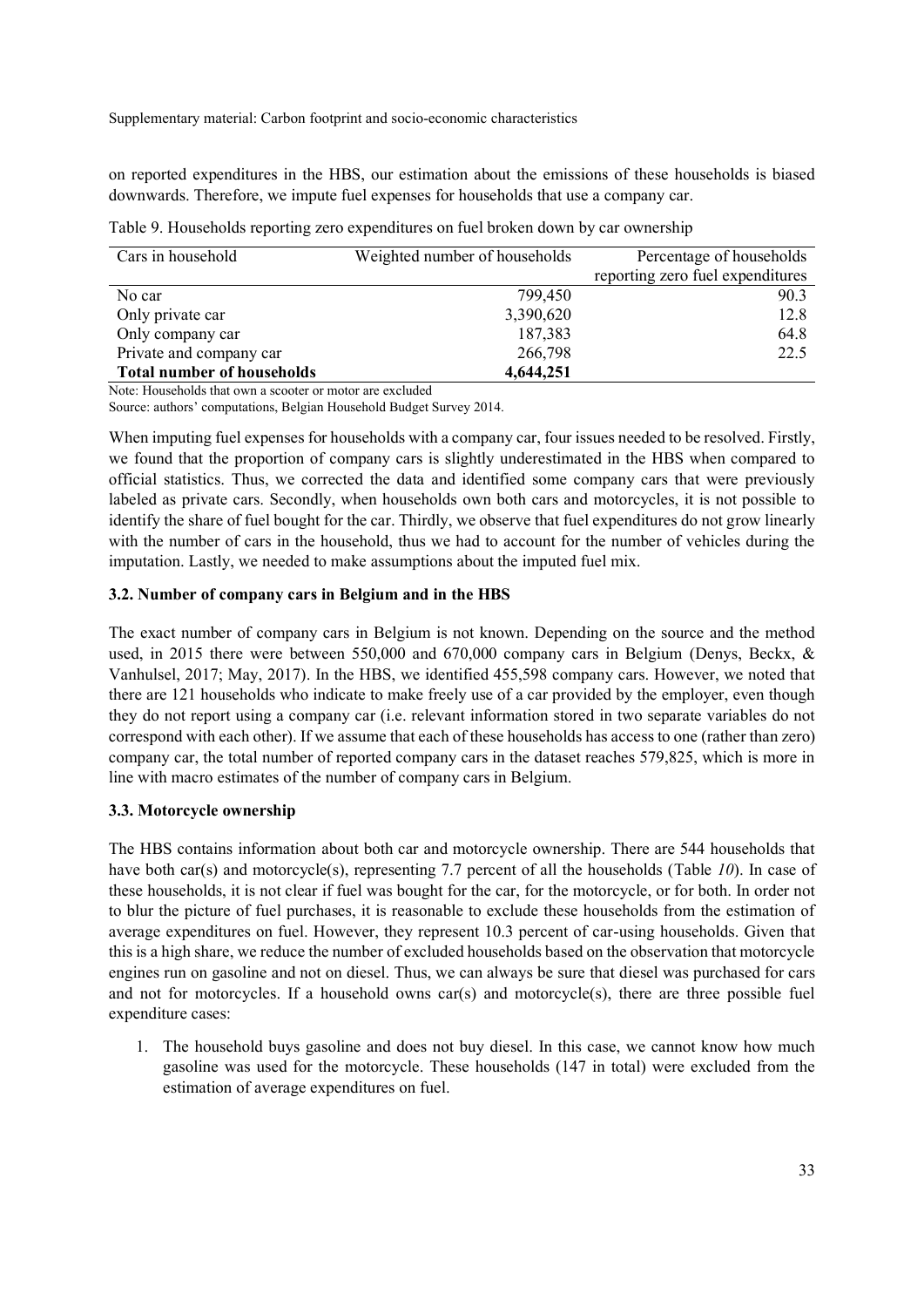- 2. The household buys diesel and does not buy gasoline. We can safely assume that the diesel was purchased for the car and not for the motorcycle. These households (183 in total) were included for the estimation of average expenditures on fuel.
- 3. The household buys both gasoline and diesel. In this case, if the household has one car, we can assume that the diesel was bought for the car, and the gasoline was purchased for the motorcycle. If there are more cars, we cannot know the share of gasoline purchased for the car and for the motorcycle. Thus, we excluded these households (92 in total) from the estimation.

|              | Motorcycle |     |              |  |  |
|--------------|------------|-----|--------------|--|--|
| Car          | No         | Yes | <b>Total</b> |  |  |
| No           | 16.1       | 0.9 | 17.0         |  |  |
| Yes          | 75.3       | 7.7 | 83.0         |  |  |
| <b>Total</b> | 91.4       | 8.6 | 100.0        |  |  |

Table 10. Percentage of households broken down by car and motorcycle ownership

Source: authors' computations, Belgian Household Budget Survey 2014. Survey weights were used for the computation.

# **3.4. Fuel expenditures and number of vehicles in the households**

Table *11* and Table *12* show mean monthly fuel expenditures of households broken down by the number of company and private cars possessed by the household. Columns 'a' and 'b' in Table *11* represent means estimated with and without zero expenditures, respectively. We highlight two observations based on these tables.

Our first observation is that for the same number of cars, the mean monthly fuel expenses is always lower when at least one of the cars is a company car. In case of households with one car, the mean monthly fuel expenditures are 88 euros when the car is private and 47 euros when the car is provided by the company. In case of households with two cars, the mean monthly fuel expenses of households that own two private cars is 151 euros, while that of households that own one private and one company car is 93 euros. Households with two company cars spend 68 euros on fuel on average.

Our second observation is that monthly fuel expenditures do not grow proportionally with the number of cars used by the household, i.e. fuel expenditures do not double when the number of cars double. Households that own two, three and four private cars, spend 72, 116, and 149 percent more than households that own only one private car (and do not own company cars). Thus, it would be incorrect to impute twice the amount of the fuel expenditures of a one-car household for a two-car household. Based on this observation, we took into account the number of cars in the household and followed the above-mentioned percentages during the imputation.

There are 849 households in the survey that do not have a car. Out of these, 108 report expenditures on fuels. There can be several reasons why households without car ownership spend on fuel: motorcycle ownership (24 out of the 108 own motorcycle), participating in a car sharing program, or renting a car.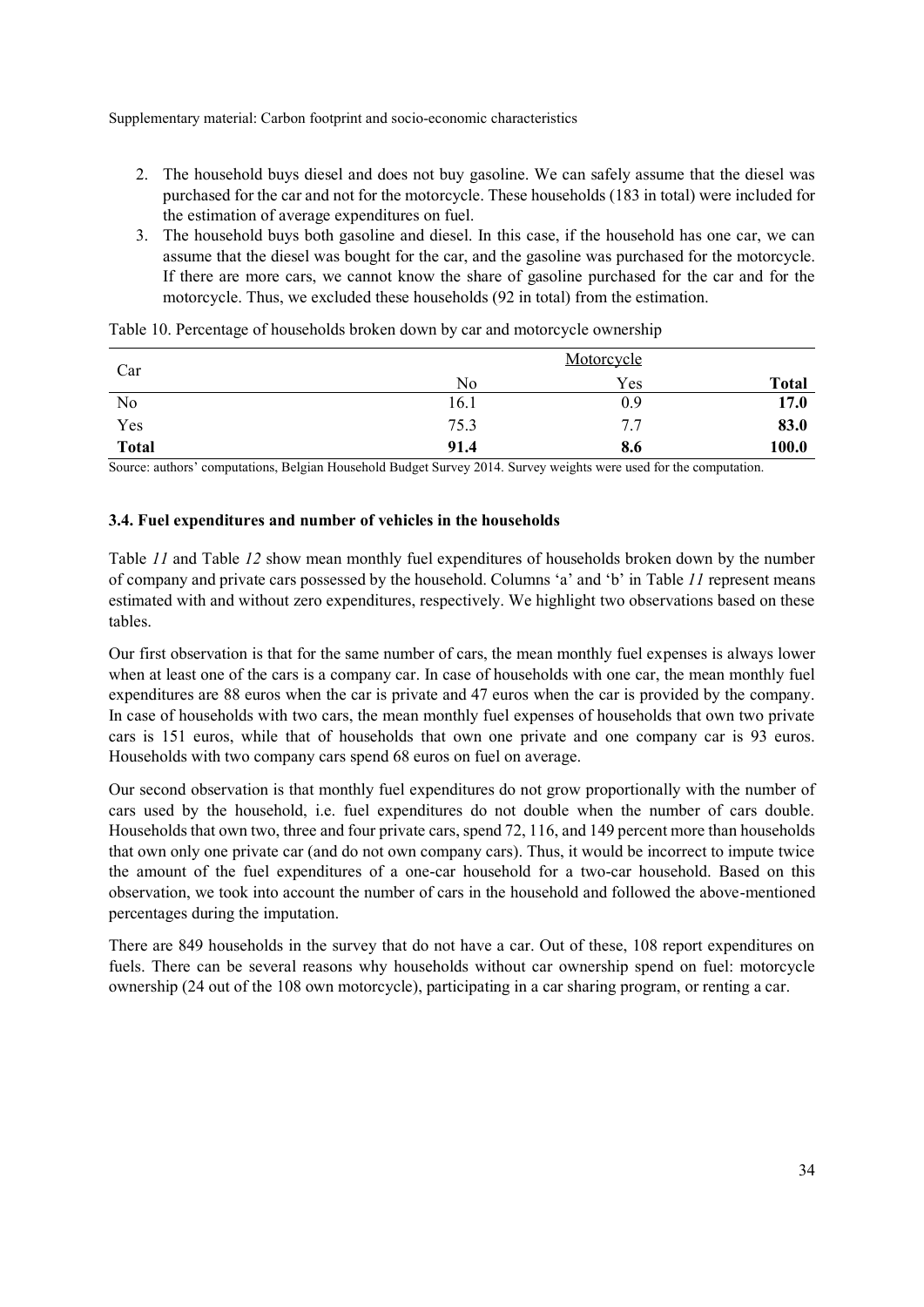|                     | Number of company cars |     |      |      |      |          |      |       |  |
|---------------------|------------------------|-----|------|------|------|----------|------|-------|--|
| Nr. of private cars | zero                   |     | one  |      |      | two      |      | three |  |
|                     | a                      | b   | а    | b    | a    | b        | a    |       |  |
|                     |                        | 73  | 44   | 178  | 67   | 121      | 100  | 166   |  |
|                     | 88                     | 103 | 92   | 118  | 38   | 108      |      |       |  |
|                     | 151                    | 163 | 105  | 129  | 33   | 33       | n.a. | n.a.  |  |
|                     | 188                    | 205 | 174  | 174  |      | $\theta$ | n.a. | n.a.  |  |
| 4                   | 213                    | 219 | 146  | 146  | 139  | 139      | n.a. | n.a.  |  |
|                     | 140                    | 140 | n.a. | n.a. | n.a. | n.a.     | n.a. | n.a.  |  |

Table 11. Mean monthly fuel expenses (euro) broken down by number of private and company cars used by the household.

Note: a: zero expenditures calculated in mean. b: zero expenditures excluded from calculation of mean. Households that own any motorcycle and buy gasoline are excluded.

Table 12. More information about the distribution of fuel expenses (euro) in the most populated cells

|                      | Mean  | Linearized<br>std. err. |       | 95% Conf. Interval | Min      | Max   | Median   |
|----------------------|-------|-------------------------|-------|--------------------|----------|-------|----------|
| no cars              | 8.7   | 1.0                     | 6.5   | 10.4               | $\theta$ | 419.8 | $\theta$ |
| 1 private, 0 company | 87.7  | 1.6                     | 84.5  | 90.8               | 0        | 7299  | 80       |
| 0 private, 1 company | 44.04 | 14.8                    | 14.4  | 73.7               | 0        | 693.9 | $\theta$ |
| 2 private, 0 company | 150.6 | 3.1                     | 144.5 | 156.7              | $\theta$ | 592.0 | 145.8    |
| 1 private, 1 company | 91.9  | 6.4                     | 79.3  | 104.5              | 0        | 664.7 | 74.6     |
| 0 private, 2 company | 66.7  | 8.1                     | 50.4  | 83.0               | 0        | 343.6 | 40       |

Note: households that own any motorcycle and buy gasoline are excluded.

# **3.5. Fuel mix**

Table 13 presents how the fuel mix changes with the number and type (private/company) cars the household uses. The table shows the mean share of household expenditures in all fuel expenses. We can see that the mean share of diesel expenditures in total fuel expenses is higher for households that use one company car (0.66) than for households that own a private car (0.51). The difference in the fuel mix of company vs. private car using households can be explained by the fact that the percentage of diesel cars in the Belgian company car fleet is higher, than in the private car fleet. According to Denys et al. (2017), 86 percent of company cars ran on diesel in 2014. The share of diesel cars was much lower in the private fleet; only 57 percent of private cars ran on diesel. Based on these numbers, we suspect that underreporting of fuel expenditures by households that use a company car mainly affects diesel and the mean share of diesel expenditures in these households is higher than 66 percent. Thus, we only impute diesel, except for households that only use a company car and report gasoline expenses.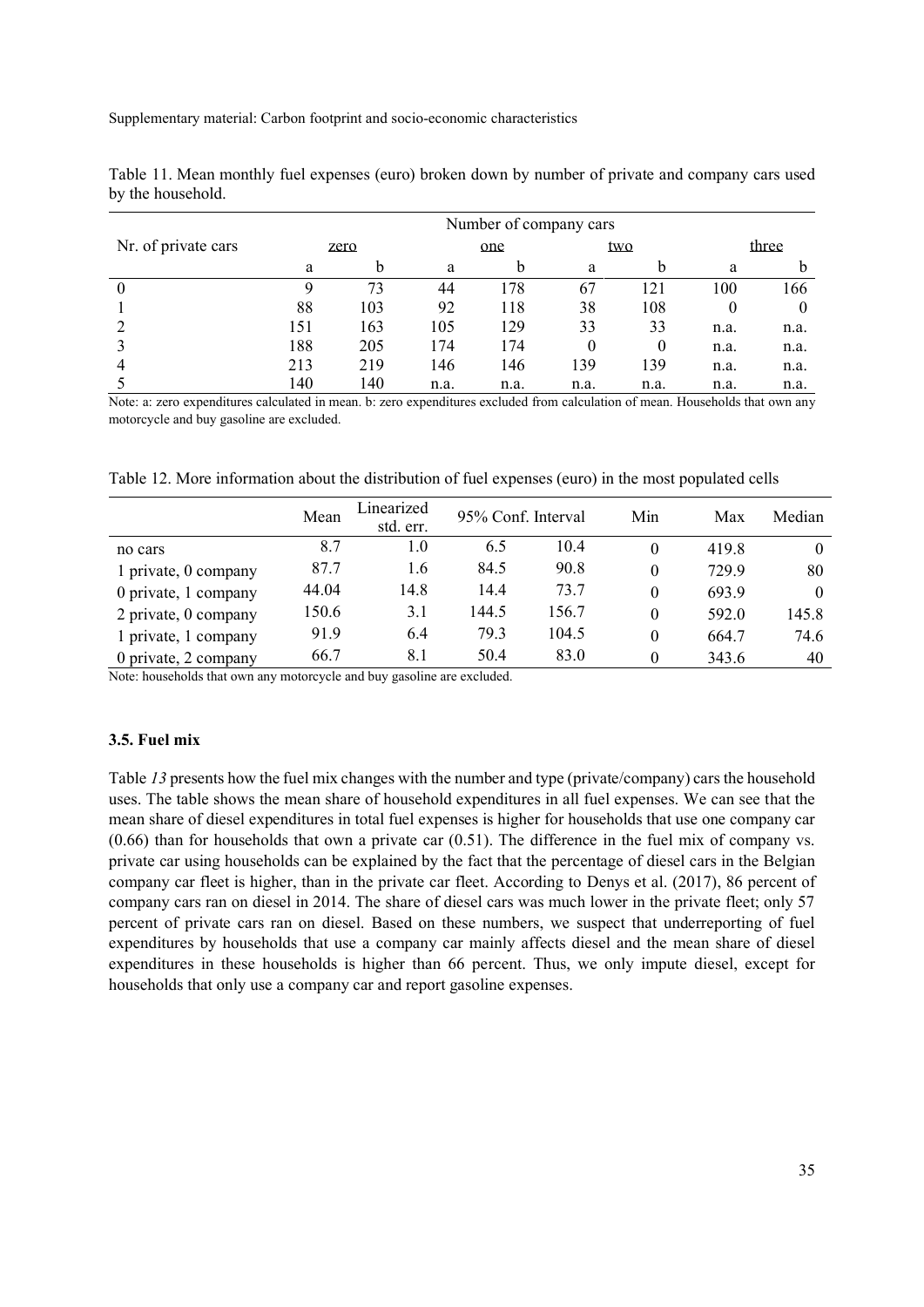| Number and type of | $%$ of | Gasoline |            | Diesel     |       |      | Other      |          |                  |            |
|--------------------|--------|----------|------------|------------|-------|------|------------|----------|------------------|------------|
| cars in households | house  | Mean     | 95%        | 95%        | Mean  | 95%  | 95%        | Mean     | 95%              | 95%        |
|                    | holds  | share    | <b>LCL</b> | <b>UCL</b> | share | LCL  | <b>UCL</b> | share    | <b>LCL</b>       | <b>UCL</b> |
| No car             | 16.98  | 0.59     | 0.48       | 0.7        | 0.36  | 0.26 | 0.46       | 0.05     | 0.01             | 0.08       |
| 1 priv             | 54.18  | 0.48     | 0.45       | 0.5        | 0.51  | 0.48 | 0.53       | 0.01     | 0.01             | 0.02       |
| 2 priv             | 17.05  | 0.36     | 0.33       | 0.39       | 0.63  | 0.6  | 0.66       | 0.01     | 0.01             | 0.02       |
| 3 priv             | 1.57   | 0.34     | 0.27       | 0.41       | 0.63  | 0.56 | 0.71       | 0.02     | $\boldsymbol{0}$ | 0.05       |
| 1 comp             | 2.53   | 0.34     | 0.16       | 0.51       | 0.66  | 0.49 | 0.84       | $\theta$ |                  |            |
| 2 comp             | 1.53   | 0.46     | 0.31       | 0.61       | 0.51  | 0.36 | 0.66       | 0.03     | $-0.01$          | 0.06       |
| 1 priv, 1 comp     | 4.7    | 0.38     | 0.32       | 0.44       | 0.61  | 0.55 | 0.67       | 0.01     | $\boldsymbol{0}$ | 0.03       |
| Other              | 1.47   | 0.45     | 0.35       | 0.54       | 0.55  | 0.46 | 0.64       | 0.01     | $\theta$         | 0.01       |
| <b>Total</b>       | 100    | 0.45     | 0.43       | 0.46       | 0.54  | 0.52 | 0.56       | 0.01     | 0.01             | 0.02       |

Table 13. Mean share of different fuels in household total expenditures on fuels (gasoline, diesel, other).

Note: LCL = lower confidence limit UCL = upper confidence limit

# **3.6. Imputation**

We carried out mean imputation according to the following procedure. If the fuel expenses of a household with company car(s) were smaller than the threshold presented in Table 14, we imputed additional fuel expenses so that the total fuel expenses reach the threshold. The thresholds are based on the mean fuel expenditures of households that own only the equivalent number of private cars (see the first column of Table *11*). For example, if a household with one company car and one private car spends 100 euros on fuels in a month, we added 51 euros to its fuel expenditures to reach the threshold of 151 euros.

Regarding the imputed fuels, we only imputed diesel expenses  $z_7$ , because we expect that company cars are diesel vehicles as explained in the previous section. We disregarded expenditures on other fuels, because they represent only a small percentage of total fuel expenditures (Table *13*). Total fuel expenses in the sample grew by 6.7 percent after the imputation.

| Cars in household                     |  |                   |  |
|---------------------------------------|--|-------------------|--|
| Nr of company cars Nr of private cars |  | Threshold (euros) |  |
|                                       |  | 88                |  |
|                                       |  | 151               |  |
|                                       |  | 188               |  |
|                                       |  | 151               |  |
|                                       |  | 188               |  |
|                                       |  | 213               |  |
|                                       |  | 188               |  |
|                                       |  | 213               |  |

Table 14. Thresholds for mean imputation of fuel expenses

There are two implicit assumptions in our imputation method. Firstly, the threshold for imputation is based on total fuel expenses of households, which includes diesel, gasoline and other fuel expenses. The share of

<sup>27</sup> Except the case when a household use one company car and reported gasoline expenses. In this case we can be sure that the household has a company car that runs on gasoline.